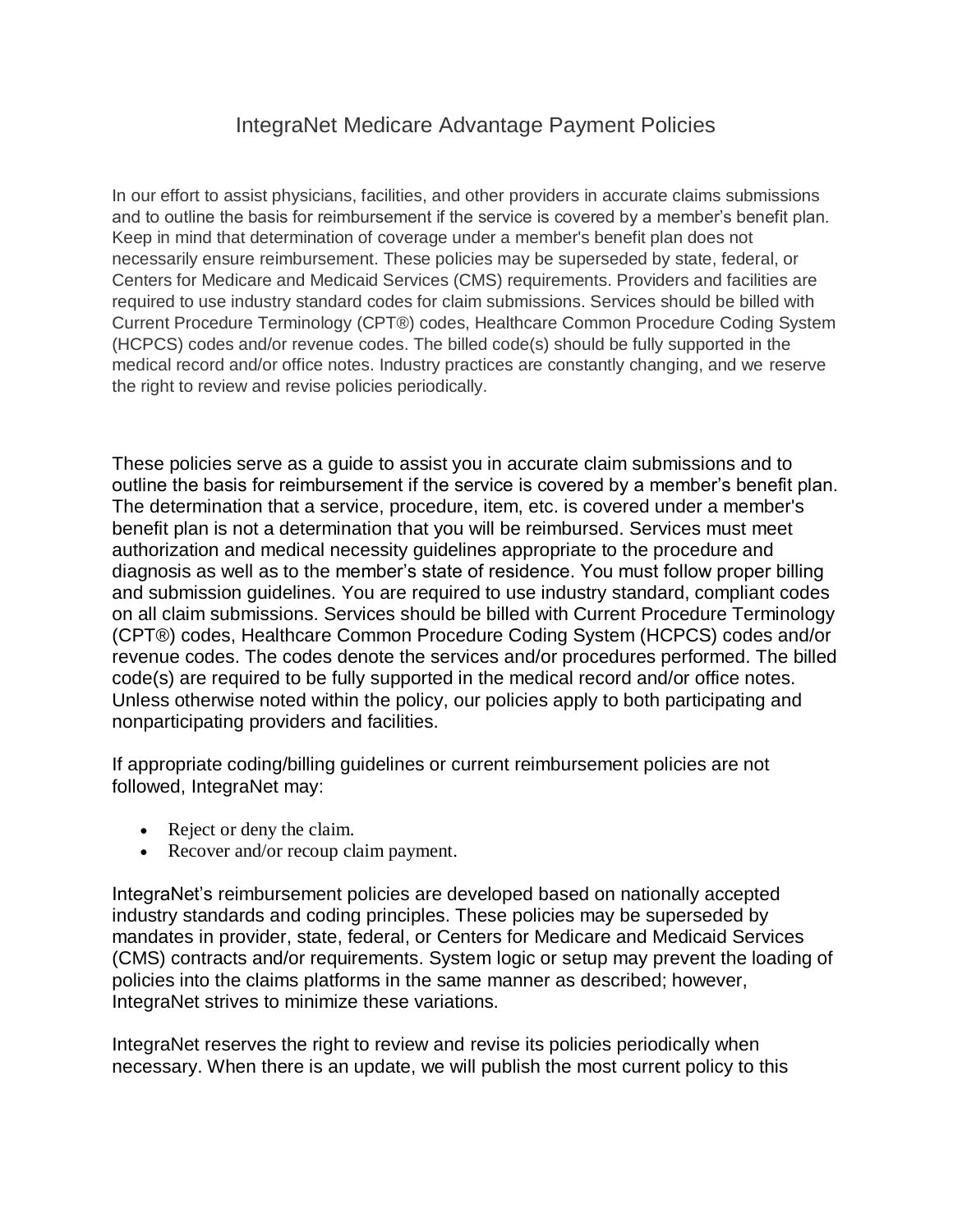These policies serve as a guide to assist you in accurate claim submissions and to outline the basis for reimbursement if the service is covered by a member's *IntegraNet* benefit plan. The determination that a service, procedure, item, etc. is covered under a member's benefit plan is not a determination that you will be reimbursed. Services must meet authorization and medical necessity guidelines appropriate to the procedure and diagnosis as well as to the member's state of residence. You must follow proper billing and submission guidelines. You are required to use industry standard, compliant codes on all claim submissions. Services should be billed with CPT® codes, HCPCS codes and/or revenue codes. The codes denote the services and/or procedures performed. The billed code(s) are required to be fully supported in the medical record and/or office notes. Unless otherwise noted within the policy, our policies apply to both participating and nonparticipating providers and facilities.

If appropriate coding/billing guidelines or current reimbursement policies are not followed, *IntegraNet* may:

- Reject or deny the claim.
- Recover and/or recoup claim payment.

*IntegraNet* reimbursement policies are developed based on nationally accepted industry standards and coding principles. These policies may be superseded by mandates in provider, state, federal or CMS contracts and/or requirements. System logic or setup may prevent the loading of policies into the claims platforms in the same manner as described; however, *IntegraNet* strives to minimize these variations.

*IntegraNet* reserves the right to review and revise our policies periodically when necessary. When there is an update, we will publish the most current policy to this site.

## **Drug Screen Testing**

*IntegraNet* allows reimbursement for presumptive and definitive drug screen services unless provider, state, federal or CMS contracts and/or requirements indicate otherwise.

In certain circumstances, *IntegraNet* allows reimbursement for presumptive drug testing by instrumented chemistry analyzers and definitive drug screening services for the same member provided on the same day by a reference laboratory.

Definitive drug testing may be done to confirm the results of a negative presumptive test or to identify substances when there is no presumptive test available. Provider's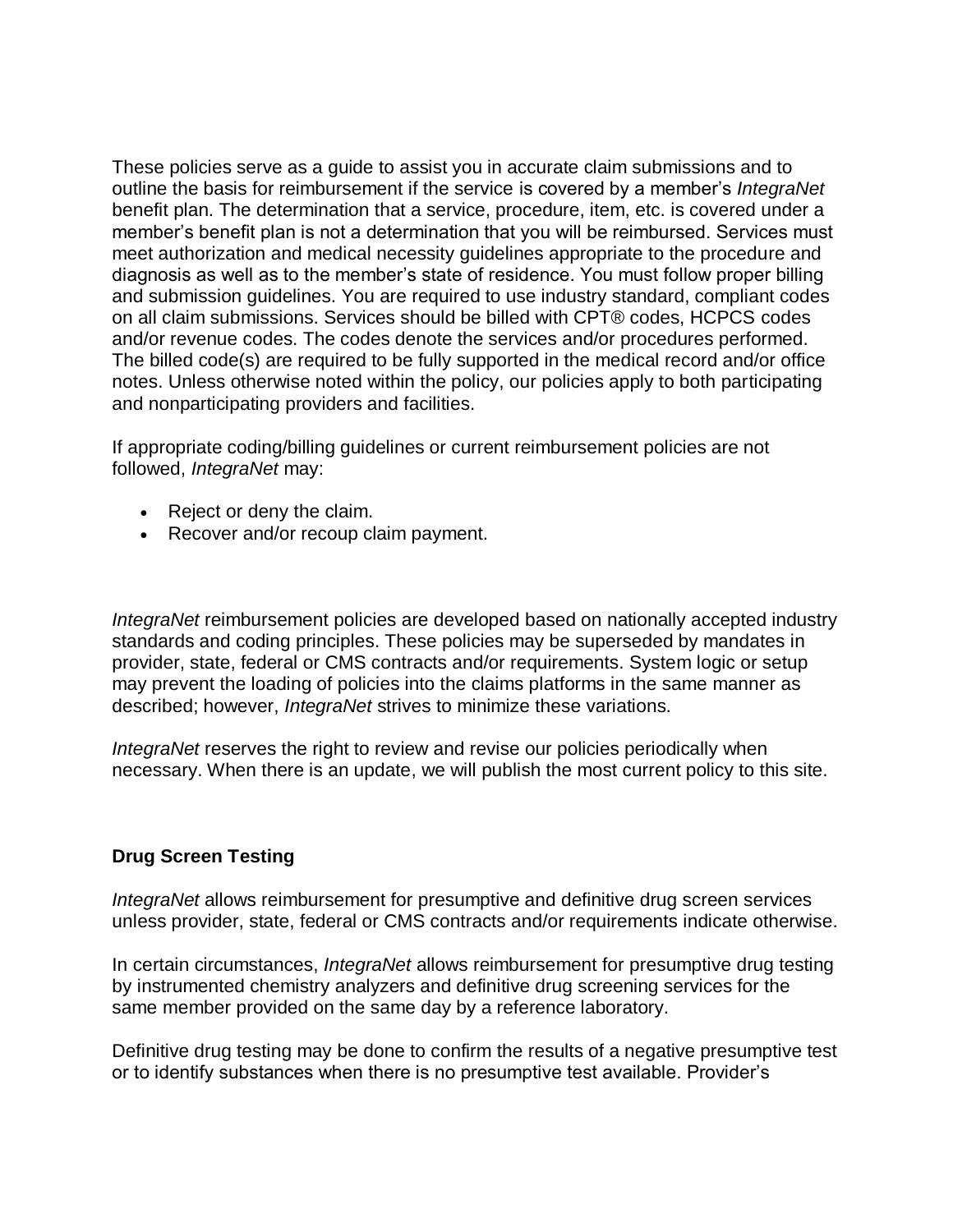documentation and member's medical records should reflect that the test was properly ordered and support that the order was based on the result of the presumptive test.

In the event, a reference lab ( $POS = 81$ ) performs both presumptive and definitive tests on the same date of service, records should reflect that the ordering/treating provider issued a subsequent order for definitive testing based on the results of the presumptive tests.

*IntegraNet* does not allow reimbursement for employment/pre-employment drug screening.

# **Abortion (Termination of Pregnancy)**

*IntegraNet* allows reimbursement of induced abortions unless provider, state, federal or CMS contracts and/or requirements indicate otherwise.

Induced abortions are allowed only when the written voluntary and informed consent has been obtained from the woman upon whom the abortion is to be performed, and the provider performing the procedure certifies:

• The pregnancy is the result of an act of rape or incest.

• The woman suffers from a physical disorder, injury or illness, including a lifeendangering physical condition caused by or arising from the pregnancy itself that would, as certified by a physician, place the woman in danger of death unless an abortion is performed.

Reimbursement is based on the applicable fee schedule or contracted/negotiated rate.

Modifier G7 is required with the appropriate procedure code when requesting reimbursement for an induced abortion. *IntegraNet* does not require informed consent forms submitted with claims. Informed consent is not needed for the treatment of incomplete, missed or septic abortions. These procedures are not considered induced or elective abortions and are allowed under the criteria of medical necessity.

## **Assistant at Surgery (Modifiers 80/81/82/AS)**

*IntegraNet* allows reimbursement for one assistant surgeon when eligible procedures are billed with Modifiers 80, 81, 82 or AS, as applicable unless provider, state, federal or CMS contracts and/or requirements indicate otherwise. *IntegraNet* uses code editing software to process claims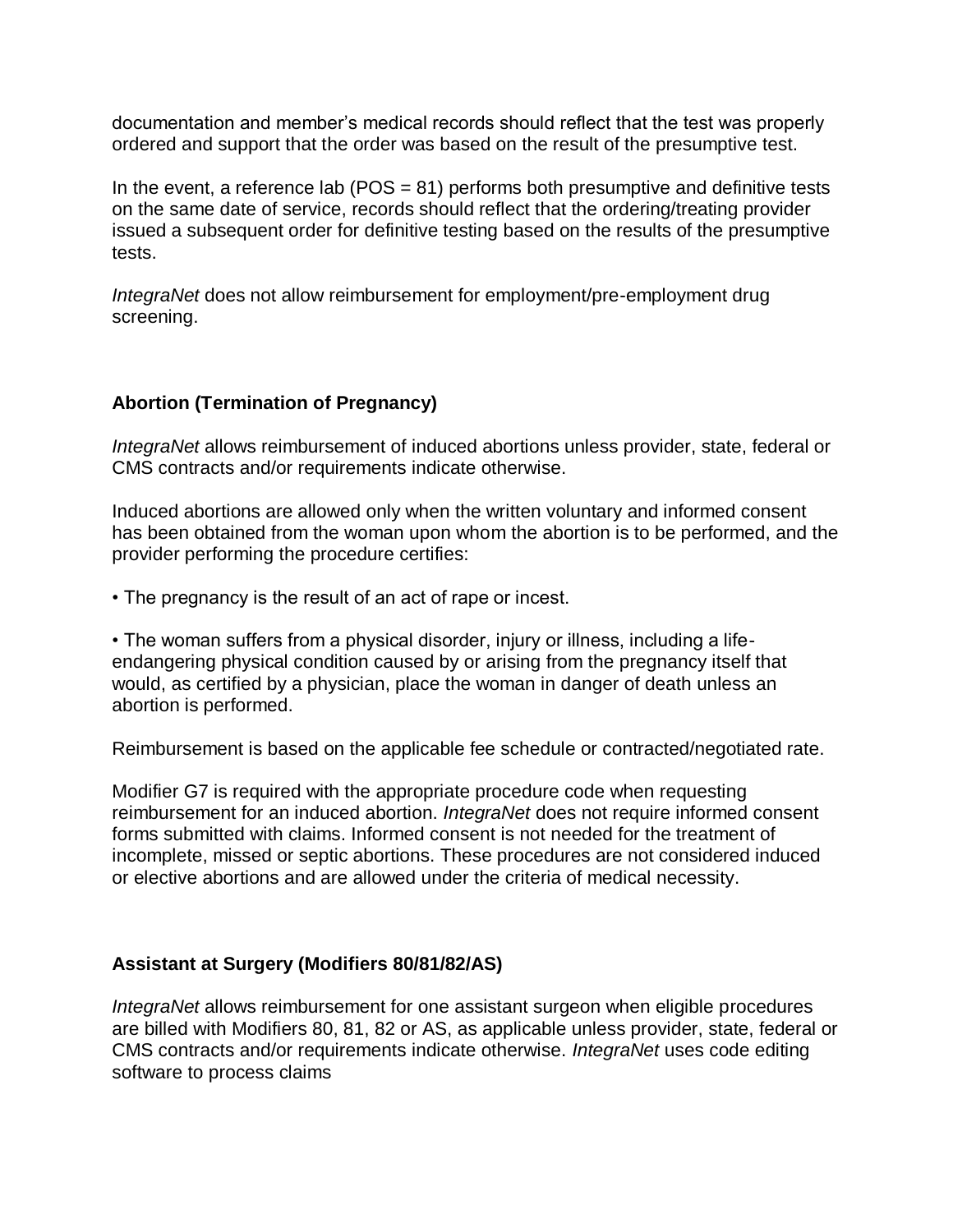billed for assistant at surgery. If an applicable modifier is not billed appropriately, the procedure may be denied.

When multiple procedures are performed where only some of the procedures are eligible for assistant at surgery reimbursement, only assistant at surgery services for the eligible procedures will be considered for reimbursement. The same multiple-procedure fee reductions and clinical edits apply to both the assistant at surgery and the primary surgeon.

The assistant at surgery should not report procedure codes different from the procedure codes reported by the primary surgeon, except if the primary surgeon bills an OB global code; then, the assistant at surgery would bill the specific surgery code with the appropriate modifier.

Assistant Surgeon services billed with Modifiers 80, 81, 82 or AS are eligible for reimbursement according to CMS reimbursement guidelines.

# **Claims Requiring Additional Documentation**

Professional providers and facilities are required to submit additional documentation for adjudication of applicable types of claims. If the required documentation is not submitted, the claim may be denied. Applicable types of claims include:

- Upon request, claims for durable medical equipment, prosthetics, orthotics, and supplies, and home health and rehabilitation therapies.
- Claims with unlisted or miscellaneous codes.
- Claims for services requiring clinical review.

• Claims for services found to possibly conflict with covered benefits for covered persons after validity review of the member's medical records.

• Claims for services found to possibly conflict with medical necessity of covered benefits for covered persons.

• Claims requesting an extension of benefits.

• Claims being reviewed for potential fraud, abuse or demonstrated patterns of billing/coding inconsistent with peer benchmarks.

- Claims for services that require an invoice.
- Claims for services that require an itemized bill.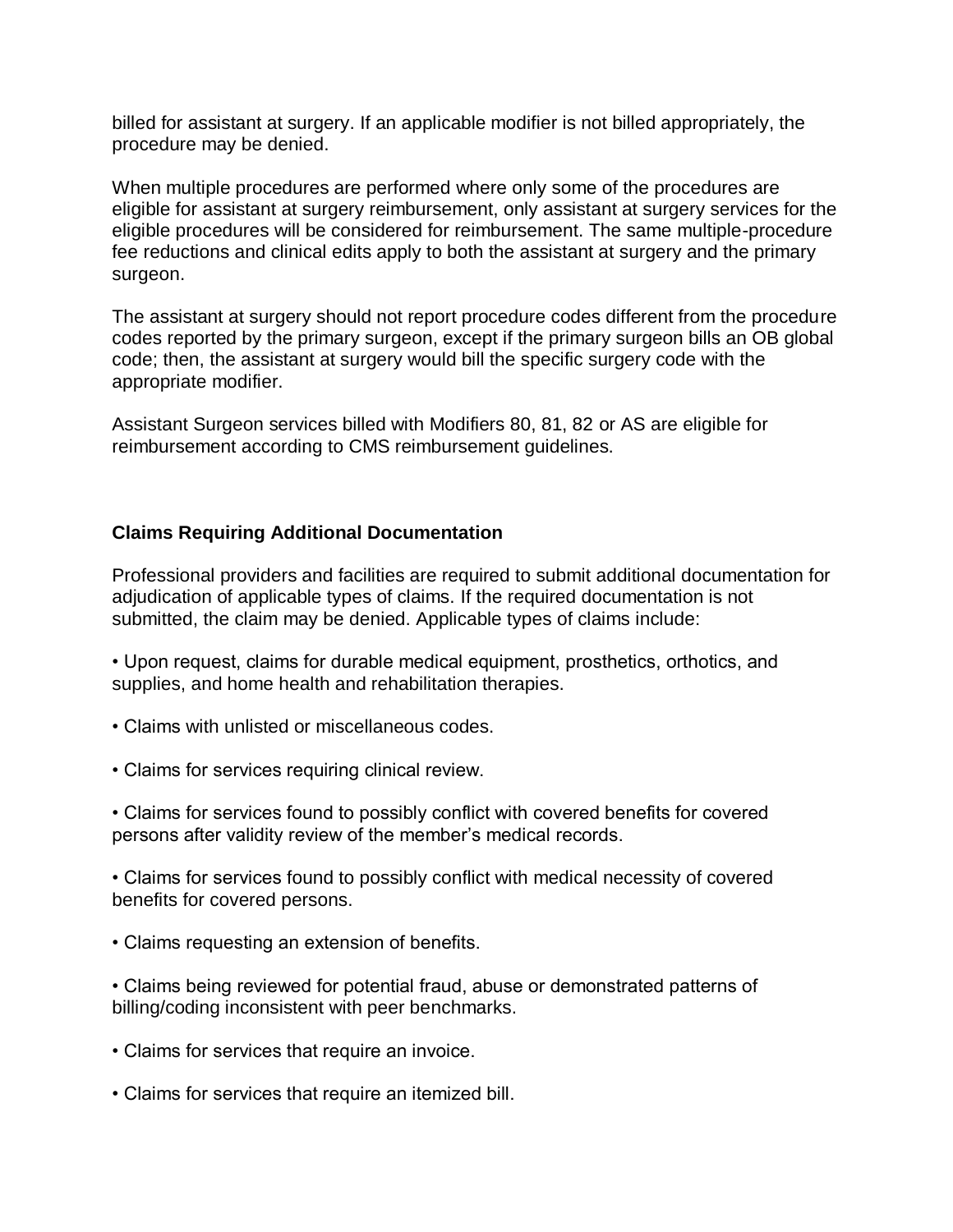- Claims for beneficiaries with other health insurance.
- Claims requiring a certificate of medical necessity.

• Appealed claims where supporting documentation may be necessary for determination of payment.

• Other documentation required by CMS and federal regulation

**Note**: Itemized bills must be submitted with the appropriate revenue code for each individual charge.

*IntegraNet* may request additional documentation, or notify the provider or facility of additional documentation required for claims, subject to contractual obligations. If documentation is not provided following the request or notification, *IntegraNet* may:

- Deny the claim, as the provider failed to provide required prepayment documentation.
- Recover and/or recoup monies previously paid on the claim, as the provider failed to provide required documentation for post payment review.

*IntegraNet* is not liable for interest or penalties when payment is denied or recouped because the provider fails to submit required or requested documentation.

# **Claims Timely Filing**

To be considered for reimbursement, an initial claim must be received and accepted in compliance with *IntegraNet* timely filing guidelines outlined below unless otherwise stipulated by contract. *IntegraNet* follows the standard of:

- $\Box$  90 days for participating providers and facilities.
- $\Box$  12 months for nonparticipating providers and facilities.

Timely filing is determined by subtracting the date of service from the date *IntegraNet* receives the claim and comparing the number of days to the *IntegraNet* standard. If services are rendered on consecutive days, such as for a hospital confinement, the limit will be counted from the last day of service. Limits are based on calendar days unless otherwise specified. If the member has Other Health Insurance (OHI) that is primary, then timely filing is counted from the date of the Explanation of Payment (EOP) of the other carrier.

Claims filed beyond federal, or *IntegraNet* standard timely filing limits will be denied as outside the timely filing limit. Services denied for failure to meet timely filing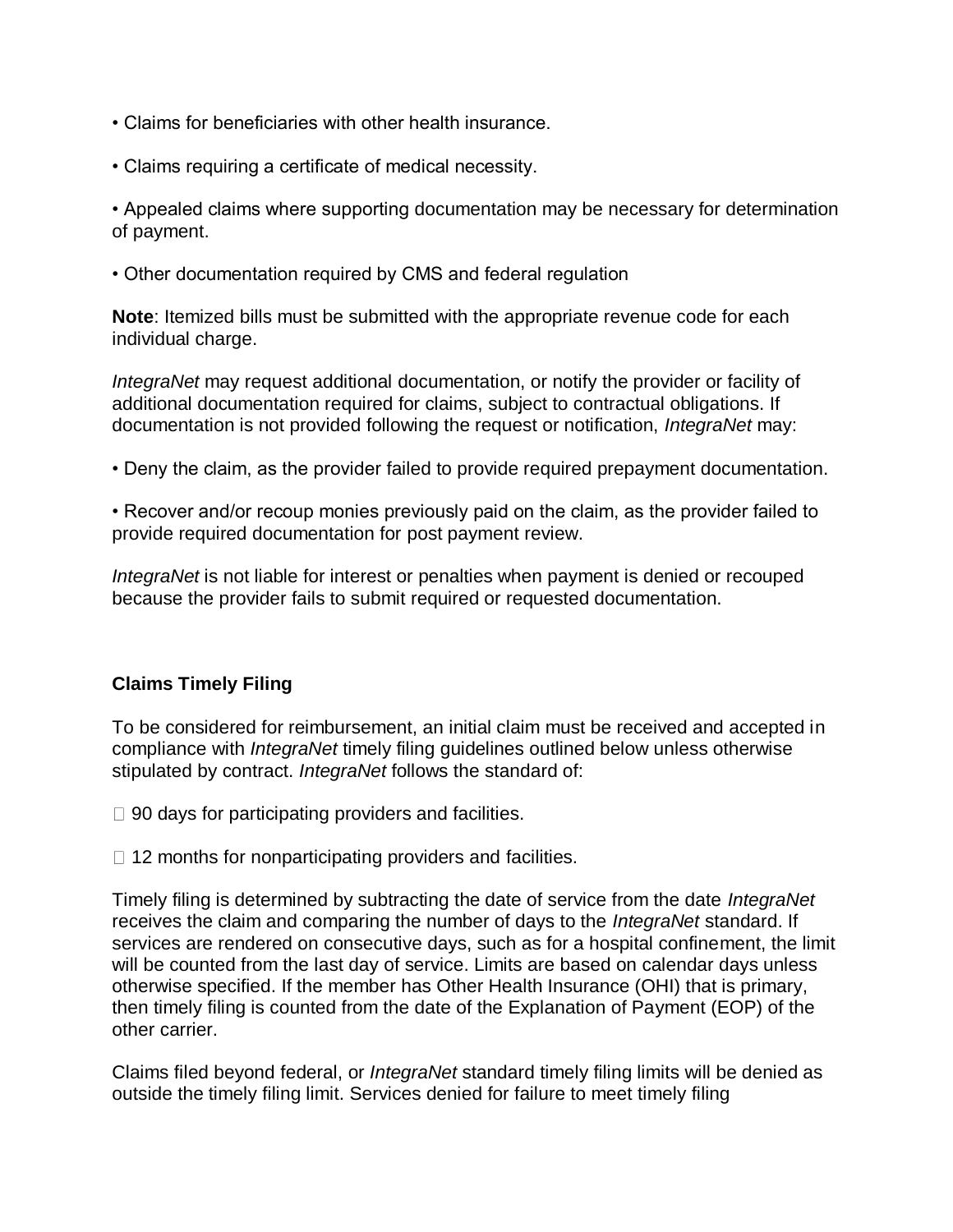requirements are not subject to reimbursement unless the provider presents documentation proving a clean claim was filed within the applicable filing limit.

*IntegraNet* reserves the right to waive timely filing requirements on a temporary basis following documented natural disasters or under applicable state guidance.

# **Claim Submission — Required Information for Facilities**

Institutional Providers (Facilities) are required, unless otherwise stipulated in their contract, to submit the original CMS UB-04/CMS-1450 Medicare Uniform Institutional Provider Bill to *IntegraNet* for payment of healthcare services. Providers must submit a properly completed UB-04/CMS-1450 for services performed or items/devices provided. If the

required information is not provided, *IntegraNet* can delay or deny payment without being liable for interest or penalties. The UB-04/CMS-1450 claim form must include the following information, if applicable:

- $\Box$  Billing provider information (name, address, and telephone number)
- □ Patient control number
- Medical record number
- $\Box$  Type of bill
- □ Federal Tax Identification Number
- $\Box$  Statement covers period (from-through)
- $\Box$  Patient information (name, member ID number, address, date of birth, and gender)
- □ Admission/start of care date
- $\Box$  Type of admission or visit
- $\Box$  Point of origin for admission or visit
- $\Box$  Patient discharge status
- $\Box$  Condition code(s), occurrence code(s) and date(s)
- $\Box$  Occurrence span code(s) and date(s) for inpatient services only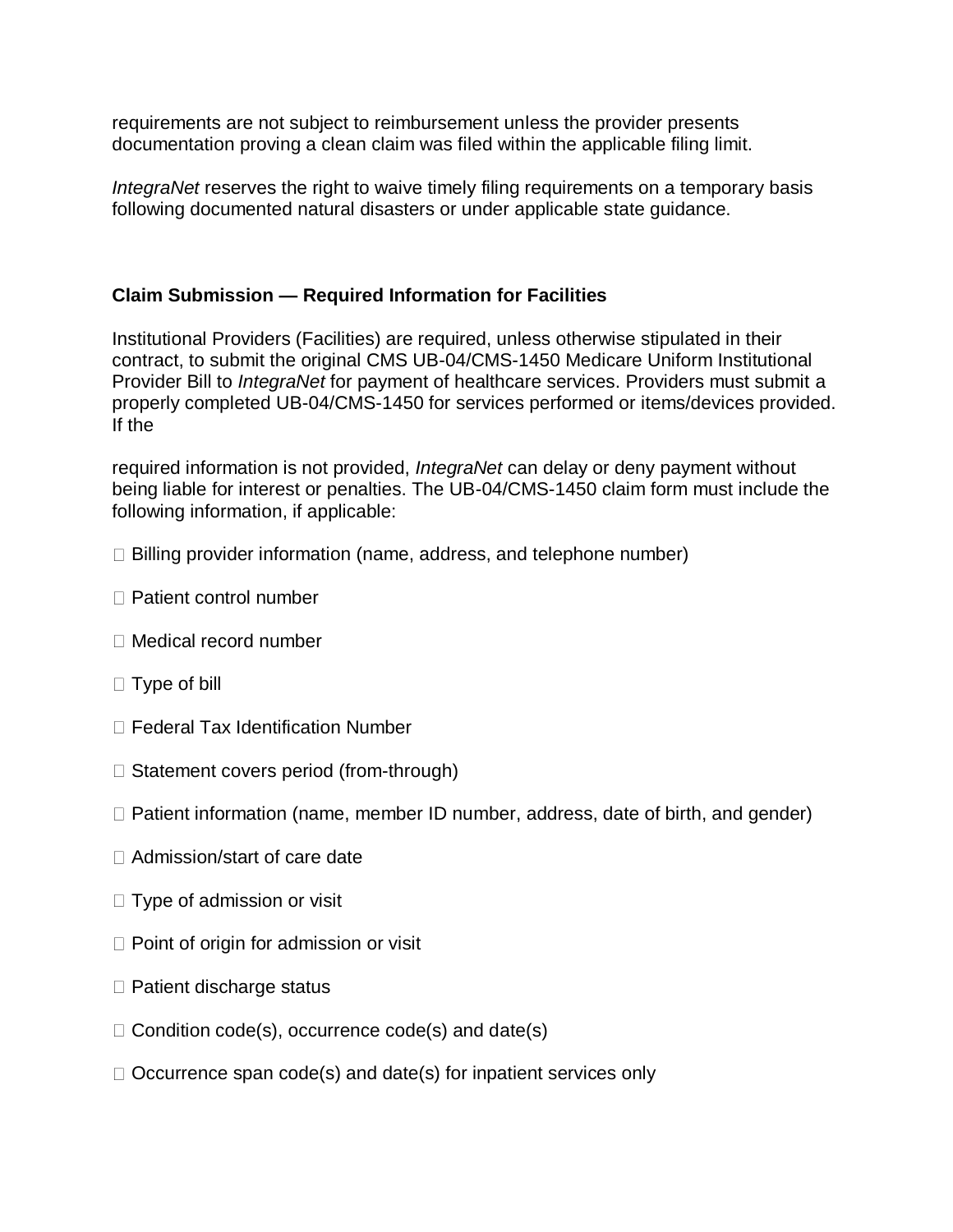Value codes and amounts

 $\Box$  Revenue code(s) and applicable corresponding CPT/HCPCS codes, if necessary; applicable claims billed only with the revenue code will be denied. Providers will be asked to resubmit with the correct CPT/HCPCS code in conjunction with the applicable revenue code.

 $\Box$  Date(s), unit(s), total charge(s), and noncovered charge(s) of service(s) rendered

□ Clinical Laboratory Improvement Amendment (CLIA) certification number

□ Insurance payer's information (name, provider number, and Coordination of Benefits (COB) secondary and tertiary payer information)

 $\Box$  Prior payments — payers insured's information (name, relationship to patient, member ID number, and insurance group name and number); principal, admitting, and other ICD-10 diagnosis codes and Present on Admission (POA) indicator, as applicable

 $\Box$  Diagnosis and procedure code qualifier (all seven digits for ICD-10) and date of principal procedure for inpatient services,

□ Patient reason for visit code

 $\Box$  Attending and operating provider name and Tax ID, if applicable

 $\Box$  National provider identifier provider number (in accordance with CMS requirements)

 $\Box$  Claim reporting data elements in accordance with applicable state compliance requirements, including the following:

o Admission source code

o Applicable value code for billed admission type code

o Birth weight with applicable value and admission type codes

o Facility type code

o National drug code(s) (NDC) to include the NDC number, unit price, quantity, and composite measure per drug

*IntegraNet* cannot accept claims with alterations to billing information. Claims that have been altered will be returned to the provider with an explanation of the reason for the return.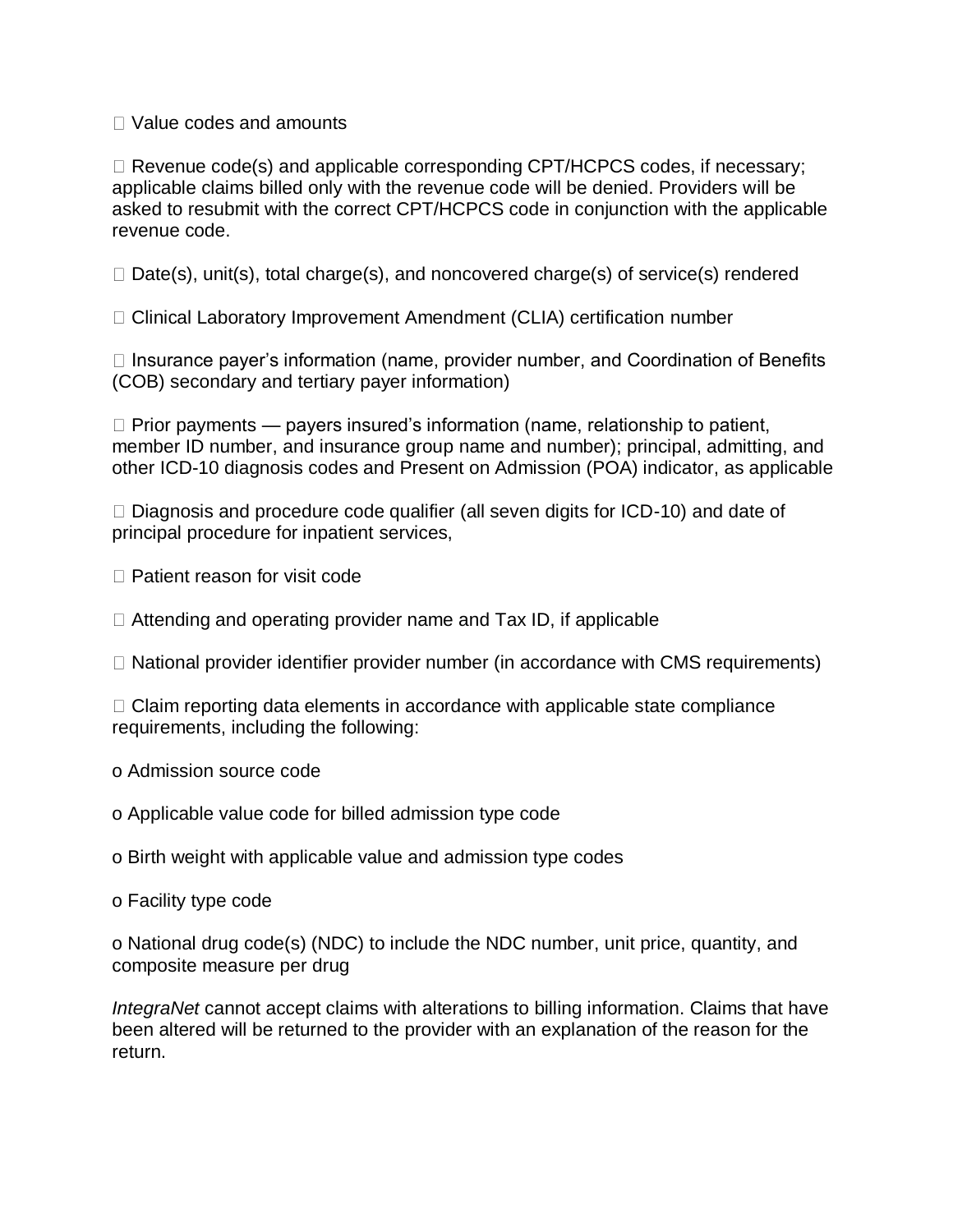Although *IntegraNet* prefers the submission of claims electronically (8371) through the Electronic Data Interchange (EDI), *IntegraNet* will accept paper claims. A paper claim must be submitted on an original claim form with dropout red ink, computer-printed or typed, and in a large, dark font to be read by optical character reading (OCR) technology. All claims must be legible. If any field on the claim is illegible, the claim will be rejected or denied.

# **Code and Clinical Editing Guidelines**

*IntegraNet* applies Code and Clinical Editing Guidelines (CCEG) to evaluate claims for accuracy and adherence to accepted national industry standards and plan benefits unless provider, state, federal or CMS contracts and/or requirements indicate otherwise.

*IntegraNet* uses software products that ensure compliance with standard code edits and rules. These products increase consistency of payment for providers by ensuring correct coding and billing practices are followed. CCEG consists of the following measures:

• Code editing software, CMS National Correct Coding Initiative (NCCI) edits and outpatient code edits:

- o Code editing software is updated to conform to changes in coding standards.
- o NCCI edits are updated according to CMS published updates
- Clinical criteria
- Licensed clinical medical review
- Claims processing platform

Per state requirements, we publish its use of specific commercial code editing software. We only customize applicable CCEG measures due to compelling business reasons. We also use a coding algorithm approach to automatically adjudicate Evaluation and Management claims based on the applicable level of complexity or severity in accordance with diagnosis codes reported on the claims.

CCEG measures are updated as applicable and as needed to incorporate new codes, code definition changes, and edit rule changes.

All claims submitted after the configuration implementation date, regardless of service date, will be processed according to up to date CCEG measures. No retrospective payment changes, adjustments, and/or requests for refunds will be made when processing changes are a result of new code editing rules within a module update. The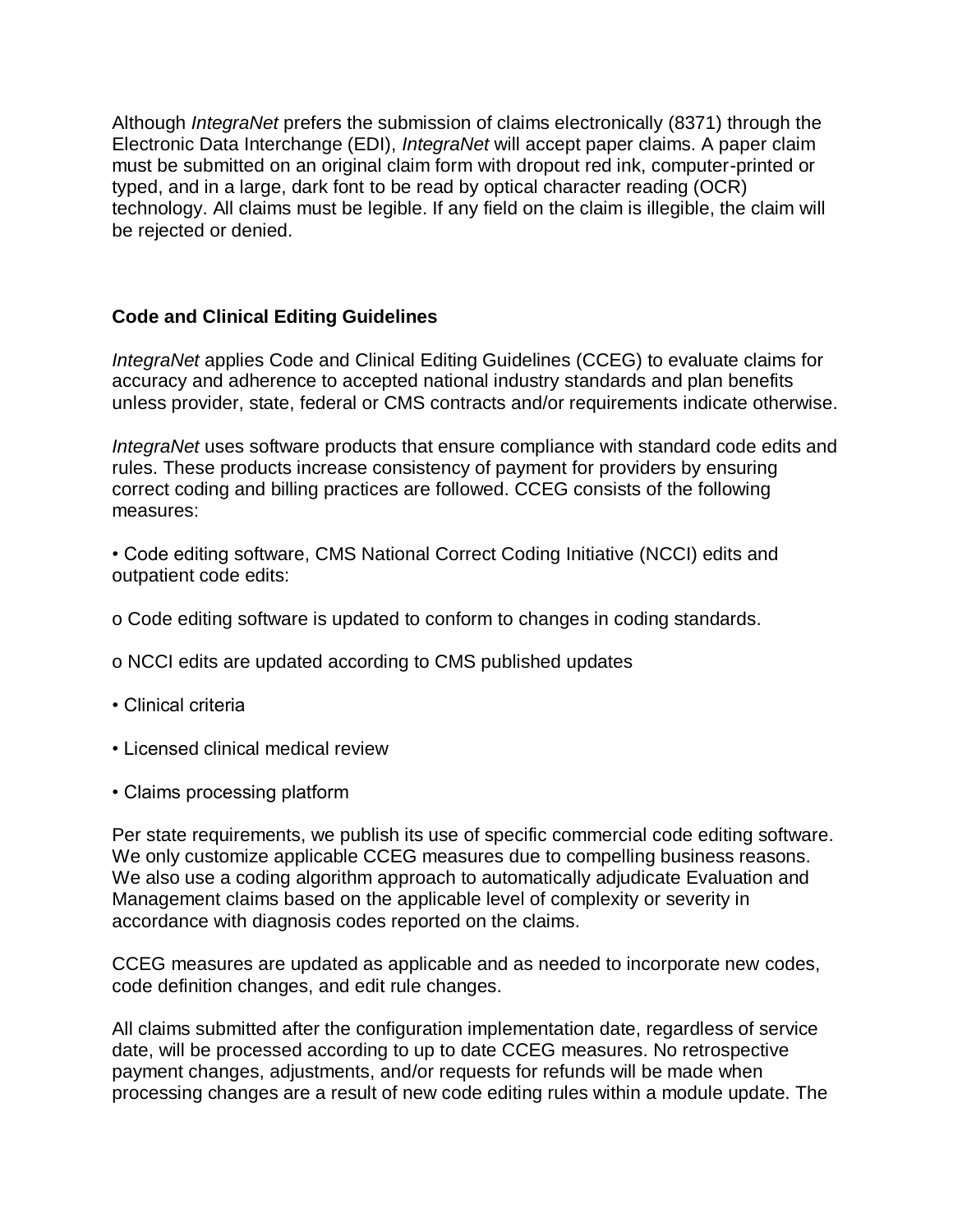member is not responsible and should not be balance billed for any procedures for which payment has been denied or reduced as the result of CCEG measures.

*IntegraNet* will not reimburse in the event of a conflict with CCEG.

## **Corrected Claims**

*IntegraNet* allows reimbursement for a corrected claim when received within the applicable timely filing requirements of the original claim. Due to the initial claim not being considered a clean claim, the corrected claim must be received within the timely filing limit outlined below unless otherwise stipulated by contract. For participating and nonparticipating providers, *IntegraNet* follows the standard of 12 months from the date of service.

Providers resubmitting paper claims for corrections must clearly mark the claim Corrected Claim. Corrected claims submitted electronically must have the applicable frequency code. Failure to mark the claim appropriately may result in denial of the claim as a duplicate. Corrected claims filed beyond federal, state-mandated, or company standard timely filing limits will be denied as outside the timely filing limit. Services denied for failure to meet timely filing requirements are not subject to reimbursement unless the provider presents documentation proving a corrected claim was filed within the applicable filing limit.

*IntegraNet* reserves the right to waive corrected claim filing requirements on a temporary basis following documented natural disasters or under applicable state guidance.

Note: Corrected claims must be submitted separately for each member and episode of care and cannot be accepted by batch, bulk, or packaged submissions.

## **Diagnoses Used in DRG Computation**

*IntegraNet* ensures that the diagnosis and procedure codes that generate the diagnosisrelated groups (DRGs) are accurate, valid and sequenced in accordance with national coding standards and specified guidelines unless state, federal or CMS contracts and/or requirements indicate otherwise.

*IntegraNet* performs DRG audits to determine that the diagnostic and procedural information that led to the DRG assignment is substantiated by the medical record. The audits utilize coding criteria to limit the billed diagnosis used in DRG computation to those that:

• Are relevant to the patient's care.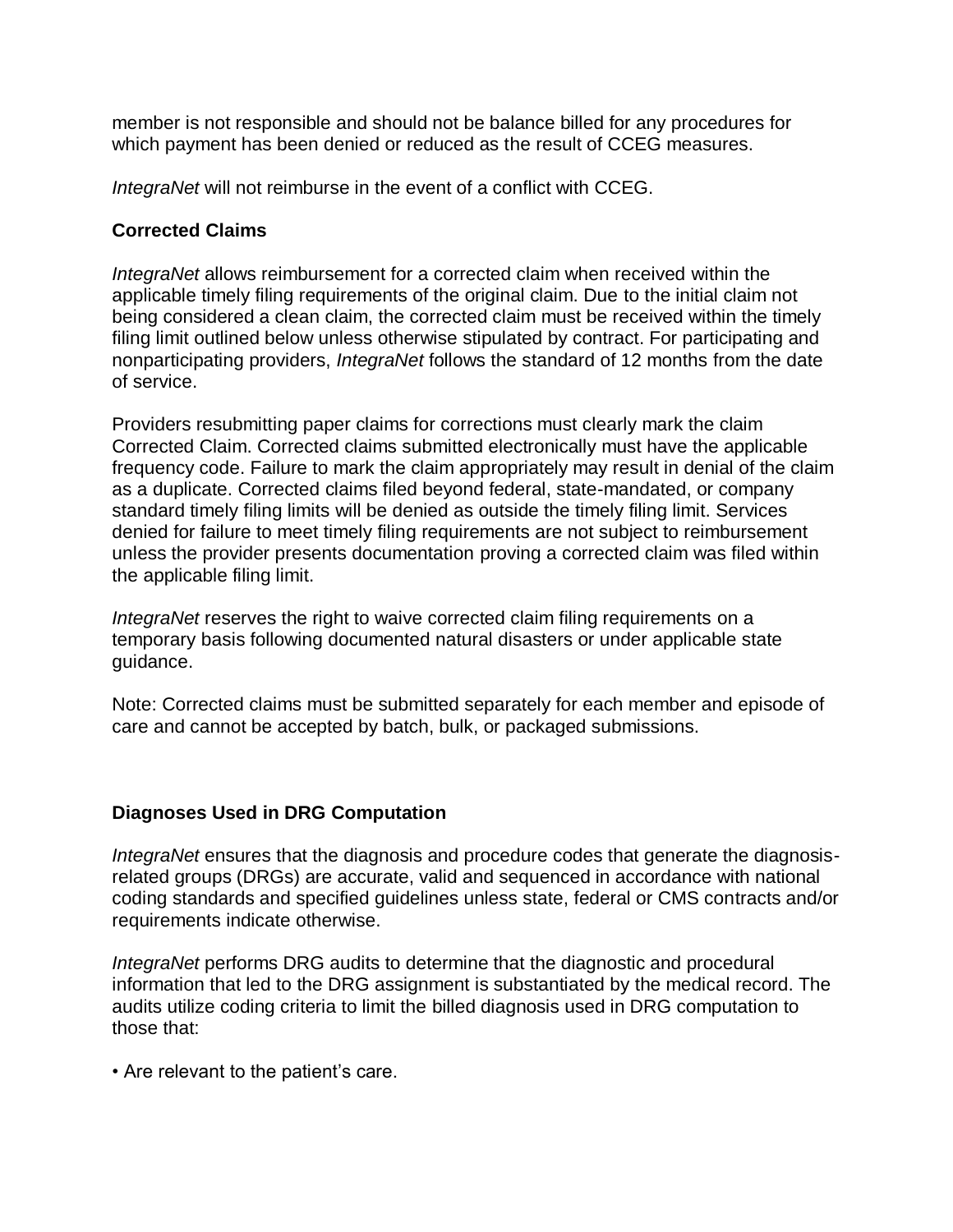- Impact the patient's outcome, treatment, intensity of service or length of stay.
- Are supported by documentation within the medical record.

*IntegraNet* routinely monitors DRG billing patterns to ensure that hospitals perform fair and equitable coding and utilization.

# **Distinct Procedural Services (Modifiers 59, XE, XP, XS, XU)**

*IntegraNet* allows reimbursement for a procedure or service that is distinct or independent from other service(s) performed on the same day by the same provider when

billed with Modifier 59, XE, XP, XS or XU (collectively known as X{EPSU}) unless provider, state, federal or CMS contracts and/or requirements indicate otherwise.

*IntegraNet* follows CMS National Correct Coding Initiative (NCCI) Procedure to Procedure (PTP) edit guidelines.

## **Reimbursable:**

□ National Correct Coding Initiative (NCCI) Column 1/Column 2 edits: Modifiers 59 or X{EPSU} may be appended to the paid or denied code.

 $\Box$  Modifier 59 should only be used if no more descriptive modifier is available such as XE, XP, XS, XU.

 $\Box$  Modifier 59 should not be appended to the same claim line item as  $X$ {EPSU}.

*IntegraNet* reserves the right to perform postpayment review of claims submitted with Modifier 59 and X{EPSU}. *IntegraNet* may request that providers submit additional documentation, including medical records or other documentation not directly related to the member, to support claims submitted by the provider. If documentation is not provided following the request or notification, or if documentation does not support the services billed for the episode of care, *IntegraNet* may:

 $\square$  Deny the claim.

 $\Box$  Recover and/or recoup monies previously paid on the claim.

*IntegraNet* is not liable for interest or penalties when payment is denied or recouped because the provider fails to submit required or requested documentation.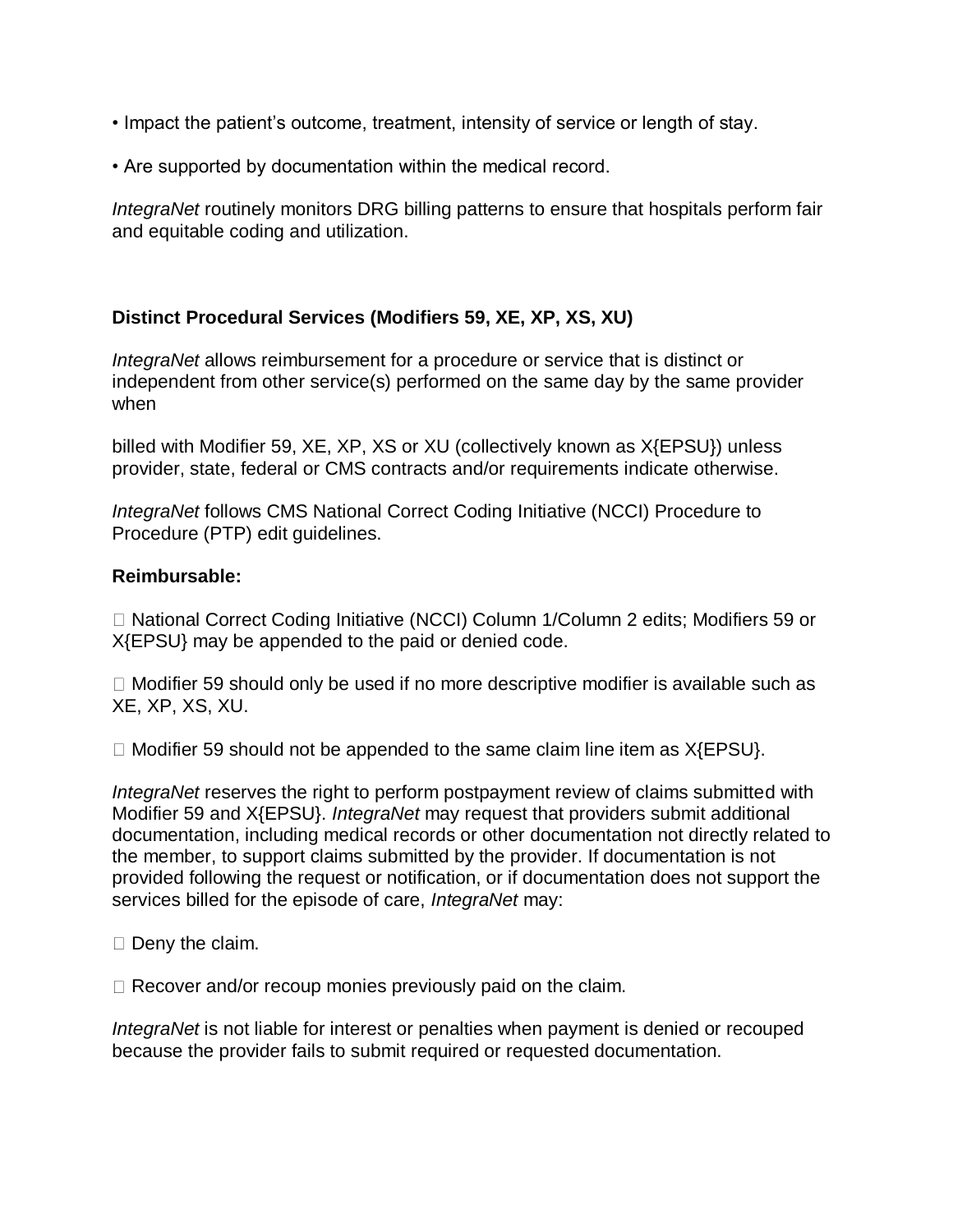## **DME Modifiers for New, Rented and Used Equipment**

*IntegraNet* allows reimbursement for new, rented or used equipment appended with the appropriate modifier unless provider, state, federal or CMS contracts and/or requirements indicate otherwise. The listed modifiers are considered reimbursement

modifiers and must be billed in the primary or first modifier field to determine appropriate reimbursement:

- □ Modifier NU: new equipment
- □ Modifier RR: rented equipment
- $\Box$  Modifier UE: purchase of used equipment

These modifiers are appropriate for durable medical equipment, prosthetics and orthotics. These modifiers are inappropriate for supplies unless required under state or CMS guidelines. Claims for supplies appended with Modifier NU, RR or UE may be denied.

Reimbursement will be based on the applicable fee schedule or contracted/negotiated rate for claims submitted for the equipment with the valid modifier identifying new, rented, or used equipment. Claims submitted for equipment without the appropriate reimbursement modifier may be denied.

## **Durable Medical Equipment (Rent to Purchase)**

*IntegraNet* allows reimbursement for durable medical equipment (DME) under specific guidelines unless otherwise noted by provider, state, federal or CMS contracts and/or requirements.

Reimbursement is based on the rental price up to the maximum allowed of the particular DME. The item is considered purchased once the purchase price has been met. There may be instances in which a particular item may be considered for direct purchase on a case-by-case basis.

## **Components of Rental DME**

Supplies and accessory components associated with rental DME are not separately reimbursed and considered all-inclusive in the rental reimbursement.

The reimbursement limit for rented DME for members covered under Medicare products is 13 months. After 13 months, claims submitted for the item will be denied and the item will be considered purchased.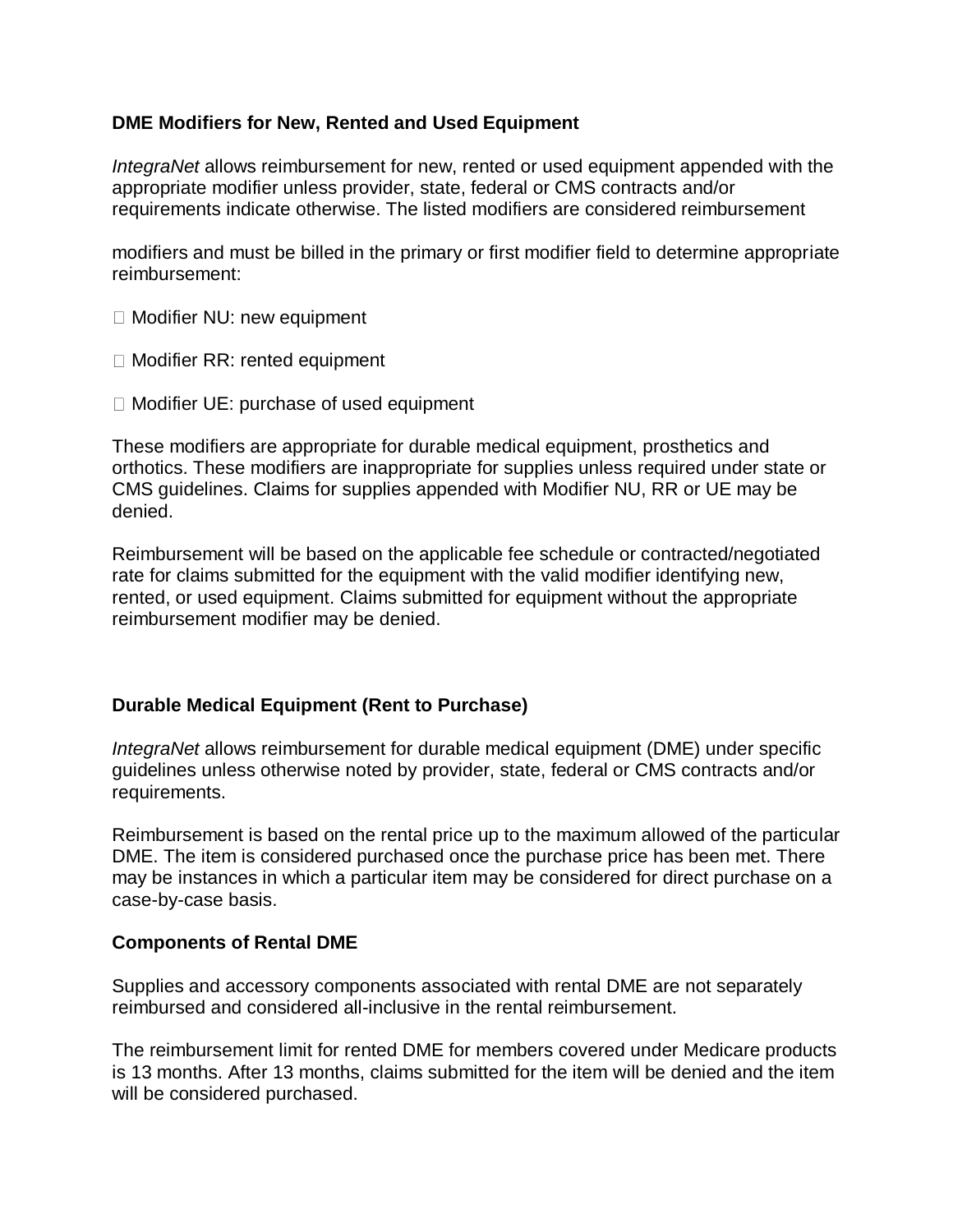# **Circumstances Affecting Rental Reimbursement:**

 $\Box$  Rental periods that contain a break in coverage of more than 60 days will start the limitation count over.

 $\Box$  On the occasion a member changes suppliers during the rental period, a new rental period will not start over.

Reimbursement for oxygen equipment is allowed for a maximum of 36 months; however, *IntegraNet* will continue to reimburse for oxygen contents.

## **Items Not Considered DME**

The following items are not considered DME:

- $\Box$  Prosthetics or orthotics
- $\Box$  Disposable medical supplies

**Note**: This policy does not apply to direct purchase DME.

# **Non-reimbursable DME**

*IntegraNet* does not allow reimbursement for:

 $\Box$  Provision of DME that exceeds the benefit limit unless authorized through medical necessity.

 $\Box$  Repair or replacement of DME necessitated by abuse or neglect.

 $\Box$  Repair or replacement of DME during the warranty period.

 $\Box$  Enhancements or upgrades of DME for the convenience of the member or caregiver.

 $\Box$  The aesthetic appearance of DME for the preference of the member or caregiver.

 $\Box$  DME considered to be experimental or investigational.

 $\Box$  The purchase or rental of common household items that are not medically indicated.

 $\Box$  DME provided by a skilled nursing facility — This equipment is normally included as part of the facility charge and is not separately reimbursable unless otherwise stated in a provider contract.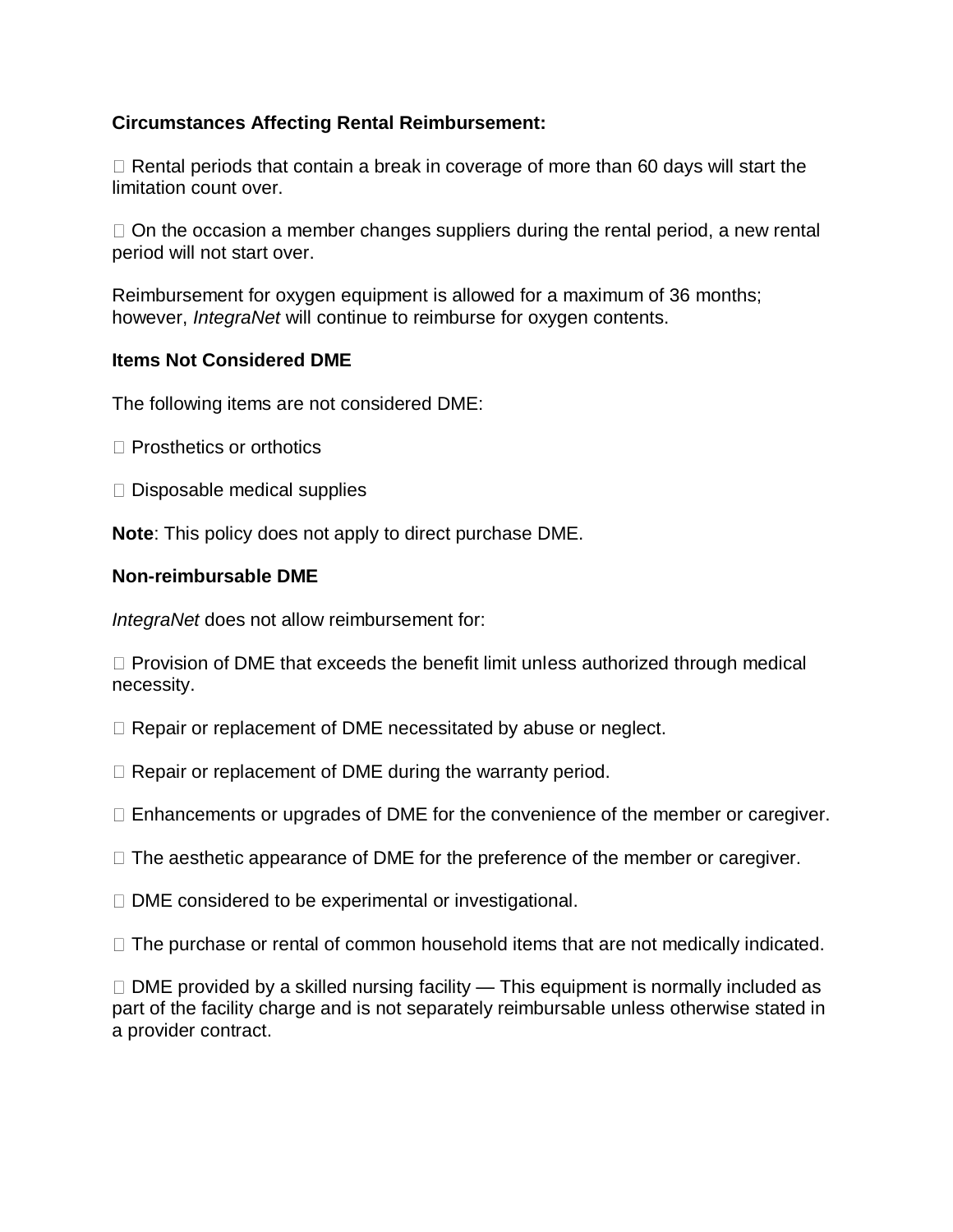# **Proof of Timely Filing**

*IntegraNet* will reconsider reimbursement of a claim that is denied for failure to meet timely filing requirements unless provider, state, federal, or CMS contracts and/or requirements indicate otherwise, when a provider can:

- Provide a date of claim receipt compliant with applicable timely filing requirements.
- Demonstrate Good Cause exists.

Documentation of Claim Receipt

The following information will be considered proof the claim was received timely. If the claim is submitted:

• By mail: The provider must provide official mailing service return receipt/delivery confirmation; additionally, the provider must provide a copy of the claim log that identifies each claim included in the submission.

• Electronically: The provider must provide the clearinghouse-assigned receipt date from the reconciliation reports.

The following information will not be considered proof the claim was received timely. If the claim is submitted:

• By fax: Facsimile transmission

• By hand delivery: A claim log that identifies each claim included in the delivery and a copy of the signed receipt

The mailed claims log maintained by providers must include the following information:

- Name of claimant
- Address of claimant
- Telephone number of claimant
- Claimant's federal tax identification number
- Name of addressee
- Name of carrier
- Designated address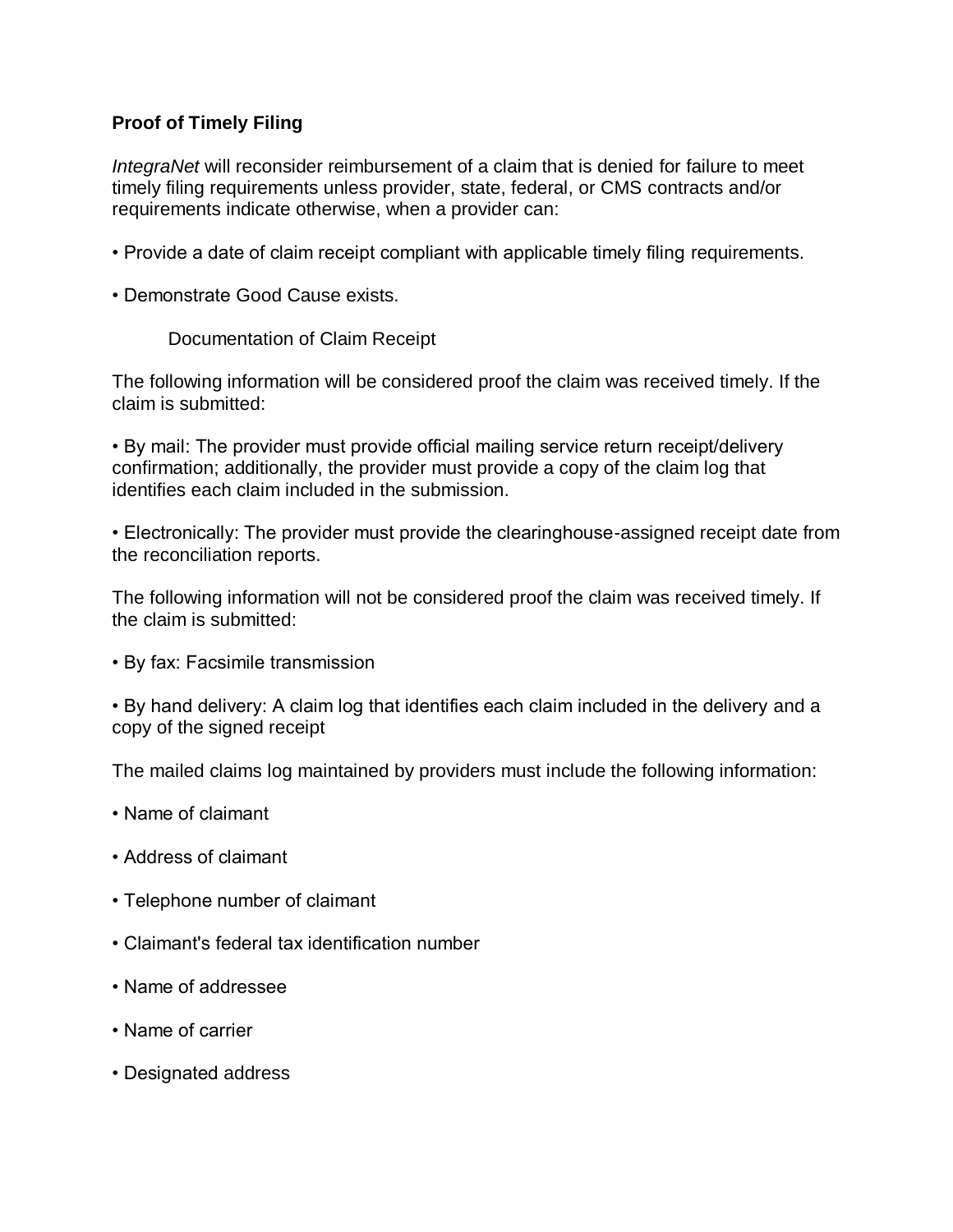- Date of mailing
- Subscriber name
- Subscriber ID number
- Member's name
- Date(s) of service/occurrence, total charge, and delivery method

Good Cause

Good Cause may be established by the following:

• If the claim includes an explanation for the delay (or other evidence that establishes the reason), *IntegraNet* will determine good cause based primarily on that statement or evidence.

• If the evidence leads to doubt about the validity of the statement, *IntegraNet* will contact the provider for clarification or additional information necessary to make a Good Cause determination.

Good Cause may be found when a provider claim filing delay was due to:

• Administrative error — incorrect or incomplete information furnished by official sources to the provider.

• Retroactive enrollment — Member subsequently received notification of enrollment effective retroactively to or before the date of service

• Incorrect information furnished by the member to the provider resulting in erroneous filing with another health insurance plan or with their State Medicaid plan.

• Unavoidable delay in securing required supporting claim documentation or evidence from one or more third parties despite reasonable efforts by the provider to secure such documentation or evidence.

• Unusual, unavoidable, or other circumstances beyond the service provider's control that demonstrates the provider could not reasonably be expected to have been aware of the need to file timely.

• Destruction or other damage of the provider's records unless such destruction or other damage was caused by the provider's willful act of negligence.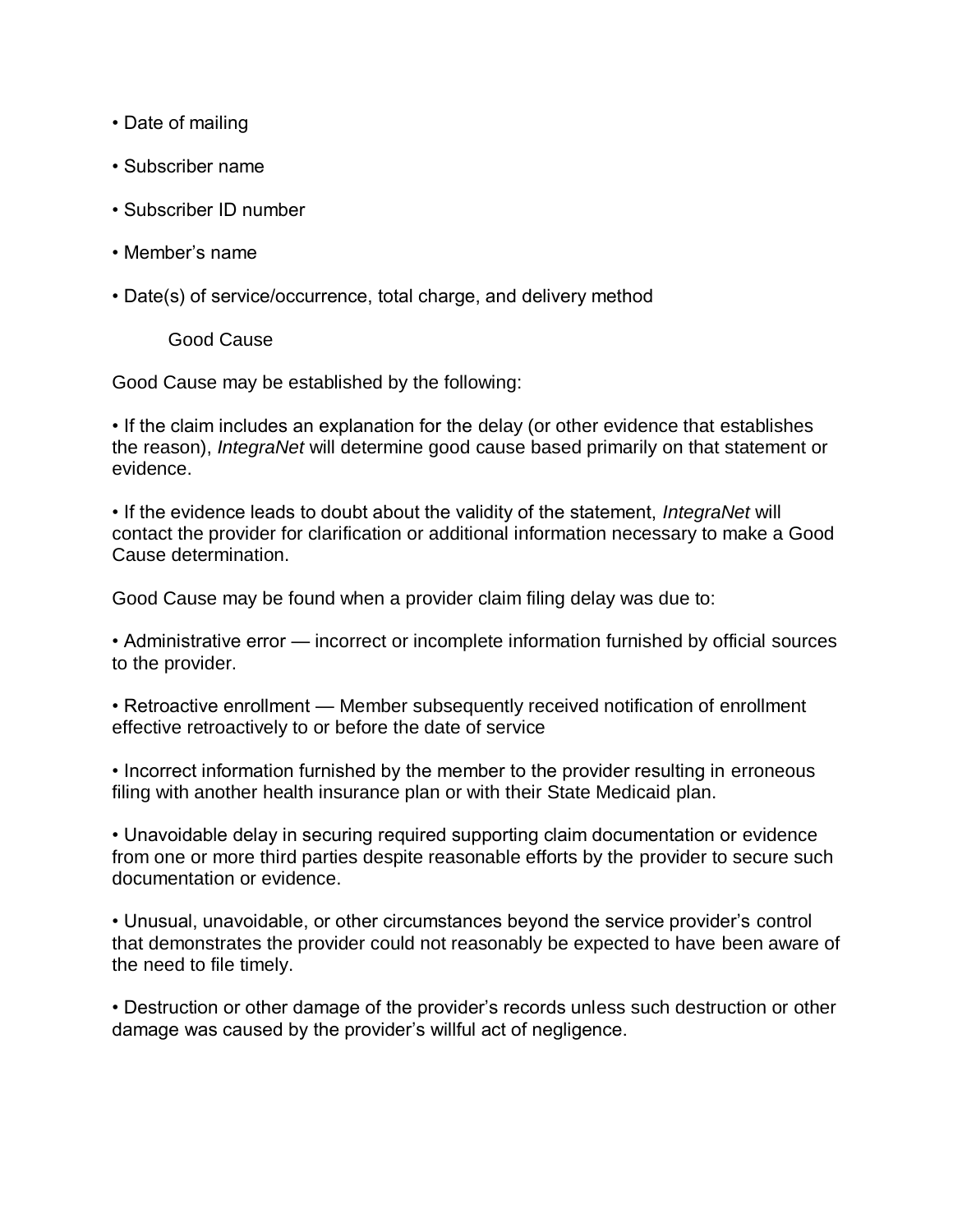# **Documentation Standards for Episodes of Care**

*IntegraNet* requires that documentation for all episodes of care must meet the following criteria unless provider, state, federal, or CMS contracts and/or requirements indicate otherwise:

- Documentation must be legible to someone other than the writer.
- Documentation must be complete, dated, and timed.
- Documentation must reflect all aspects of care.
- Information identifying the member must be included on each page in the medical record.

• Each entry in the medical record must include author identification, which may be a handwritten signature, unique electronic identifier, or initials.

To be considered complete, documentation for episodes of care will include, at a minimum, the following elements when applicable:

- Member identifying information
- Consent forms
- Health history, including applicable drug allergies
- Physical examinations
- Physician orders
- Immunization records
- Medications prescribed
- Emergency care
- Smoking, alcohol, and substance abuse history
- Face-to-face evaluations
- Progress notes
- Referrals
- Consultation reports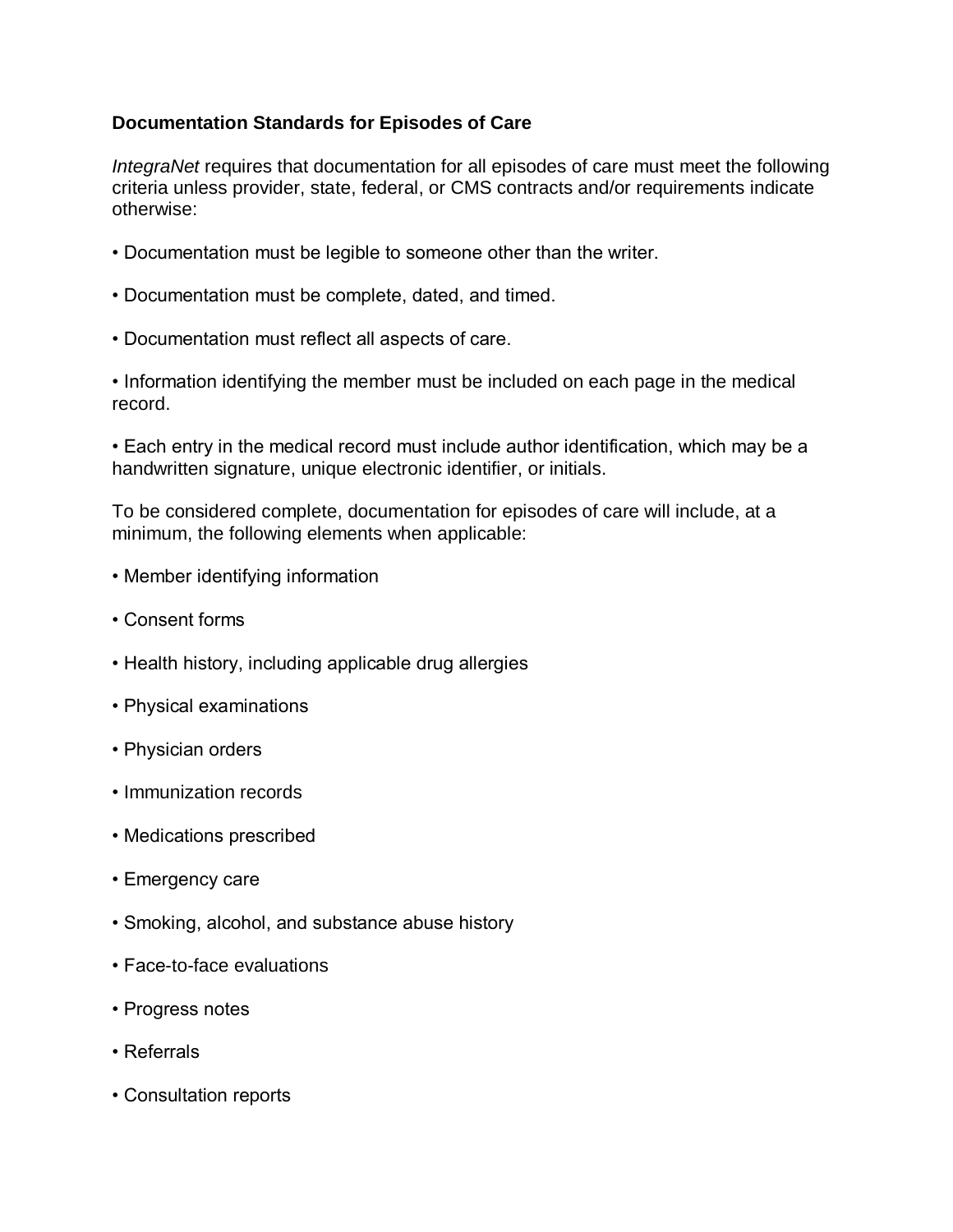- Laboratory reports
- Imaging reports (including X-ray)
- Surgical reports
- Admission and discharge dates and instructions

• Preventive services provided or offered, appropriate to member's age and health status

- Evidence of coordination of care between primary and specialty physicians
- Working diagnoses consistent with findings and test results
- Treatment plans consistent with diagnoses
- Recorded start and stop times for time-based procedures

Note: Documentation should support the procedure and modifier(s) usage. Depending on the episode of care, more specific documentation, in compliance with federal and state regulations, may be required for the medical record to be considered complete.

Providers should refer to standard data elements to be included for specific episodes of care as established by The Joint Commission, formerly the Joint Commission on Accreditation of Healthcare Organizations.

Other Documentation Not Directly Related to the Member

Other documentation not directly related to the member, but relevant to support clinical practice, may be used to support documentation regarding episodes of care, including:

- Policies, procedures, and protocols.
- Critical incident/occupational health and safety reports.
- Statistical and research data.
- Clinical assessments.
- Published reports/data.

*IntegraNet* may request that providers submit additional documentation, including medical records or other documentation not directly related to the member, to support claims submitted by the provider. If documentation is not provided following the request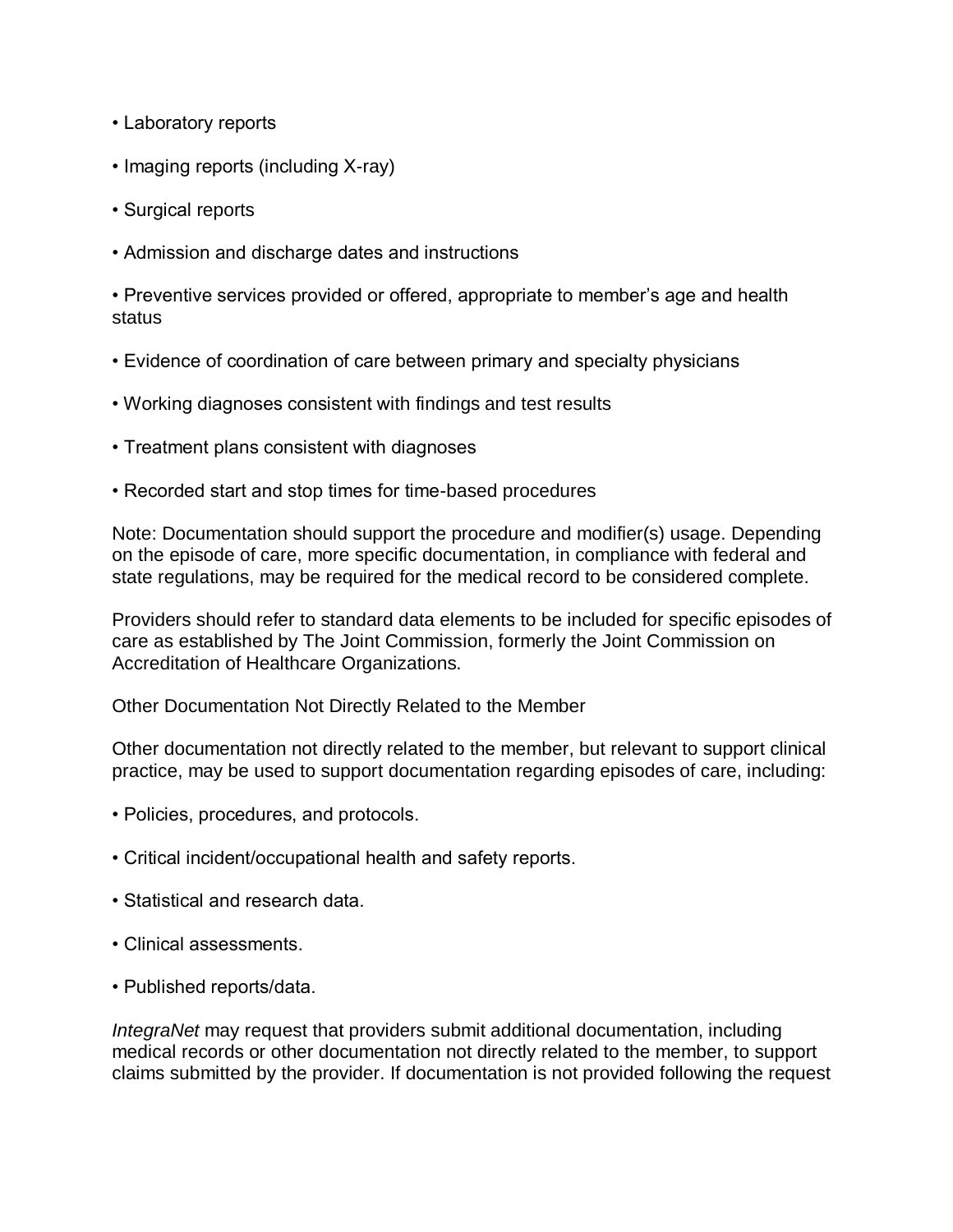or notification, or if documentation does not support the services billed for the episode of care, *IntegraNet* may:

- Deny the claim.
- Recover and/or recoup monies previously paid on the claim.

*IntegraNet* is not liable for interest or penalties when payment is denied or recouped because the provider fails to submit required or requested documentation.

## **Diagnosis-Related Group (DRG) Inpatient Facility Transfers**

In compliance with federal guidelines regarding facility transfers payment, *IntegraNet* allows payment for services rendered by both the sending and the receiving facility when a patient is admitted to one acute care facility and subsequently transferred to another acute care facility for same episode of care. *IntegraNet* uses the following criteria:

• Transferring facility receives a calculated per diem rate based on length of stay not to exceed the amount that would have been paid if the patient had been discharged to another setting

• Receiving facility receives full DRG payment

*IntegraNet* claims for members who leave against medical advice and are admitted to another acute care facility on the same day are considered transfers.

The appropriate discharge status code must be used on the transferring claim to indicate that the member was transferred from one acute care facility to another acute care facility.

Medicare Advantage Policy Update Inpatient Readmissions (Policy G-13001, effective 07/01/22) Effective July 1, 2022, when a member is readmitted within 30 days as part of a planned readmission and/or placed on a leave of absence, the admissions are considered to be one admission, and only one diagnosis-related group (DRG) will be reimbursed. For additional information, please review the Inpatient Readmission reimbursement policy at [https://provider.IntegraNet.com/texas](https://provider.amerigroup.com/texas-provider/claims/reimbursement-policies)[provider/claims/reimbursement-policies](https://provider.amerigroup.com/texas-provider/claims/reimbursement-policies)

## **DRG Newborn Inpatient Stays**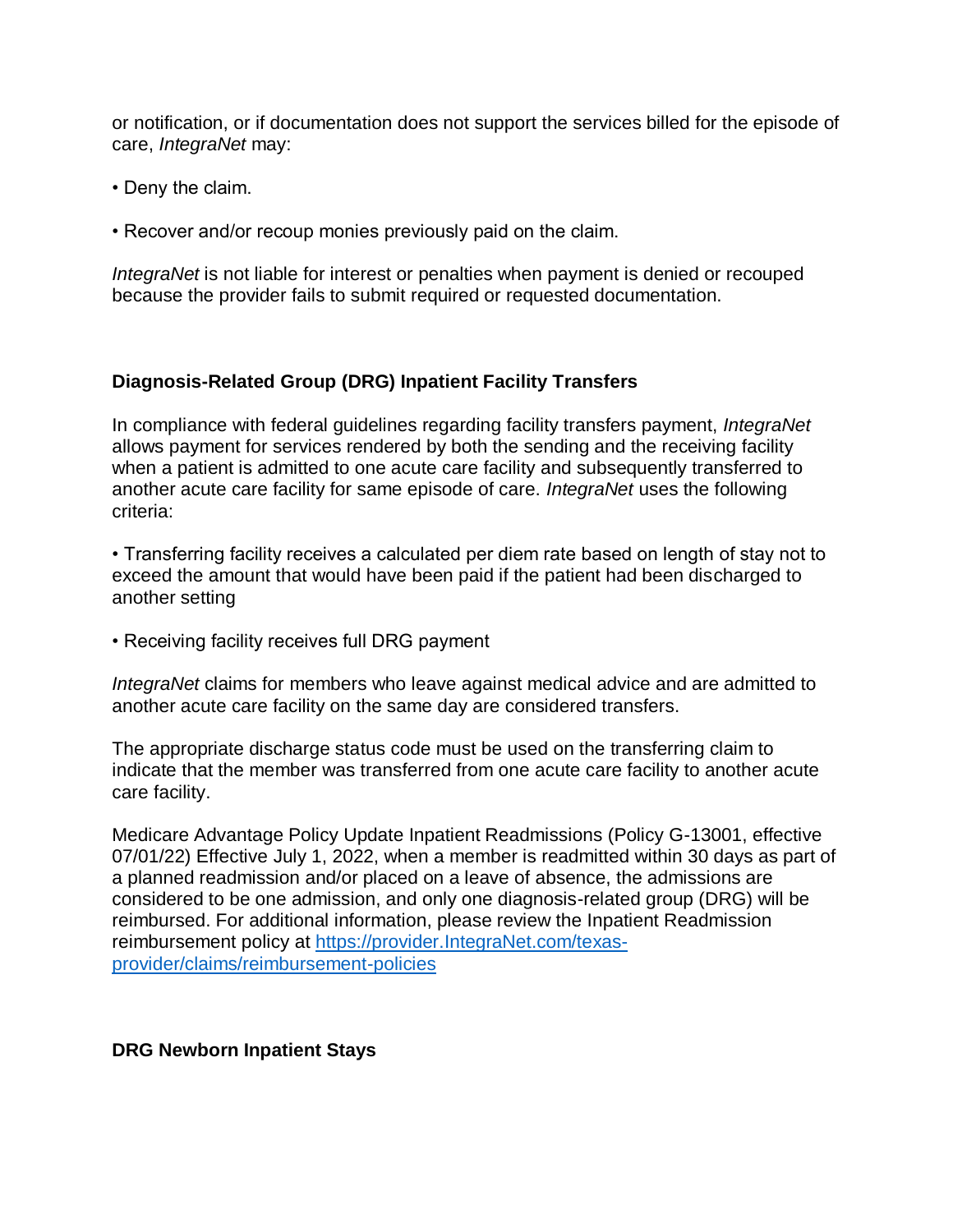*IntegraNet* does not allow reimbursement for newborn inpatient stays with the appropriate normal newborn or sick baby diagnosis-related group code.

## **Drugs and Injectable Limits**

*IntegraNet* will apply Clinical Unit Limits (CUL) to drugs that may be based on manufacturer's guidelines, U.S. Food and Drug Administration (FDA) approval, and/or code description unless provider, federal or CMS contracts and/or requirements indicate otherwise.

Drug claims must be submitted as required with applicable HCPCS or CPT procedure code(s), National Drug Codes (NDC), appropriate qualifier, unit of measure, and number of units. Units should be reported in the multiples included in the code descriptor used for the applicable HCPCS codes.

Reimbursement will be considered up to the CUL or state-mandated limits or CMS Medically Unlikely Edit (MUE) allowed for the prescribed/administered drug. When there is no MUE assigned by CMS, identified codes will have a CUL assigned or calculated based on the prescribing information, the FDA and established reference compendia.

Claims that exceed the CUL will be reviewed for documentation to support the additional units. If the documentation does not support the additional units billed, the additional units will be denied.

## **Duplicate or Subsequent Services on the Same Date of Service**

*IntegraNet* allows reimbursement of a duplicate or subsequent service provided on the same date of service if billed with an appropriate modifier or with additional units, as applicable within benefit limits unless otherwise noted by provider, state, federal or CMS contracts and/or requirements.

Reimbursement of a duplicate or subsequent service

Reimbursement of duplicate or subsequent services is based on the correct usage of the below modifiers which indicate the service was appropriately repeated or additionally billed for the same member:

- Modifier 62: Co-Surgeons
- Modifier 66: Surgical Teams
- Modifier 76: Repeat Procedure by the Same Physician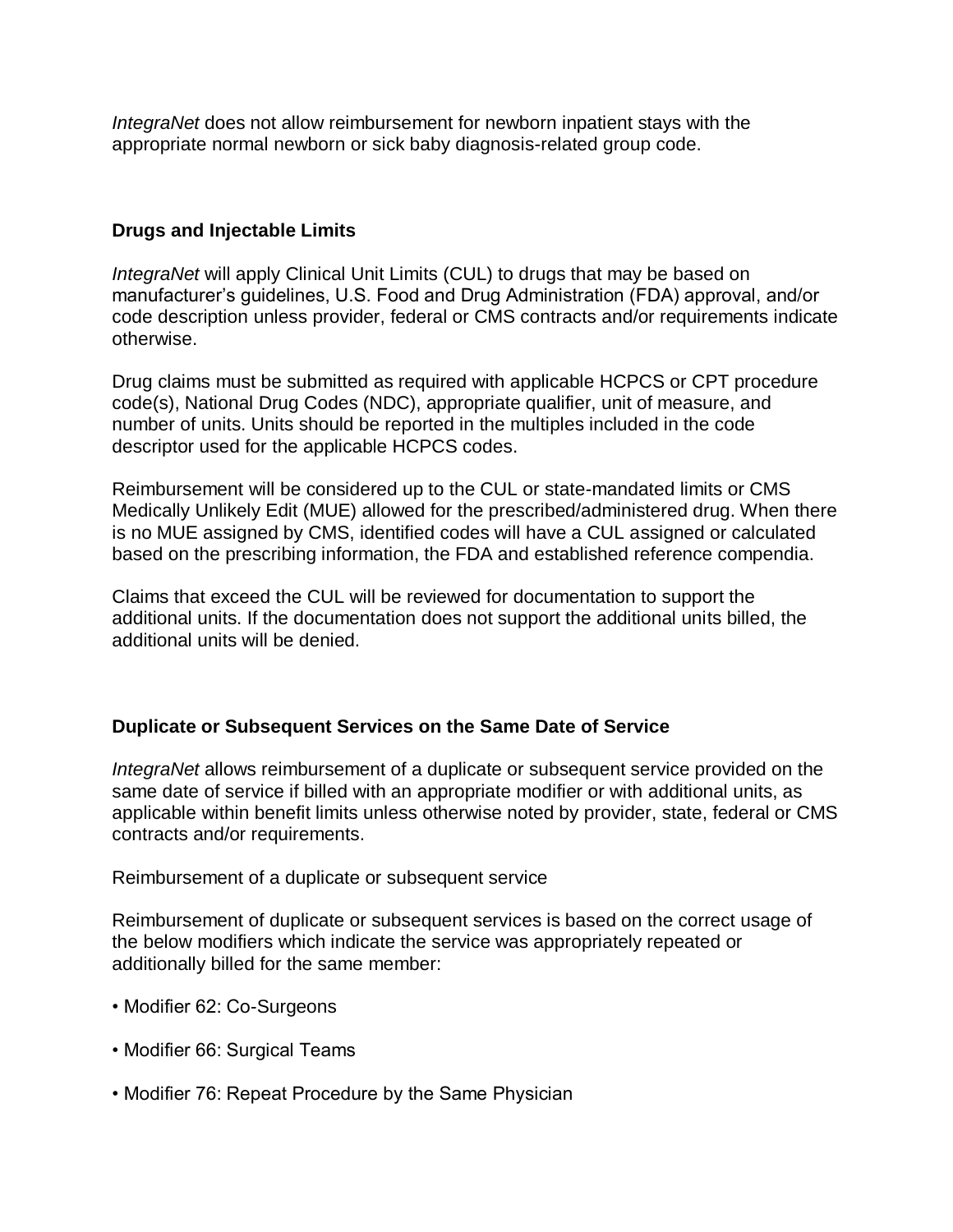- Modifier 77: Repeat Procedure by Another Physician
- Modifier 80: Assistant at Surgery Providing Full Assistance to the Primary Surgeon
- Modifier 81: Assistant at Surgery Providing Minimal Assistance to the Primary Surgeon

• Modifier 82: Assistant at Surgery, when a Qualified Resident Surgeon is not Available to Assist the Primary Surgeon

• Modifier AS: Assistant at Surgery who is a Nonphysician (e.g., physician assistant or nurse practitioner)

• Modifier 91: Repeat Clinical Diagnostic Laboratory Test

• Modifier GG: Performance and Payment of a Screening Mammogram and Diagnostic Mammogram on the Same Patient, Same Day

• Modifier GH: Diagnostic Mammogram Converted from Screening Mammogram on Same Day

*IntegraNet* may deny a duplicate or subsequent service provided on the same date of service, billed on the same or separate claims, unless billed with an appropriate modifier.

*IntegraNet* will review claims billed with suspected duplicate or subsequent services. Claims will be denied for services determined to be duplicate or subsequent claims without the appropriate modifier.

Reimbursement of bundled services

When a service is unbundled from a more complex or comprehensive service and billed individually on the same date of service as the more comprehensive service:

• The claim line for the individual service will be denied through code editing if billed on the same claim.

• The claim will be reviewed if billed on separate claims.

The following modifiers indicate an individual service is distinct and separate from the more comprehensive service:

• Modifier 25: Significant, Separately Identifiable Evaluation and Management Service by the Same Physician on the Same Day of the Procedure or Other Service

• Distinct Procedural Services (Modifiers 59, XE, XP, XS, XU)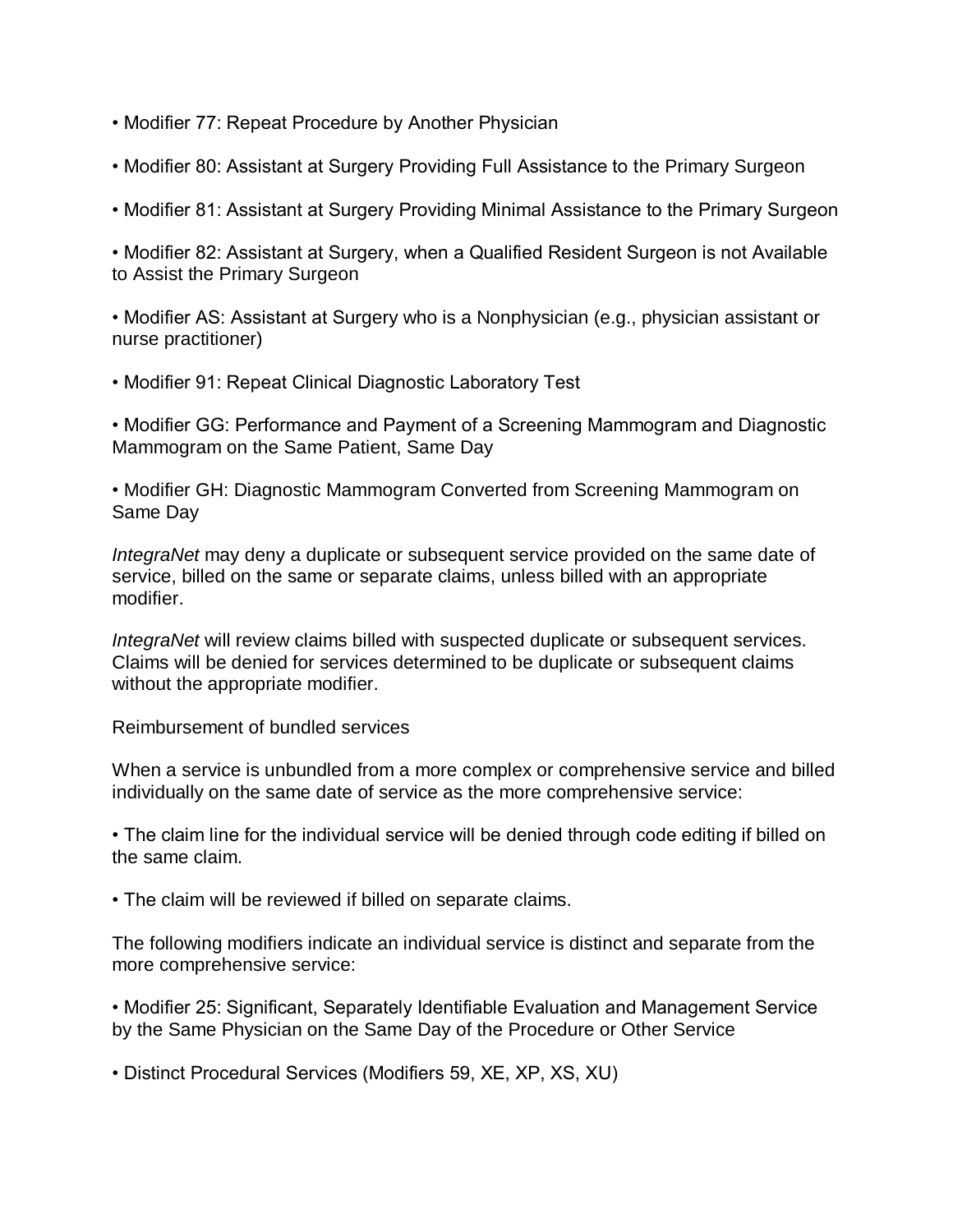Note: Refer to specific modifier policies for applicability to individual states.

# **Emergency Services: Nonparticipating Providers and Facilities**

*IntegraNet* allows reimbursement for emergency services provided by nonparticipating professional providers and facilities unless provider, state, federal or CMS contracts

and/or requirements indicate otherwise. Unless otherwise required by federal regulation and/or contract, reimbursement is based on no more than the amount that would have been reimbursed to the provider if the beneficiary were enrolled in original Medicare.

*IntegraNet* adheres to the requirements of the Emergency Medical Treatment and Labor Act (EMTALA). *IntegraNet* will not limit consideration of reimbursement for emergency services on the basis of lists of diagnoses or symptoms; however, additional medical record documentation may be required in order to clearly identify and determine appropriate reimbursement of emergency services.

Claims for emergency services are subject to the Medicare Advantage Eligible Billed Charges, Code and Clinical Editing Guidelines, and Claims Requiring Additional Documentation reimbursement policies of *IntegraNet*.

# **Facility Take-Home DME and Medical Supplies**

*IntegraNet* does not allow reimbursement of durable medical equipment (DME) and medical supplies dispensed by a facility for take-home use for inpatient or outpatient hospital facilities. Facility claims submitted for DME and medical supplies billed with revenue codes denoting take-home use will be denied.

To be considered for reimbursement, claims for take-home DME and medical supplies should be submitted by a DME/supply vendor. Reimbursement is based on the:

- Contract or negotiated rate for participating vendors.
- Out-of-network fee schedule or negotiated rate for nonparticipating vendors.

*IntegraNet* allows reimbursement of facility claims for medical supplies dispensed to the member at discharge and billed with revenue codes other than take-home for the following items:

• Crutches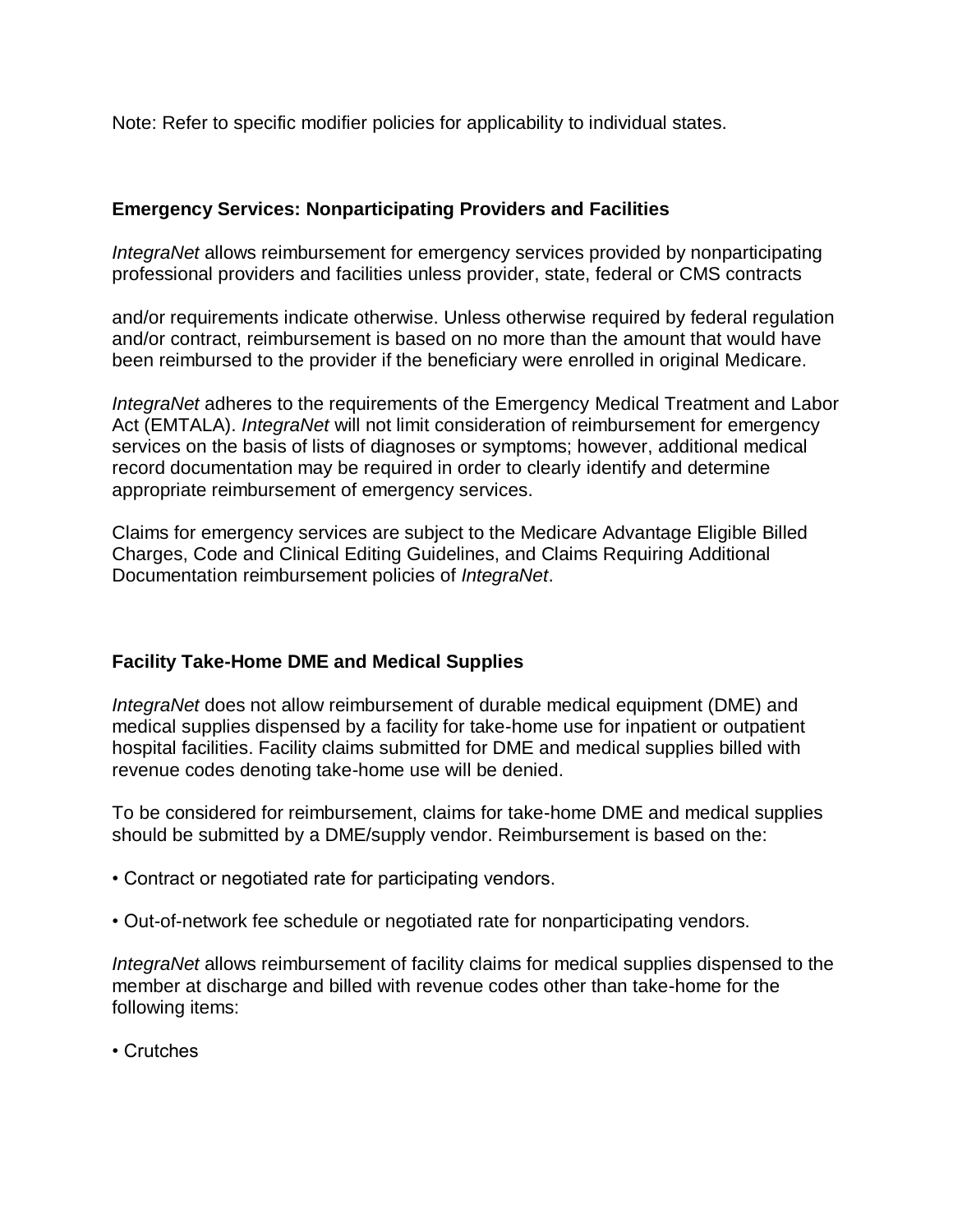• No more than 72 hours of medical supplies if the provider was not able to obtain supplies from a vendor by discharge.

## **Global Surgical Package for Professional Providers**

*IntegraNet* allows reimbursement for the global surgical package unless provider, state, federal or CMS contracts and/or requirements indicate otherwise.

*IntegraNet* follows CMS global surgery values. The global surgery package may be furnished in any setting and reimbursement applies to both minor and major surgical procedures as defined by their postoperative periods of 0, 10 or 90 days.

# **Included in the Global Surgical Package**

Reimbursement for the following components is included within the global surgical package:

 $\Box$  Preoperative services rendered after the decision is made to operate, beginning with the day before major procedures and the day of surgery for minor procedures

 $\Box$  Intraoperative services that are normally a usual and necessary part of a surgical procedure

 $\Box$  Visits during the postoperative periods that are related to recovery from the surgery regardless of location

 $\Box$  Treatment for all additional medical or surgical services required of the surgeon during the postoperative period of the surgery because of complications, which do not require additional trips to the operating room and that are not categorized as a hospitalacquired condition or present on admission

 $\Box$  Postsurgical pain management by the surgeon

 $\Box$  Miscellaneous surgical services and supplies used during the surgery

## **Unlisted Surgical Procedures Included in Global Package**

Reimbursement for an unlisted surgical procedure is based on the review of the unlisted code on an individual claim basis. Claims submitted with unlisted codes must contain the following information and/or documentation describing the procedure or service performed for consideration during review:

 $\Box$  A written description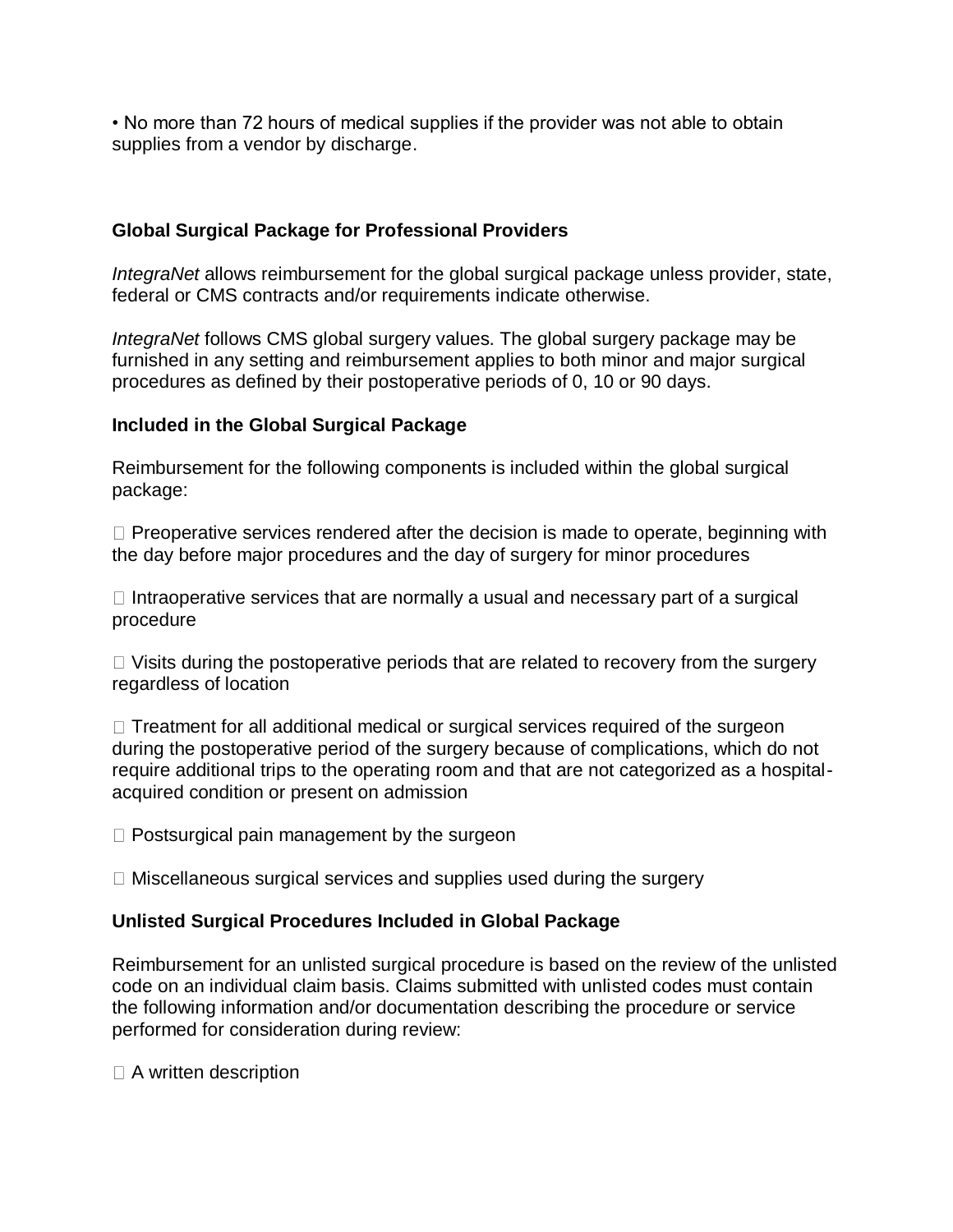Office notes

□ An operative report

# **Add-On Surgical Procedures Included in Global Surgical Package**

The global surgical period for an add-on surgical procedure will be based on the primary surgical code.

# **Separately Reimbursable from Global Surgical Package**

The following services are not included in the payment amount for the global surgery and are separately reimbursable expenses:

 $\Box$  The initial consultation or evaluation by the surgeon to determine the need for a major surgical procedure

 $\Box$  Services of other physicians except where the surgeon and the other physician(s) agree on the transfer of care — the agreement must be in the form of a letter or an annotation in the discharge summary, hospital record or Ambulatory Surgical Center (ASC) record

 $\Box$  Visits during the postoperative period of surgery that are unrelated to the diagnosis of the surgery unless the visits occur due to complications of the surgery

 $\Box$  Treatment for an underlying condition or an added course of treatment, which is not part of the normal recovery from surgery

 $\Box$  Diagnostic tests and procedures

 $\Box$  Clearly distinct surgical procedures during the postoperative period that are not reoperations or treatment for complications

 $\Box$  Treatment for postoperative complications which require a return trip to the operating room

 $\Box$  The second procedure if a less extensive procedure fails, and a more extensive procedure is required

 $\Box$  Immunosuppressive therapy for an organ transplant

 $\Box$  Critical care services unrelated to the surgery where a seriously injured or burned member is critically ill and requires constant attendance of the physician

Providers must use applicable HIPAA-compliant modifiers for any services provided during the postoperative period.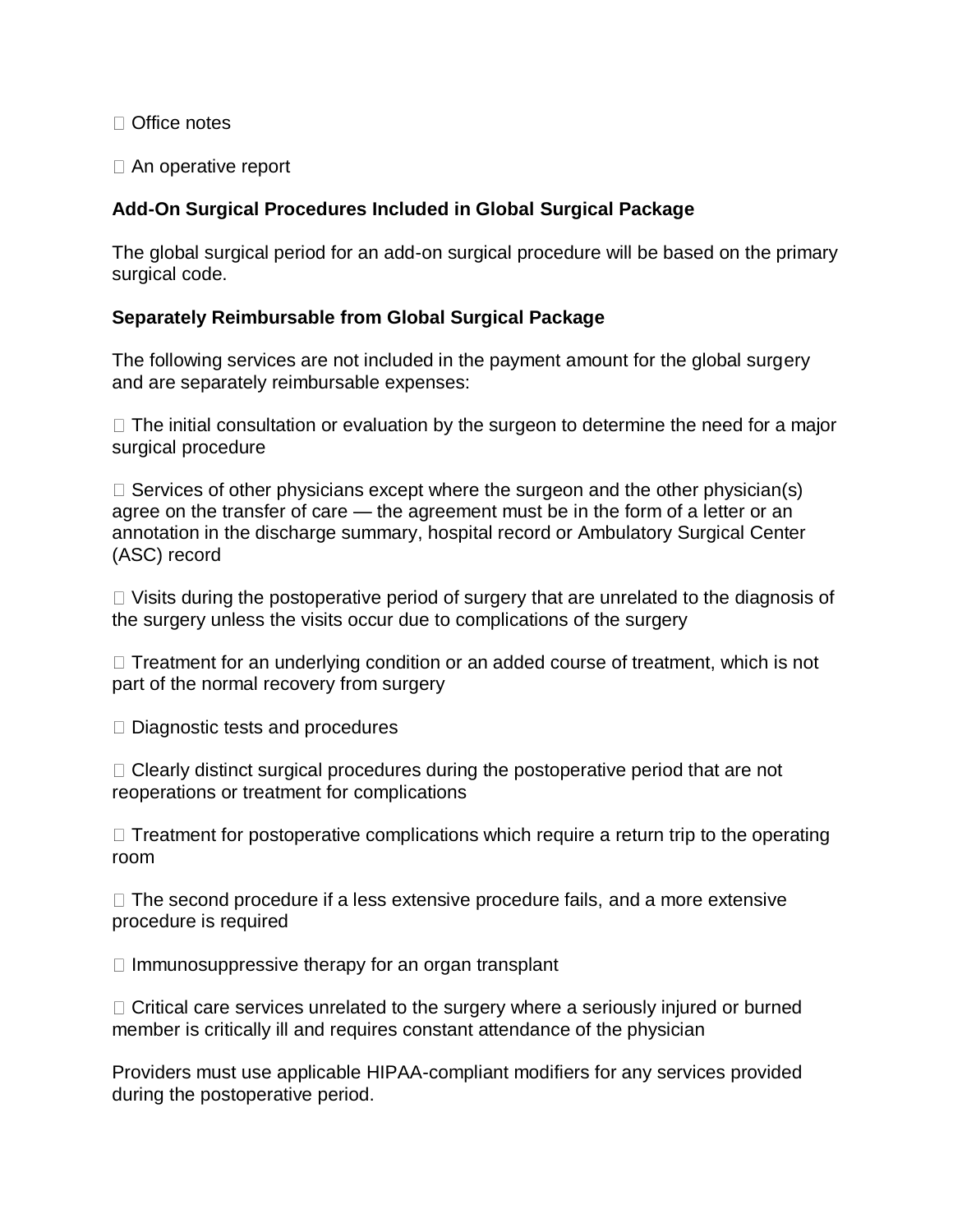## **Hysterectomy**

*IntegraNet* allows reimbursement of nonelective and medically necessary hysterectomy procedures for covered members unless provider, state, federal or CMS contracts and/or requirements indicate otherwise. Reimbursement is based on the applicable fee schedule or contracted/negotiated rate.

*IntegraNet* considers reimbursement for a hysterectomy only when the following criteria is met:

• The hysterectomy is medically necessary to treat an illness or injury.

• The member has given informed consent.

• The member or authorized representative is fully aware that the hysterectomy will render the member permanently incapable of reproducing and has orally and in writing expressed this understanding.

• The member or authorized representative has signed and dated an applicable Consent/Acknowledgement of Hysterectomy Form. The form is required regardless of the member's diagnosis or age.

**Note:** If the member was already sterile before the hysterectomy or if the individual required a hysterectomy because of a life-threatening emergency situation in which the physician determined that prior consent/acknowledgement was not possible:

• The Consent/Acknowledgement of Hysterectomy Form with the physician's certification will be required.

• The member's informed consent/acknowledgement of hysterectomy will not be required.

*IntegraNet* does not require a Consent/Acknowledgement of Hysterectomy Form to be submitted with claims.

A valid Consent/Acknowledgement of Hysterectomy Form has to be properly executed and include all required signatures:

- Member, except as noted
- Person obtaining the member's consent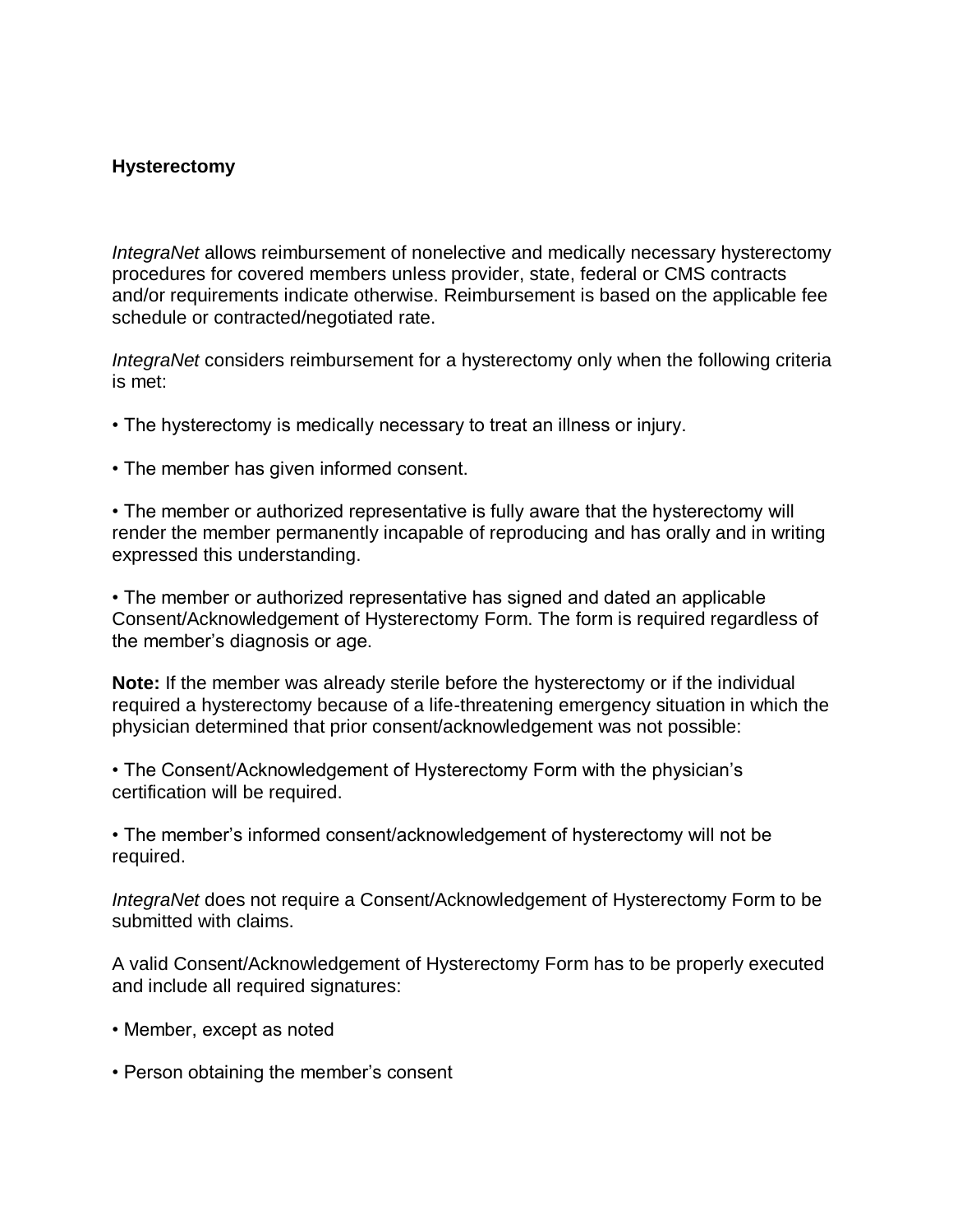• The physician performing the hysterectomy

If a hysterectomy is performed in conjunction with a delivery, then multiple surgery guidelines apply (refer to the Anthem Medicare Advantage Multiple and Bilateral Surgery policy).

#### **Nonreimbursable:**

*IntegraNet* does not allow reimbursement of a hysterectomy in the following circumstances:

• The hysterectomy is performed for the sole purpose of rendering the member permanently incapable of reproduction.

• There is more than one reason for the hysterectomy, but the primary reason is to render the member permanently incapable of reproduction.

• The hysterectomy is performed for the purpose of cancer prophylaxis.

#### **Inpatient Readmissions**

*IntegraNet* does not allow separate reimbursement for claims that have been identified as a readmission to the same hospital for the same, similar, or related condition, unless provider, federal, or CMS contracts and/or requirements indicate otherwise. *IntegraNet* uses the following standards:

- Readmission up to 30 days from discharge
- Same or related condition

*IntegraNet* will utilize clinical criteria and/or licensed clinical medical review to determine if the subsequent admission is for:

- The same or closely related condition or procedure as the prior discharge.
- An infection or other complication of care.
- A condition or procedure indicative of a failed surgical intervention.
- An acute decompensation of a coexisting chronic disease.

• A need that could have reasonably been prevented by the provision of appropriate care consistent with accepted standards in the prior discharge or during the postdischarge follow-up period.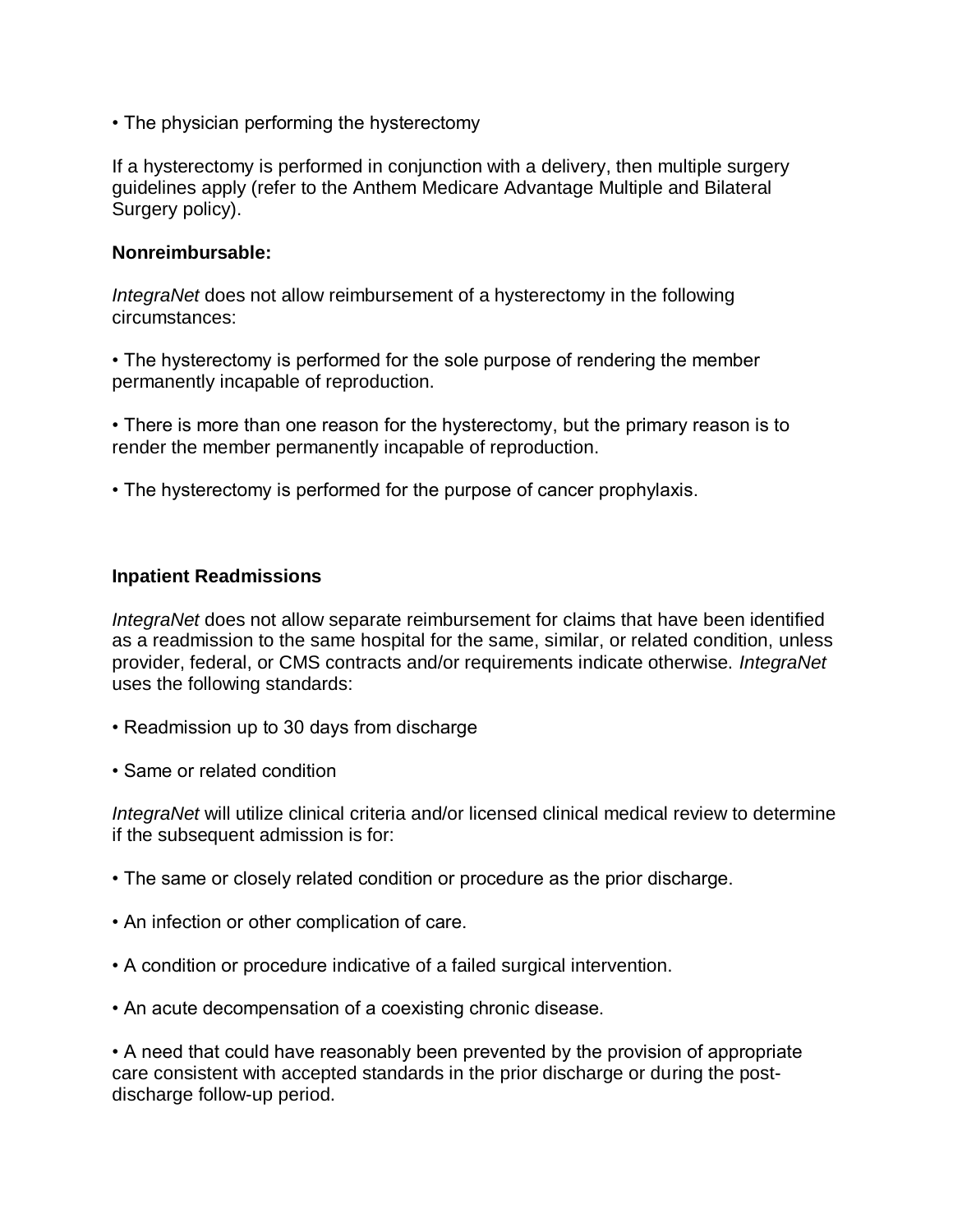• An issue caused by a premature discharge from the same facility.

## Planned Readmission/Leave of Absence

When a member is readmitted within 30 days as part of a planned readmission and/or placed on a leave of absence, the admissions are considered to be one admission, and only one diagnosis-related group (DRG) will be reimbursed.

Providers are to submit one bill for covered days and days of leave when the patient is ultimately discharged.

Readmissions occurring within 30 days for symptoms related to, or for evaluation and management of, the prior stay's medical condition are considered part of the original admission. *IntegraNet* considers a readmission to the same hospital for the same, similar, or related condition on the same date of service to be a continuation of initial treatment.

*IntegraNet* defines same day as services rendered within a 24-hour period (from time of discharge to time of readmission) for participating providers.

*IntegraNet* reserves the right to recoup and/or recover monies previously paid on a claim that falls within the guidelines of a readmission for a same, similar, or related condition as defined above.

Exclusions:

- Admissions for the medical treatment of:
	- o Cancer
	- o Neonatal/Newborn
	- o Obstetrical deliveries
	- o Behavioral Health
	- o Rehabilitation care
	- o Sickle Cell Anemia
	- o Transplants
- Patient transfers from one acute care hospital to another
- Patient discharged from the hospital against medical advice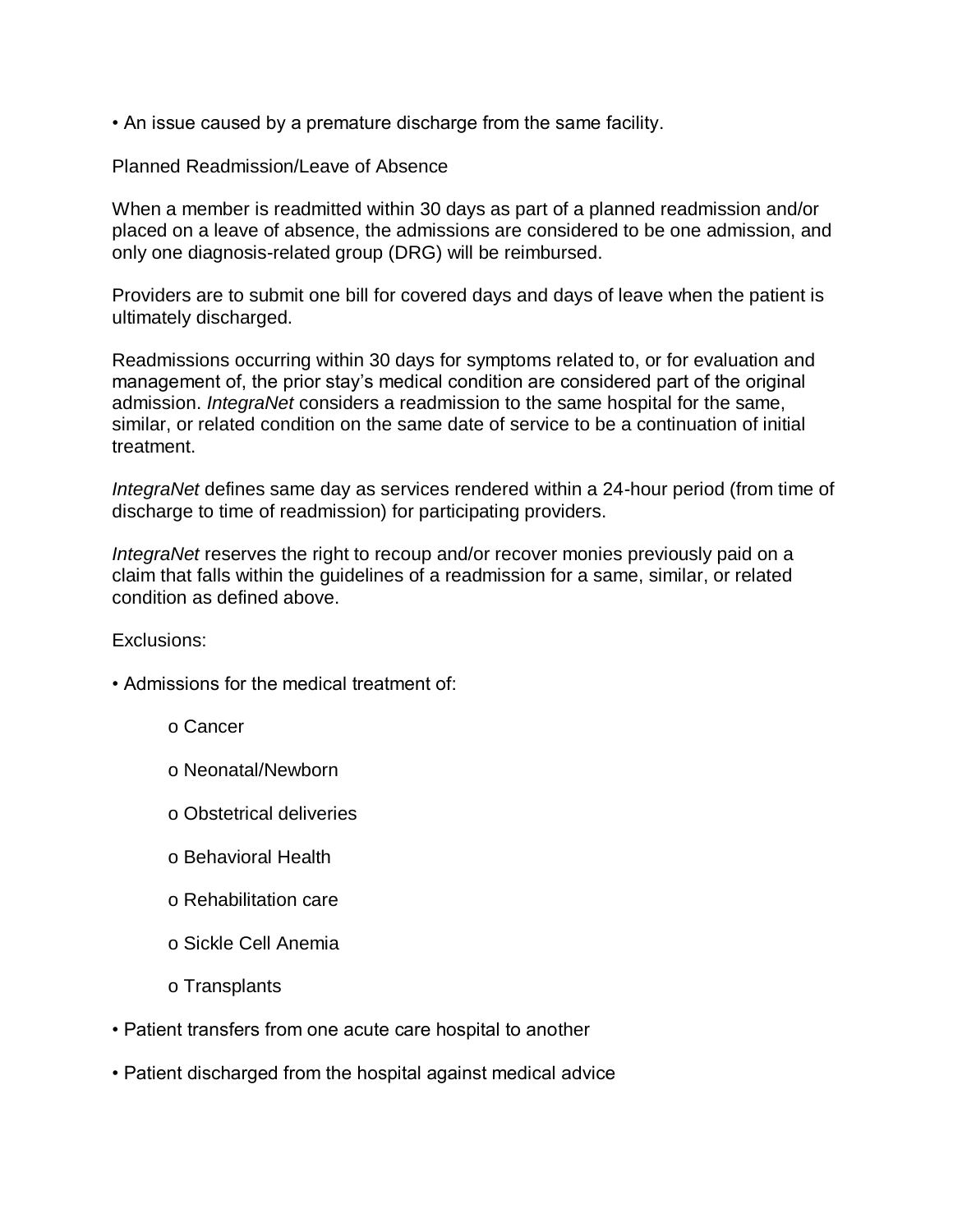This policy only affects those facilities reimbursed for inpatient services by a DRG methodology.

# **Locum Tenens Physicians/Fee-for-Time Compensation**

*IntegraNet* allows reimbursement of Locum Tenens physicians unless provider, state, or federal contracts and/or requirements indicate otherwise.

*IntegraNet* will reimburse the member's regular physician or medical group for all covered services provided by a Locum Tenens physician during the absence of the regular physician in cases where the regular physician pays the Locum Tenens physician on a per diem or similar fee-for-time basis.

Reimbursement to the regular physician or medical group is based on the applicable fee schedule or contracted/negotiated rate. The Locum Tenens physician may not provide services to a member for longer than a period of sixty (60) continuous days. Services included in a global fee payment are not eligible for separate reimbursement when provided by a Locum Tenens physician.

A member's regular physician or medical group should bill the appropriate procedure code(s) identifying the service(s) provided by the Locum Tenens physician with a Modifier Q6 appended to each procedure code.

## **Maternity Services**

*IntegraNet* allows reimbursement for global obstetrical codes once per period of a pregnancy (defined as 279 days) when appropriately billed by a single provider or provider group reporting under the same federal TIN unless provider, state, federal or CMS contracts and/or requirements indicate otherwise.

Reimbursement is based on all aspects of the global obstetric care package (antepartum, delivery and postpartum) being provided by the provider or provider group reporting under the same TIN. If a provider or provider group reporting under the same TIN does not provide all antepartum, delivery and postpartum services, global obstetrical codes may not be used, and providers are to submit for reimbursement only the elements of the obstetric package that were provided.

*IntegraNet* will not reimburse for duplicate or otherwise overlapping services during the course of the pregnancy.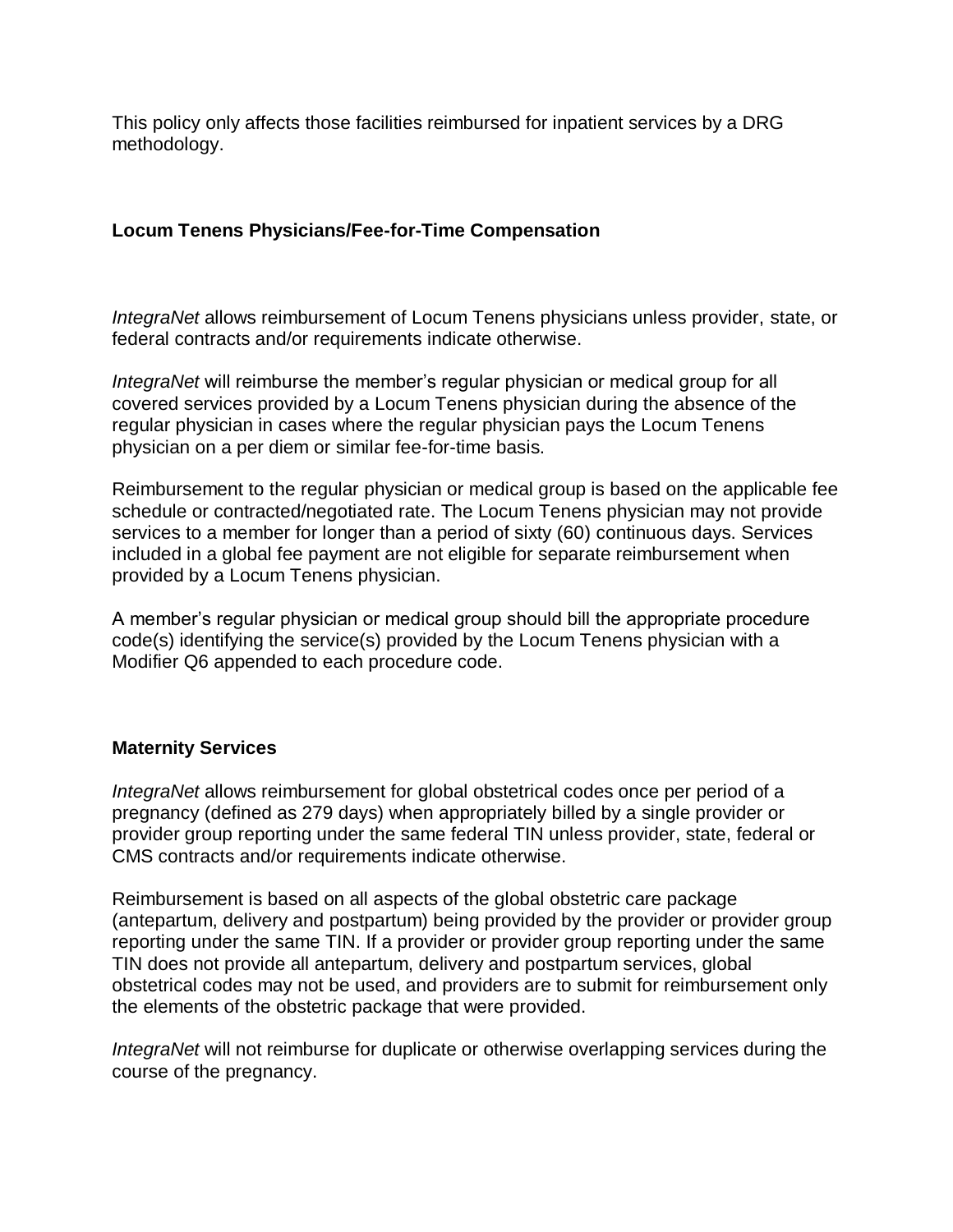### **Global services**

If global, delivery only, delivery/postpartum, antepartum only or postpartum only services have been paid for the same pregnancy, a claim for global services may be denied or may cause a previously paid claim to be recouped for overlapping services.

#### **Delivery only**

If global, delivery only or delivery/postpartum services have been paid for the same pregnancy, a claim for delivery only services may be denied. Delivery only services will be separately reimbursed to assistant surgeons only for cesarean deliveries if appended with the appropriate modifier.

#### **Delivery/postpartum**

If global, delivery only, delivery/postpartum, or postpartum only services have been paid during the same pregnancy, a claim for delivery/postpartum services may be denied or may cause a previously paid claim to be recouped for overlapping services.

#### **Antepartum only**

If global or antepartum only services have been paid during the same pregnancy, a claim for antepartum only services may be denied.

#### **Postpartum only**

Postpartum only claims may be denied if global, delivery/postpartum, or postpartum only services have already been paid during the same pregnancy.

#### **Included in the global package**

The following elements of the global package are not separately reimbursable when any CPT code for global services is billed:

 $\Box$  Initial and subsequent history and physical exams when pregnancy diagnosis has already been established

 $\Box$  All routine prenatal visits until delivery (typically monthly through 28 weeks, then biweekly until 36 weeks and weekly until delivery) — usually 13 visits

 $\Box$  Additional visits for a high-risk pregnancy, potential problems or history of problems that do not actually develop or are inactive in the current pregnancy

 $\Box$  Collection of weight, blood pressure and fetal heart tones

□ Routine urinalysis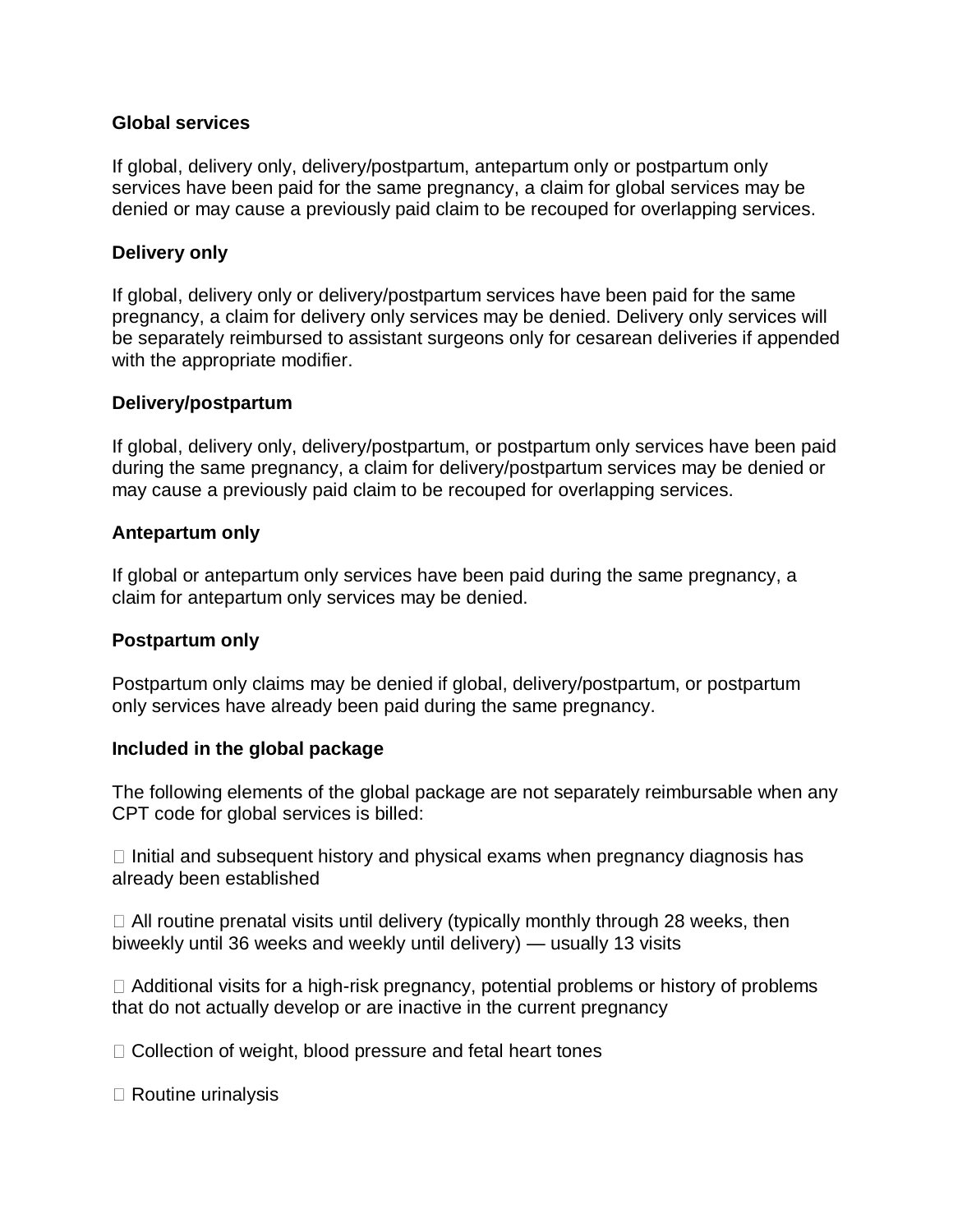$\Box$  Admission to the hospital including history and physical

 $\Box$  Inpatient evaluation and management (E/M) services that occur within 24 hours of delivery

 $\Box$  Management of uncomplicated labor (including administration of labor inducing agents)

 $\Box$  Insertion of cervical dilators on the same date of the delivery

 $\Box$  Simple removal of cerclage

 $\Box$  Vaginal (including forceps or vacuum assisted delivery) or cesarean delivery of single gestation

- $\Box$  Delivery of placenta
- □ Repair of first- or second-degree lacerations
- $\Box$  Uncomplicated inpatient visits following delivery
- $\Box$  Routine outpatient E/M services within 6 weeks of delivery
- $\Box$  Discussion of contraception
- $\Box$  Postpartum care only
- $\Box$  Education on breastfeeding, lactation, exercise, or nutrition

# **Not included in the global package**

The following services may be billed separately from the global obstetrical package:

 $\Box$  Initial E/M visit to diagnose pregnancy when activities in the antepartum record are not initiated

 $\Box$  Laboratory testing (excluding routine urinalysis)

 $\Box$  Additional antepartum E/M visits (in excess of 13) for a high-risk complication that is active in the current pregnancy, these additional visits are to be submitted for payment only at the time of delivery; these visits must be submitted with a Modifier 25 and an appropriate high-risk diagnosis

 $\Box$  Additional E/M visits for conditions unrelated to pregnancy; these visits may be reported as they occur and must clearly not be related to pregnancy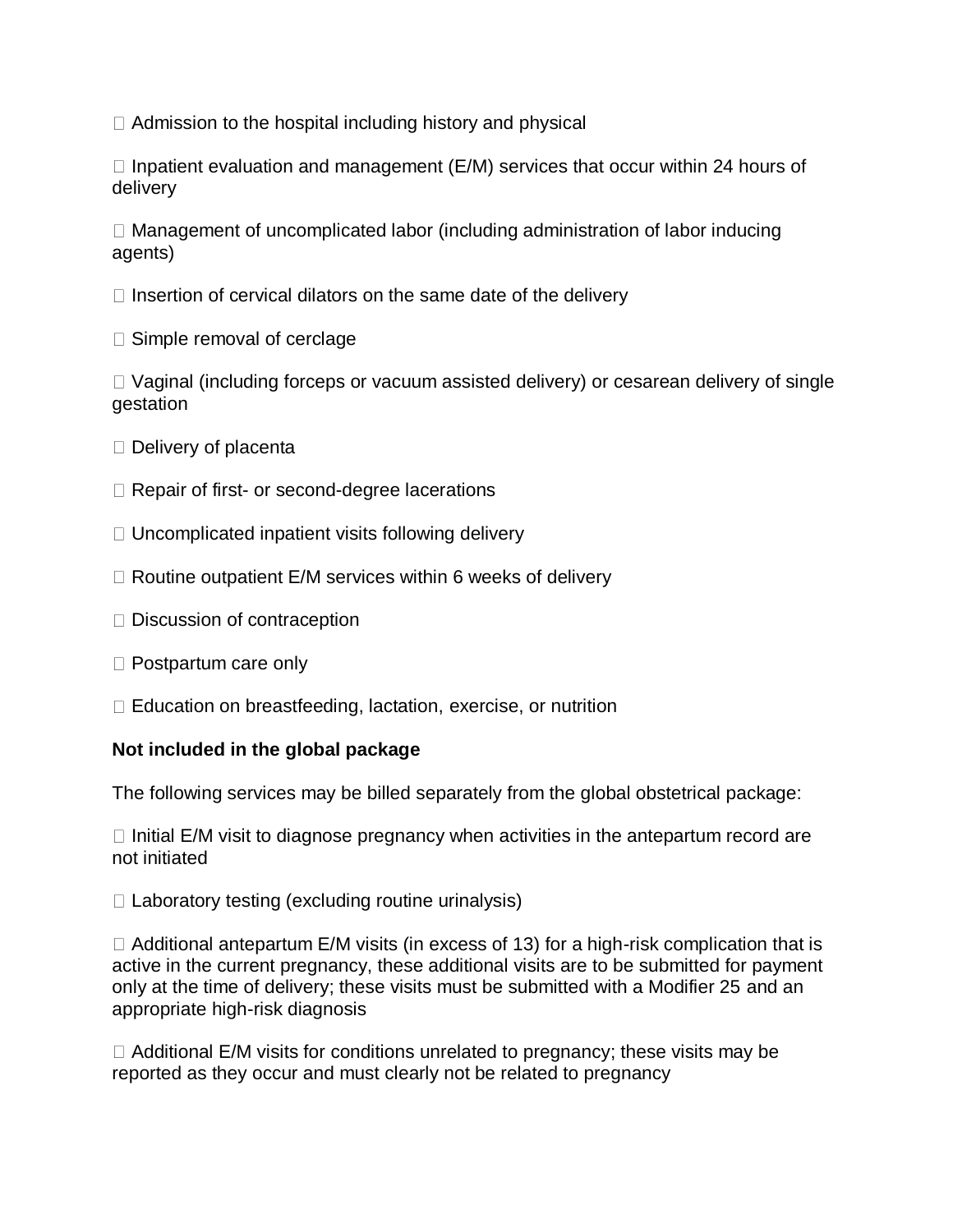- □ Maternal or fetal echocardiography procedures
- Amniocentesis
- $\Box$  Chorionic villus sampling
- $\Box$  Fetal contraction stress testing and nonstress testing
- $\square$  Biophysical profile
- $\Box$  Amnioinfusion
- $\Box$  Insertion of cervical dilator that occurs more than 24 hours before delivery
- $\Box$  Inpatient E/M encounters that occur more than 24 hours before delivery
- $\Box$  Management of surgical problems arising during pregnancy
- $\Box$  Care provided by maternal fetal medicine specialists
- $\Box$  Ultrasound Refer to Maternity Ultrasound in the Outpatient Setting medical policy
- $\Box$  External cephalic version

## **Antepartum/postpartum care**

Providers should use the appropriate E/M codes for antepartum and postpartum care. *IntegraNet* reserves the right to request medical documentation to perform post-pay review of paid claims.

## **Outcome of delivery/weeks of gestation**

Providers are required to use the appropriate diagnosis code on professional delivery service claims to indicate the outcome of delivery. Diagnosis codes that indicate the applicable gestational weeks of pregnancy are required on all professional delivery service claims and are recommended for all other pregnancy-related claims. Failure to report the appropriate diagnosis code will result in denial of the claim.

## **Maximum Units Per Day**

*IntegraNet* allows reimbursement for a procedure or service that is billed for a single member, on a single date of service, by the same provider and/or provider group up to the maximum number of units allowed per day unless provider, state, federal, or CMS contracts and/or requirements indicate otherwise.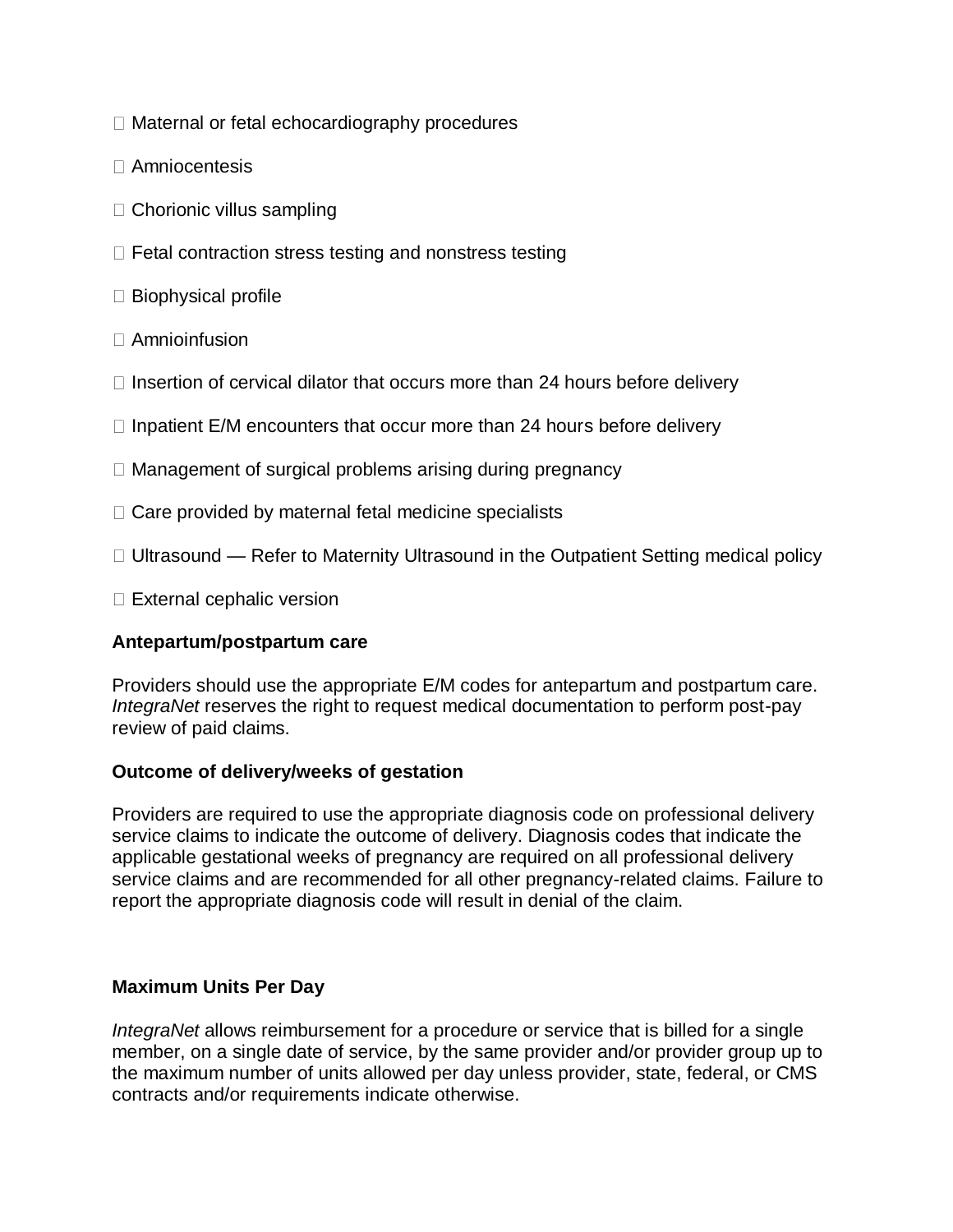When the number of units assigned to a procedure or service exceeds the daily maximum allowed, the units billed more than the maximum per day limit will not be eligible for reimbursement.

When a provider appropriately bills units that exceed the maximum units allowed, documentation must be provided for consideration of reimbursement.

Maximum units per day edits do not affect National Correct Coding Initiative (NCCI) edits. For more information on NCCI edits, please see our Code and Clinical Editing reimbursement policy.

Note: The maximum units per day are based on claims data analysis.

#### **Medical Recalls**

*IntegraNet* does not allow reimbursement for repair or replacement of items due to a medical recall unless provider, state, federal, CMS contracts and/or requirements indicate otherwise. The following are applicable items:

- $\Box$  Durable medical equipment
- $\square$  Supplies
- $\Box$  Prosthetics
- Orthotics
- $\square$  Drugs/vaccines

*IntegraNet* will allow reimbursement of medically necessary procedures to remove and replace recalled or replaced devices. *IntegraNet* will not be responsible for the full cost of a replaced device if an inpatient or outpatient facility is receiving a partial or full credit for a device due to recall. Payment will be reduced by the amount of the device credit.

#### *IntegraNet* will:

 $\Box$  Participate and provide any applicable documentation required in any applicable class action lawsuits due to a medical recall.

 $\Box$  Supply providers with medical recall information for dissemination to applicable members.

In circumstances where *IntegraNet* has reimbursed the provider for repair or replacement of items, or procedures related to items due to a medical recall, *IntegraNet*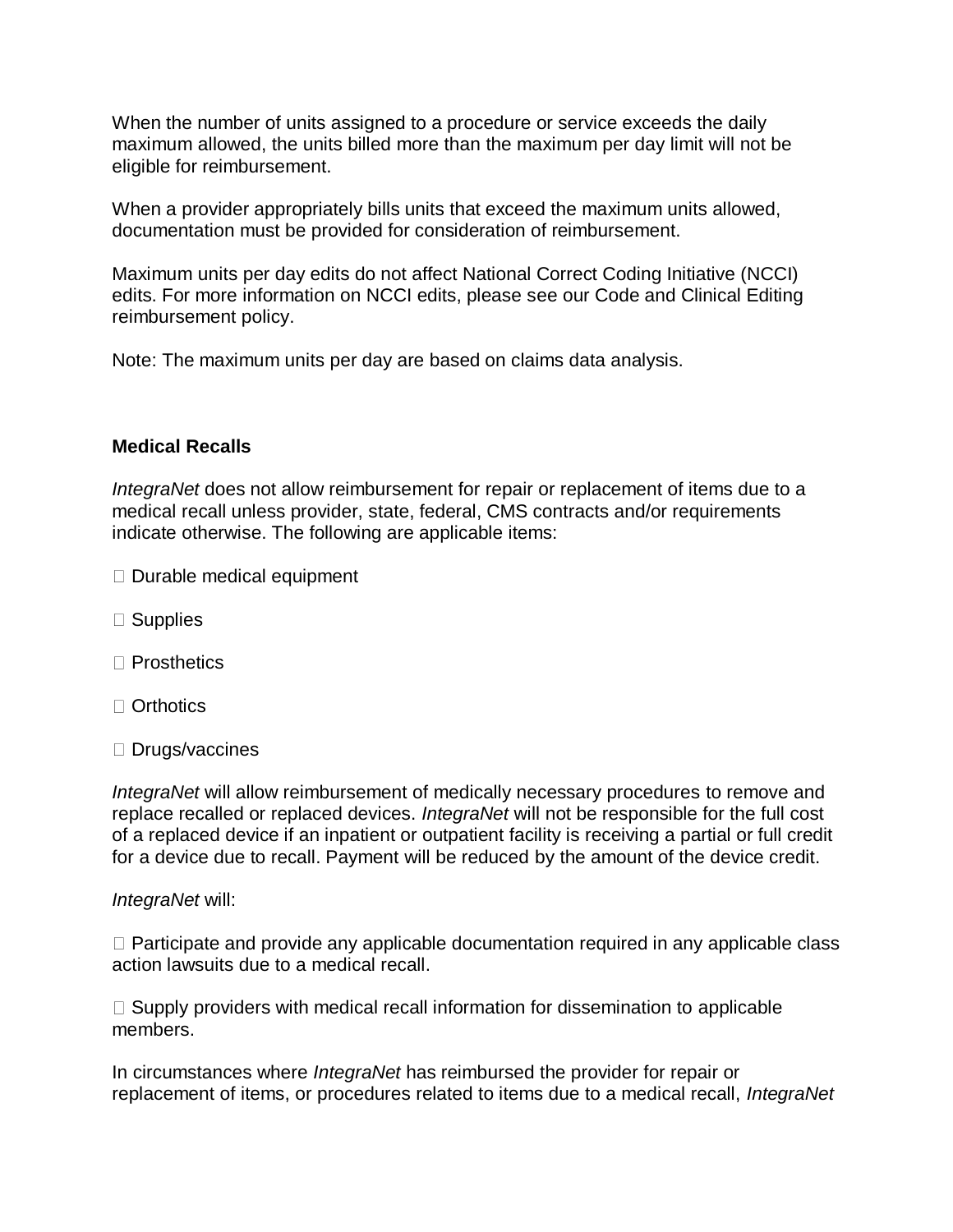is entitled to recoup or recover fees from the manufacturer and/or distributor, as applicable.

In circumstances where *IntegraNet* has reimbursed the provider the full or partial cost of a replaced device and the provider received a full or partial credit for the device, *IntegraNet* is entitled to recoup or recover fees from the provider.

In applicable circumstances, providers should bill the appropriate condition code, value code, modifier and/or diagnosis code to identify a medically recalled item.

# **Modifier 22: Increased Procedural Service**

*IntegraNet* allows reimbursement for procedure codes appended with Modifier 22 unless provider, state, federal or CMS contracts and/or requirements indicate otherwise.

*IntegraNet* performs prepayment review to support the use of Modifier 22. If medical review of the documentation submitted with the claim supports the use of Modifier 22, reimbursement is based on 120% of the fee schedule or contracted/negotiated rate. The use of Modifier 22 should follow correct coding guidelines for claims submission.

Note: Modifier 22 is allowed with surgical procedures identified with a global period of 000, 010, 090 or YYY.

## **Modifier 24: Unrelated Evaluation and Management Service by the Same Physician or Other Qualified Healthcare Professional During the Postoperative Period**

*IntegraNet* allows limited reimbursement for physician or other qualified healthcare professional claims billed with Modifier 24 unless provider, state, federal or CMS contracts and/or requirements indicate otherwise.

Reimbursement is based on 100% of the applicable fee schedule or contracted/negotiated rate for the evaluation and management (E&M) service performed during the postoperative period of the original procedure if the following criteria are met:

 $\Box$  The appropriate level of E&M service is billed and appended with Modifier 24.

 $\Box$  A diagnosis code unrelated to the original procedure is indicated for the E&M service.

 $\Box$  The reason for the E&M service is clearly documented in the member's medical record.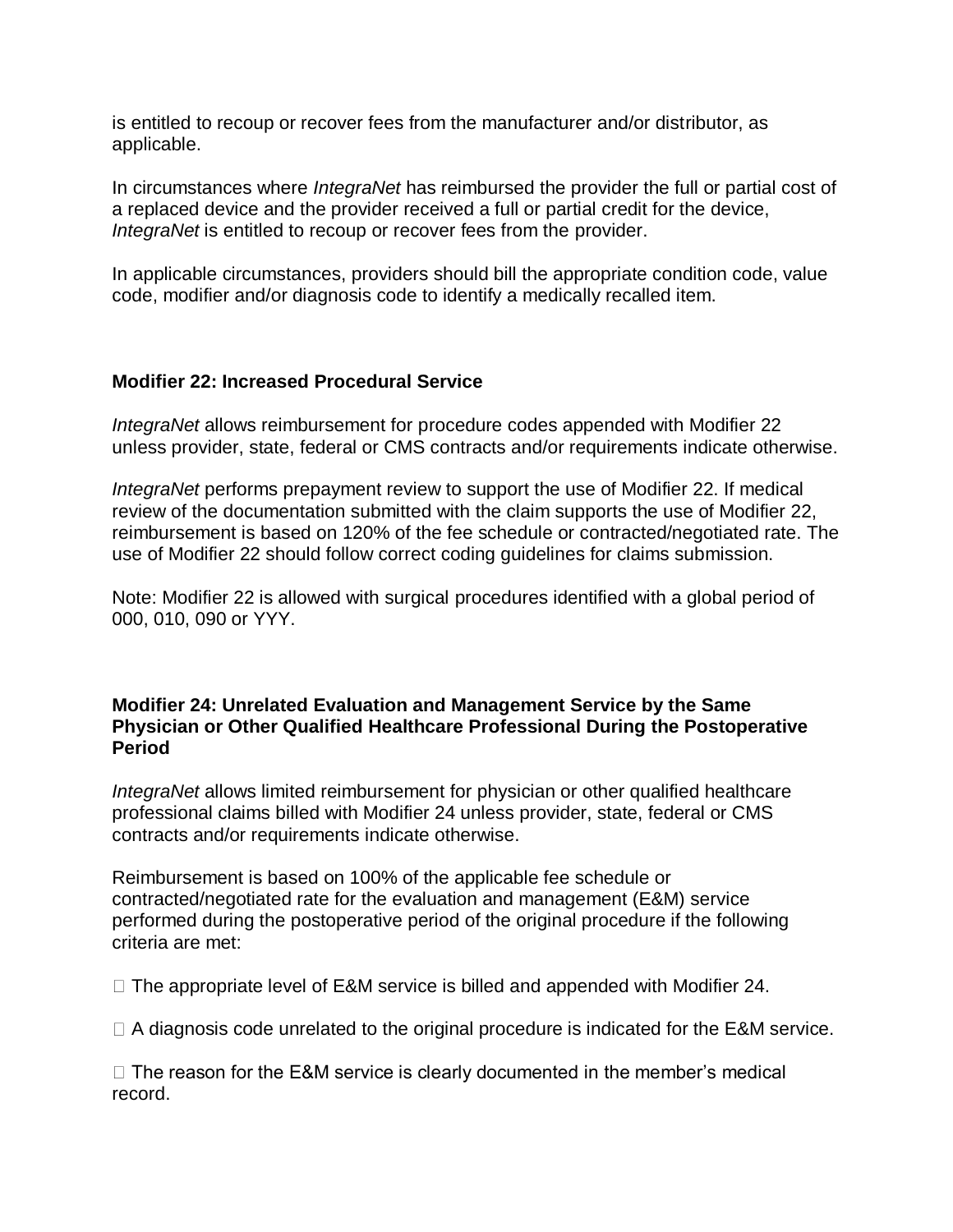Failure to use Modifier 24 correctly may result in denial of the E&M service and/or claim payments may be recouped and/or recovered.

## **Modifier 25: Significant, Separately Identifiable Evaluation and Management Service by the Same Physician on the Same Day of the Procedure or Other Service**

*IntegraNet* allows separate reimbursement for significant, separately identifiable evaluation and management (E&M)

services billed with Modifier 25 unless provider, state, federal or CMS contracts and/or requirements indicate otherwise.

Reimbursement is based on 100 percent of the applicable fee schedule or contracted/negotiated rate for the significant, separately identifiable E&M service performed by the same provider on the same day of the original service or procedure if all the following criteria are met:

• The appropriate level of E&M service is billed.

• Modifier 25 is appended to the E&M service, which is above and beyond the other service or procedure provided (including usual preoperative and postoperative care associated with the procedure).

• The reason for the E&M service is clearly documented in the member's medical record.

• The documentation supports that the member's condition required the significantly separate E&M service.

Failure to use Modifier 25 correctly may result in denial of the E&M service. *IntegraNet* reserves the right to perform post payment review of claims submitted with Modifier 25.

#### **Modifier 26 and TC: Professional and Technical Component**

*IntegraNet* allows reimbursement of the professional component and technical component of a global procedure or service when appended with Modifier 26 and Modifier TC unless

provider, state, federal, or CMS contracts and/or requirements indicate otherwise.

Reimbursement is based on the following: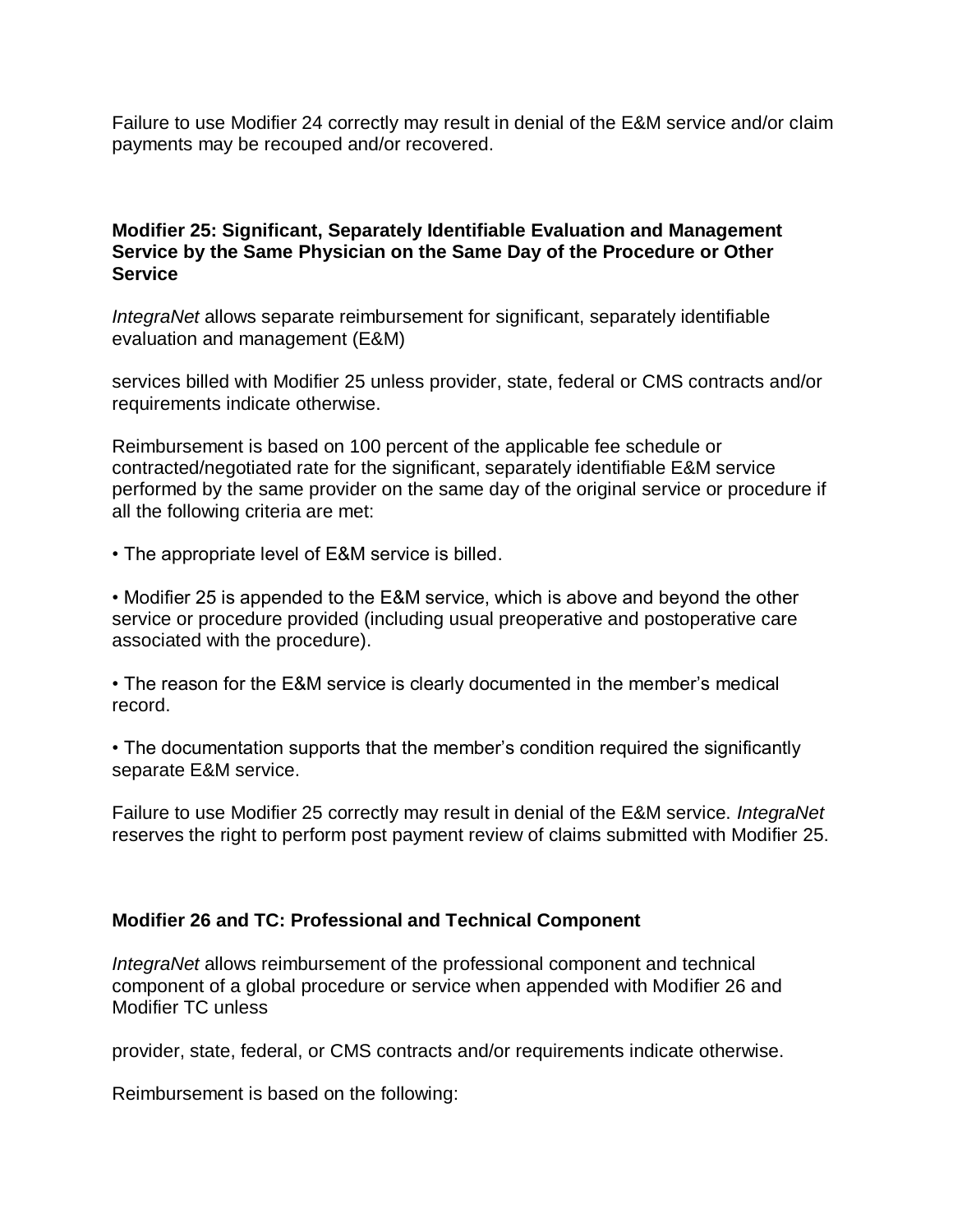- $\Box$  The applicable fee schedule or contracted/negotiated rate
- $\Box$  Physician specialty and the place of service code submitted with the claim

# **Professional Component (Modifier 26)**

The professional component is used to indicate when a physician or other qualified healthcare professional renders only the professional component of a global procedure or service. When reported separately, the professional component is denoted by adding Modifier 26 to the applicable procedure code.

# **Technical Component (Modifier TC)**

When reported separately, the technical component is denoted by adding Modifier TC to the applicable procedure code. Services or procedures billed by a physician or other qualified healthcare professional that are performed in a facility, as defined in Exhibit A below, will not be reimbursed for the global procedure or the technical component (Modifier TC). Only the facility may be reimbursed for the technical component of the service or procedure. The physician or other qualified healthcare professional may be reimbursed only for the professional component (Modifier 26) of the service or procedure and, if applicable, should make an arrangement with the facility for reimbursement to perform any technical components of a service or procedure.

Portable X-ray suppliers should bill only for the technical component by appending Modifier TC.

## **Global Procedure**

In the absence of Modifier TC and Modifier 26, *IntegraNet* will allow reimbursement of the global procedure if the same physician or other qualified health care professional performed both the professional component and technical component of that service.

## **Nonreimbursable**

*IntegraNet* does not allow reimbursement for use of Modifier 26 or Modifier TC when it is reported with an evaluation and management code.

*IntegraNet* reserves the right to perform postpayment review of claims submitted with Modifier 26 or Modifier TC. *IntegraNet* may request additional documentation or notify the provider of additional documentation required for claims, subject to contractual obligations. If documentation is not provided following the request or notification, *IntegraNet* may recoup or recover monies previously paid on the claim as the provider failed to submit required documentation for post payment review.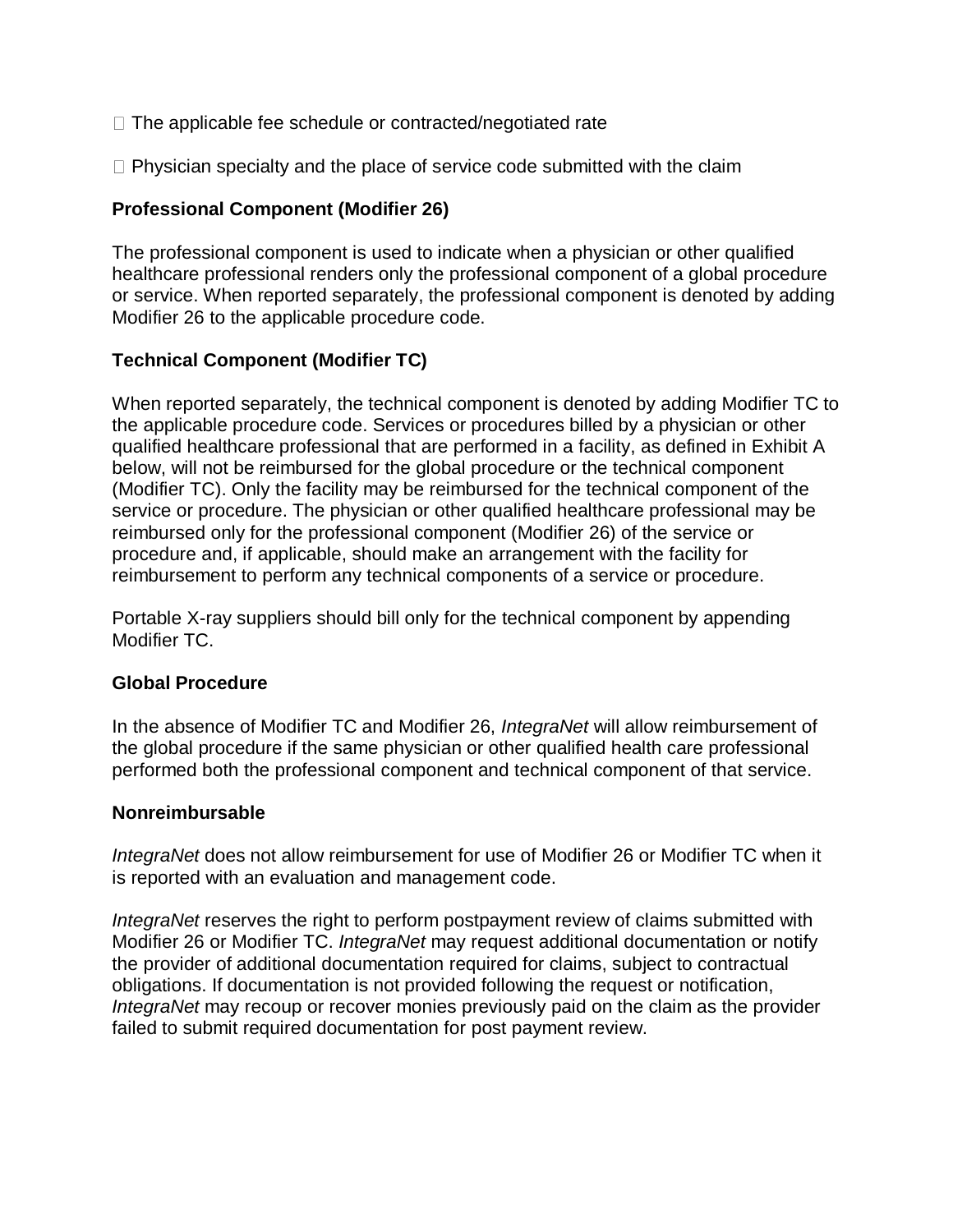## **Modifier 57: Decision for Surgery**

*IntegraNet* allows separate reimbursement for an evaluation and management (E&M) visit provided on the day prior to or the day of a major surgery when it is billed with Modifier 57 to indicate the E&M visit resulted in the initial decision to perform the

major surgical procedure unless provider, state, federal or CMS contracts and/or requirements indicate otherwise. A major surgery has a 90-day global period.

Reimbursement for the E&M visit is based on 100% of the applicable fee schedule or contracted/negotiated rate. *IntegraNet* reserves the right to request medical records for review to support payment for the E&M visit. Failure to use this modifier when appropriate may result in denial of the claim for the visit.

#### **Nonreimbursable**

*IntegraNet* does not allow reimbursement for services billed with Modifier 57 in the following circumstances unless federal or CMS contracts and/or requirements indicate otherwise:

• An E&M visit the day before or day of the surgery when the decision to perform the surgery was made prior to the E&M visit

• An E&M visit for minor surgeries (0- or 10-day global period) — Since the decision to perform a minor surgery is usually reached the same day or day before the procedure, it is considered a routine preoperative service.

• A service billed with CPT code other than an E&M code

## **Modifier 62: Co-Surgeons**

*IntegraNet* allows reimbursement of procedures eligible for co-surgeons when billed with Modifier 62 unless provider, state, federal or CMS contracts and/or requirements indicate otherwise.

Reimbursement to each surgeon is based on 62.5% of the applicable fee schedule or contracted/negotiated rate. Co-surgeons must be from different specialties and performing surgical services during the same operative session. However, *IntegraNet* does not consider surgeons performing different procedures during the same surgical session as co-surgeons, and Modifier 62 is not required.

Each surgeon must bill the same procedure code(s) with Modifier 62, when applicable. If one or both surgeons fail to use the modifier appropriately, it is possible that one surgeon may receive 100% of the applicable fee schedule or negotiated/contracted rate,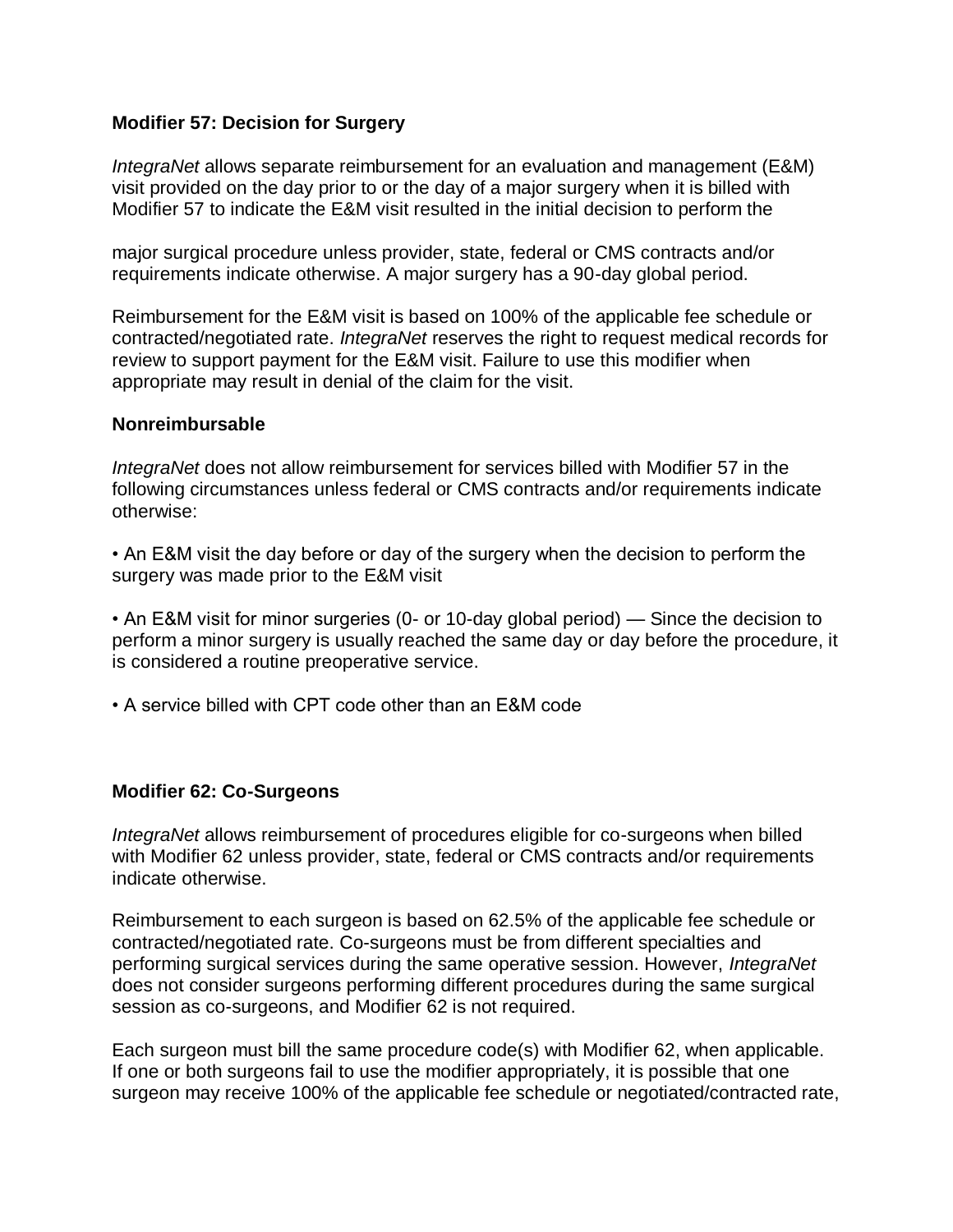and the other surgeon's claim may be denied or pended due to a duplicate or suspected duplicate service, respectively.

Assistant surgeon and/or multiple procedures rules and fee reductions apply if:

• A co-surgeon acts as an assistant in performing additional procedure(s) during the same surgical session

Note: Assistant surgeon rules do not apply to procedures appropriately billed with Modifier 62.

• Multiple procedures are performed

## **Modifier 63: Procedure Performed on Infants Less Than 4 kg**

*IntegraNet* allows reimbursement for surgery on neonates and infants up to a present body weight of 4 kg when billed with Modifier 63 unless provider, state, federal or CMS contracts and/or requirements indicate otherwise.

Reimbursement is based on 100% of the applicable fee schedule or contracted/negotiated rate for the procedure code when the modifier is valid for services performed. The neonate weight should be documented clearly in the report for the service.

When an assistant surgeon is used and/or multiple procedures are performed on neonates or infants less than 4 kg in the same operative session, assistant surgeon and/or multiple procedure rules and fee reductions apply.

## **Nonreimbursable**

*IntegraNet* does not allow reimbursement for Modifier 63 billed in the following circumstances:

- For facility billing
- With evaluation and management (E/M) codes
- With anesthesia codes
- With radiology codes
- With pathology/laboratory codes
- With medicine codes (other than those appropriate for the modifier)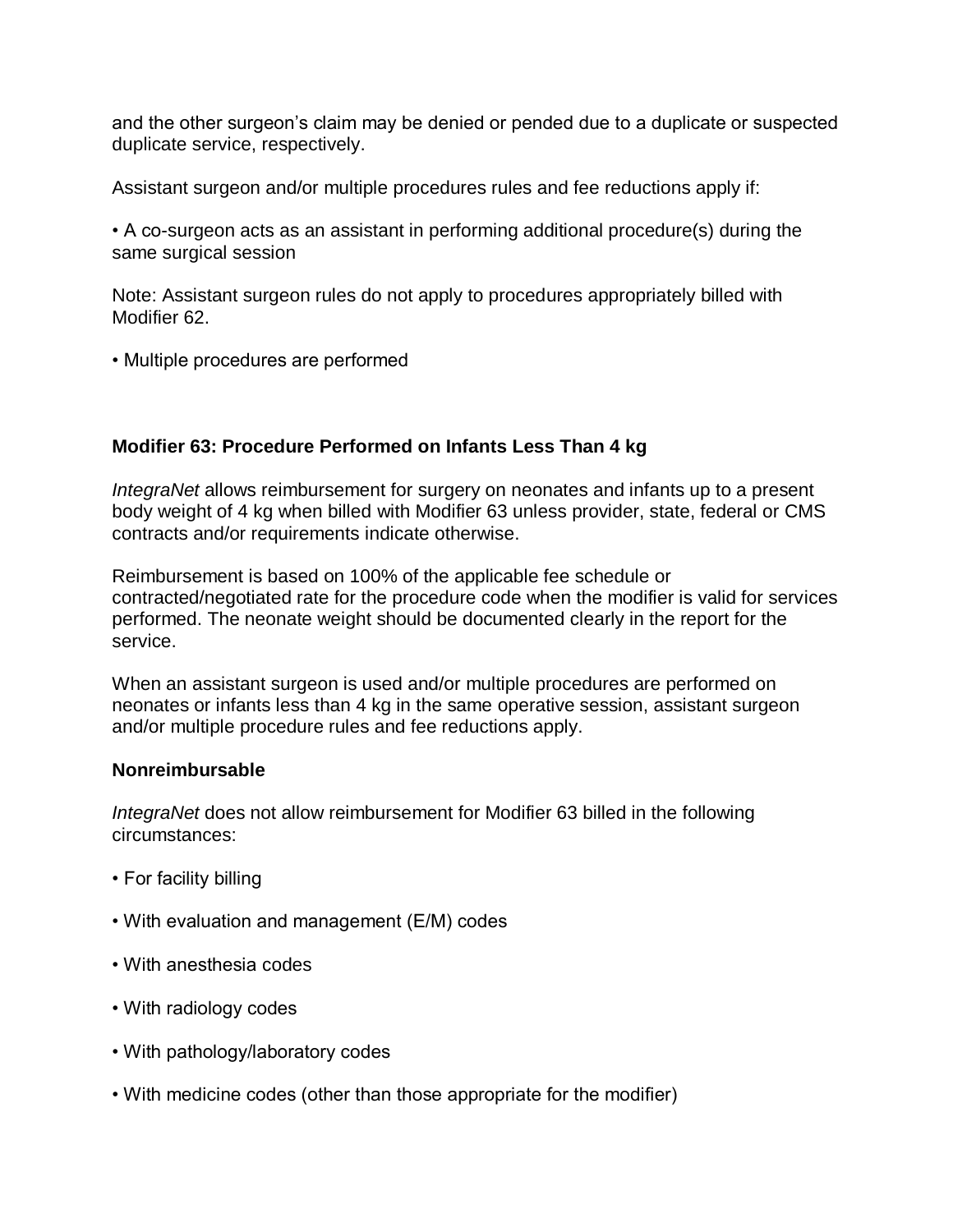- With Modifier 63-exempt codes
- In addition to Modifier 22 (Unusual Services) for the same procedure code(s)

• With codes denoting invasive procedures that include neonate or infant in the description since the reimbursement rate for the code already reflects the additional work

#### **Modifier 66: Surgical Teams**

*IntegraNet* allows reimbursement of procedures eligible for surgical teams when billed with Modifier 66 unless provider, state, federal or CMS contracts and/or requirements indicate otherwise.

Each physician participating in the surgical team must bill the applicable procedure code(s) for their individual services with Modifier 66. If any or all physicians participating in the surgery fail to use the modifier appropriately, claims may be denied or pended for duplicate or suspected duplicate services, respectively.

Multiple procedure rules and fee reductions apply if the surgical team performs multiple procedures unless surgeons of different specialties are each performing a different procedure. Assistant surgery rules and fee reductions apply if any member of the surgical team acts as an assistant performing additional procedure(s) during the same surgical session.

Note: Assistant surgeon rules do not apply to procedures appropriately billed with Modifier 66.

*IntegraNet* performs a prepayment review to support the use of Modifier 66. Providers must submit documentation with claims billed with Modifier 66. Claims submitted without documentation will be denied.

#### **Modifier 76: Repeat Procedure by the Same Physician**

*IntegraNet* allows reimbursement for applicable procedure codes appended with Modifier 76 to indicate a procedure or service was repeated by the same physician:

 $\Box$  Subsequent to the original procedure or service for professional provider claims

 $\Box$  On the same date as the original procedure or service for facility claims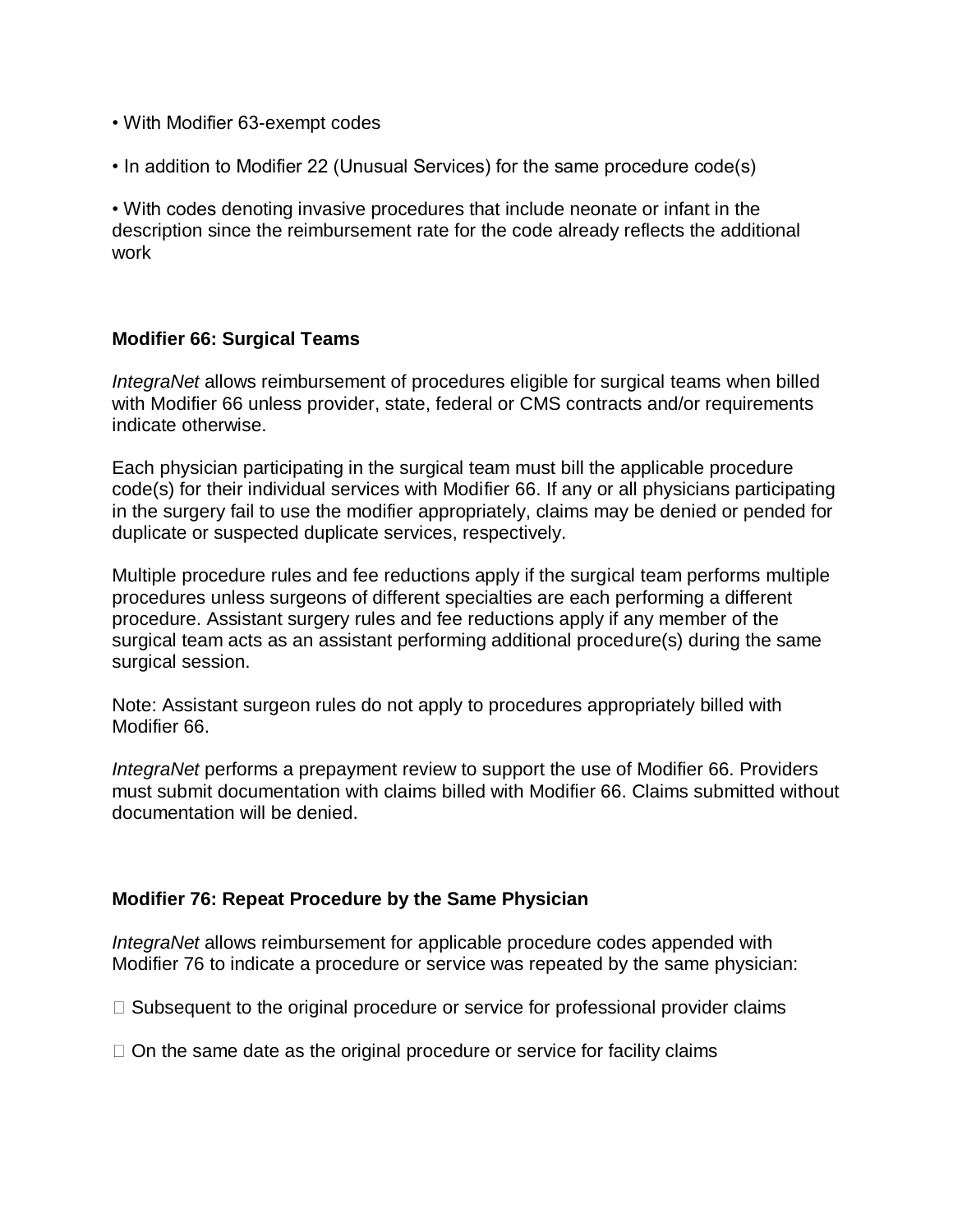Unless provider, state, federal or CMS contracts and/or requirements indicate otherwise, reimbursement is based on the following use of Modifier 76:

 $\Box$  For a nonsurgical procedure or service: 100% of the applicable fee schedule or contracted/negotiated rate

 $\Box$  For a surgical procedure: 100% of the applicable fee schedule or contracted/negotiated rate for the surgical component only limited to a total of two surgical procedures

Professional services, other than radiology, will be subject to clinical review for consideration of reimbursement. Providers must submit supporting documentation for the use of Modifier 76 with the claim. If a claim is submitted with Modifier 76 without supporting documentation, the claim will be denied. Providers will be asked to submit the required documentation for reconsideration of reimbursement. Failure to use Modifier 76 when appropriate may result in denial of the procedure or service.

If a repeated surgical procedure is performed with an assistant surgeon or in conjunction with multiple surgeries, assistant surgeon and/or multiple procedure rules and fee reductions apply.

#### **Nonreimbursable**

*IntegraNet* does not allow reimbursement for use of Modifier 76:

- $\Box$  With an inappropriate procedure code
- o Evaluation and management codes
- o Laboratory codes
- $\Box$  For any procedure repeated more than once
- $\Box$  For the preoperative or postoperative components of a surgical procedure

## **Modifier 77: Repeat Procedure by Another Physician**

*IntegraNet* allows reimbursement for applicable procedure codes appended with Modifier 77 to indicate a procedure or service was repeated by another physician:

- $\Box$  Subsequent to the original procedure or service for professional claims.
- $\Box$  On the same date as the original procedure or service for facility claims.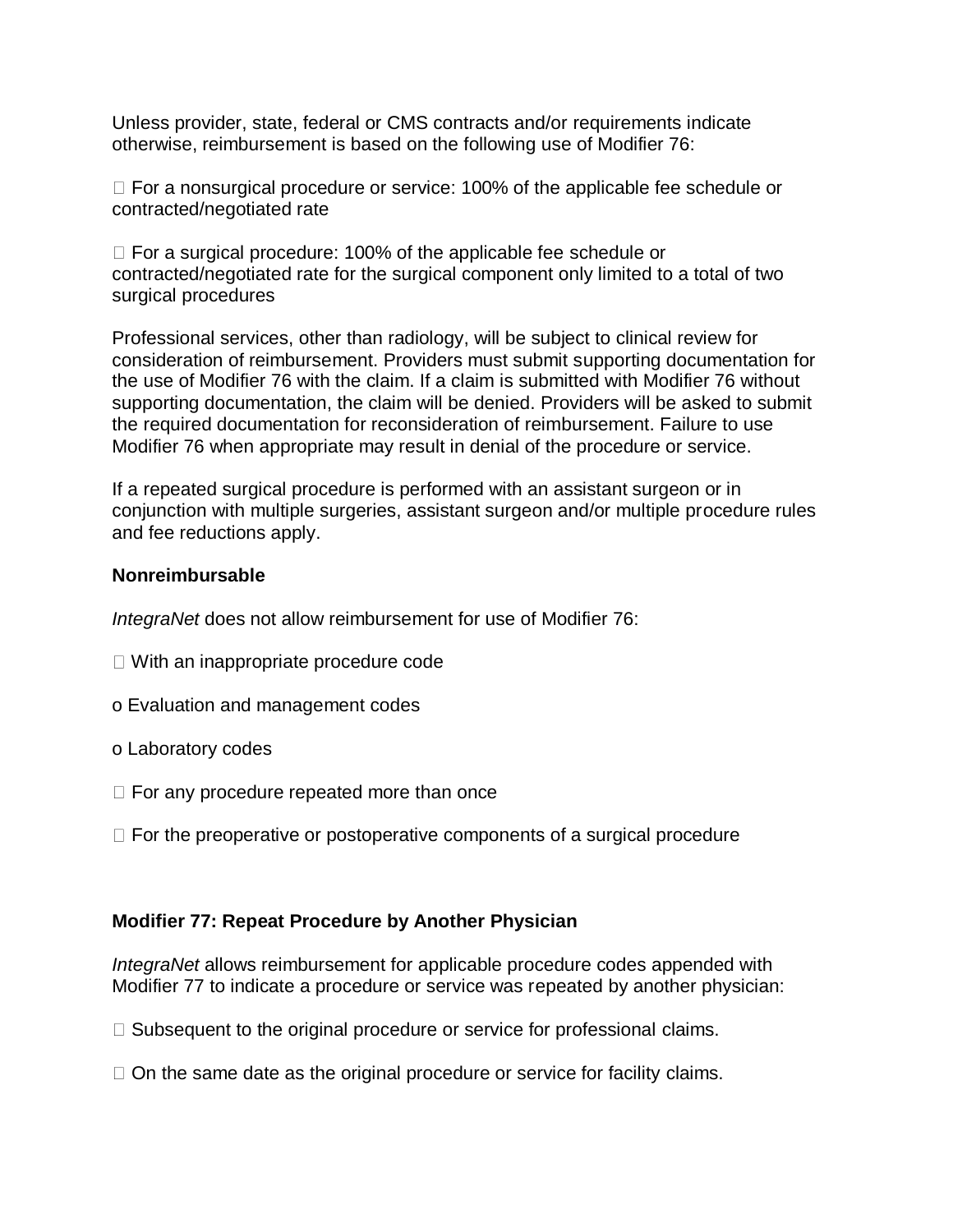Unless provider, state, federal or CMS contracts and/or requirements indicate otherwise, reimbursement is based on the following use of

# **Modifier 77:**

□ For a nonsurgical procedure or service: 100% of the applicable fee schedule or contracted/negotiated rate

 $\Box$  For a surgical procedure: 100% of the applicable fee schedule or contracted/negotiated rate for the surgical component only limited to a total of two surgical procedures.

Professional services, other than radiology, will be subject to clinical review for consideration of reimbursement. Providers must submit supporting documentation for the use of Modifier 77 with the claim. If a claim is submitted with Modifier 77 without supporting documentation, the claim will be denied. Providers will be asked to submit the required documentation for reconsideration of reimbursement. Failure to use Modifier 77 when appropriate may result in denial of the procedure or service.

If a repeated surgical procedure is performed with an assistant surgeon or in conjunction with multiple surgeries, assistant surgeon and/or multiple procedure rules and fee reductions apply.

## **Nonreimbursable**

*IntegraNet* does not allow reimbursement for use of Modifier 77:

- $\Box$  With an inappropriate procedure code.
- $\Box$  For any procedure repeated more than once.
- $\Box$  For the preoperative or postoperative components of a surgical procedure.
- $\Box$  When appended to evaluation and management code.

# **Modifier 78: Unplanned Return to the Operating/Procedure Room by the Same Physician Following Initial Procedure for a Related Procedure During the Postoperative**

*IntegraNet* allows reimbursement for claims billed with Modifier 78 unless provider, federal or CMS contracts and/or requirements indicate otherwise, when the following criteria are met:

• The return to the operating or procedure room is unplanned.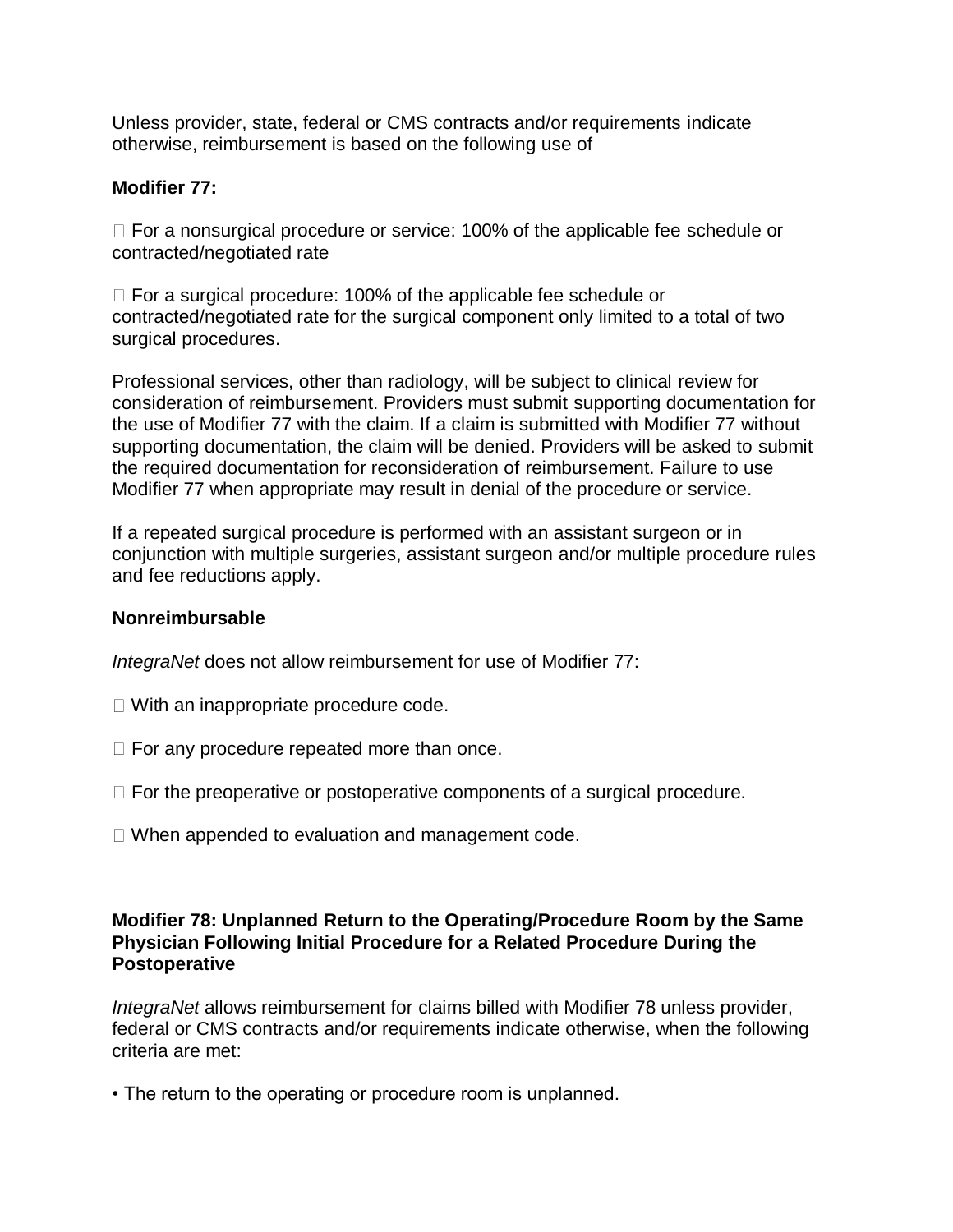- The procedure appended with Modifier 78 is:
	- o The appropriate surgical code for the procedure performed.
	- o Performed by the same physician who provided the initial procedure.
	- o Related to the initial procedure.
	- o Performed during the postoperative period of the initial procedure.

Reimbursement is based on a percentage calculated by the Medicare Physician's Fee Schedule database when the modifier is valid for services performed. Reimbursement is based on the surgical procedure only, not including preoperative or postoperative care. Procedures rendered during the postoperative period and not billed with Modifier 78 are normally denied as included in the global surgical package.

When an assistant surgeon is used during the global period in the same operative session, assistant surgeon rules apply.

## **Nonreimbursable**

*IntegraNet* does not allow reimbursement for Modifier 78 billed in the following circumstances including, but not limited to:

- With nonsurgical codes.
- With codes denoting subsequent, related or redo in the description.

## **Modifier 90: Reference (Outside) Laboratory and Pass-Through Billing**

*IntegraNet* does not allow pass-through billing for lab services. Claims appended with Modifier 90 in a place of service 11 (Office) will be denied unless provider, state, federal, or CMS contracts and/or requirements indicate otherwise.

Reimbursement will be made directly to the laboratory that performed the clinical diagnostic laboratory test based on 100% of the applicable fee schedule or contracted/negotiated rate.

Note: This policy does not apply to laboratory and pathology providers allowed to bill in place of service 11 (Office).

## **Repeat Clinical Diagnostic Laboratory Test**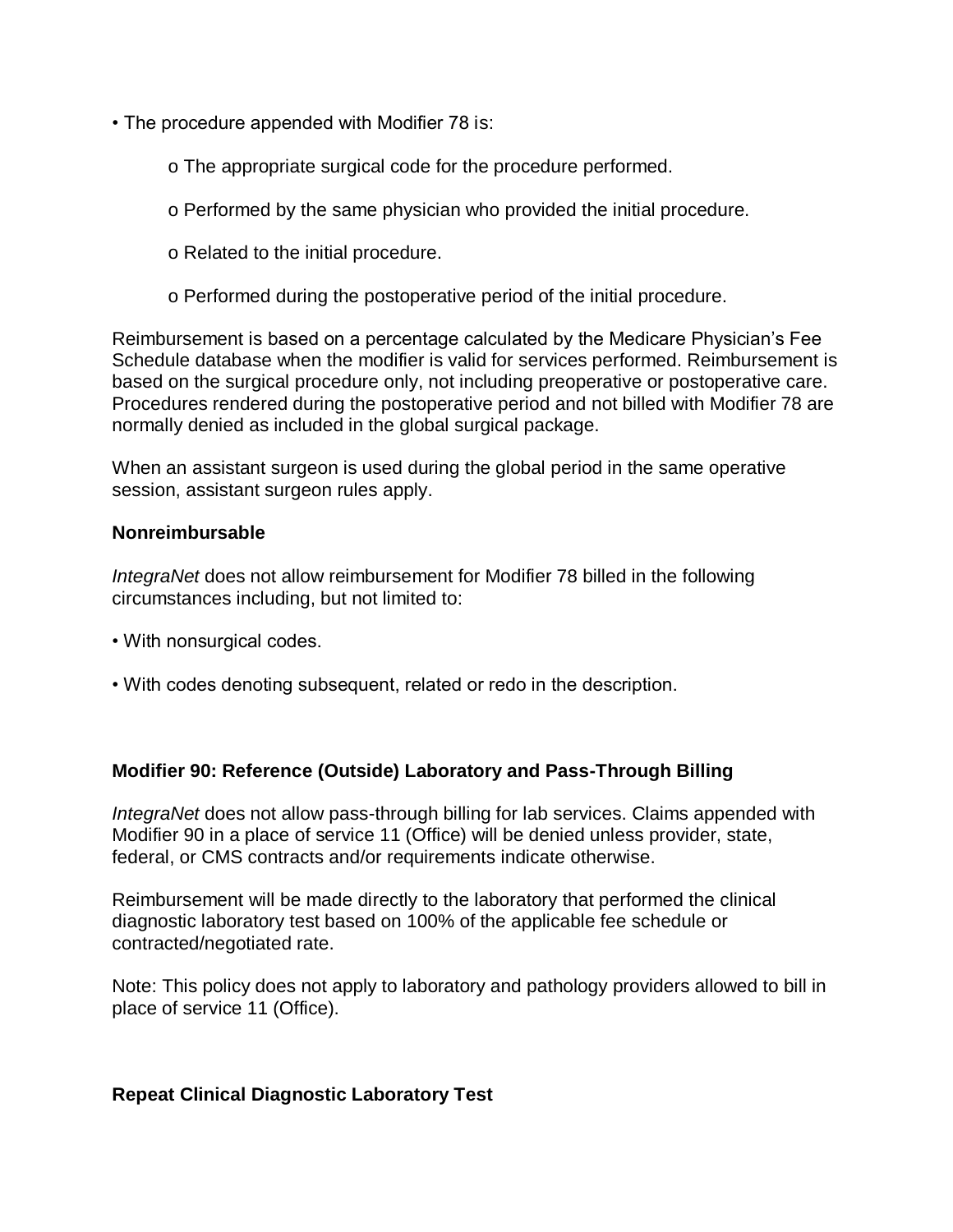*IntegraNet* allows reimbursement of claims for repeat clinical diagnostic laboratory tests appended with Modifier 91 unless provider, state, federal or CMS contracts and/or requirements indicate otherwise.

Reimbursement is based on 100% of the applicable fee schedule or contracted/negotiated rate of the clinical diagnostic laboratory test billed with Modifier 91.

Medical documentation may be requested to support the use of Modifier 91. It is inappropriate to use Modifier 91 when only a single test result is required.

Failure to use the modifier appropriately may result in denial of the repeated laboratory test as a duplicate service.

# **Modifiers LT and RT: Left Side/Right Side Procedures**

*IntegraNet* allows reimbursement for procedure codes appended with Modifier LT and/or RT when indicating the side of the body for which the item, supply or procedure will be used unless provider, state, federal or CMS contracts and/or requirements indicate otherwise.

Reimbursement is based on 100 percent of the fee schedule or contracted/ negotiated rate of the procedure. Modifiers LT and RT are informational and do not affect reimbursement of the procedure.

It is inappropriate to use Modifier LT or Modifier RT when billing for bilateral procedures, or with procedure codes containing bilateral or unilateral or bilateral in their description. Modifiers LT and RT do not indicate a bilateral service. Claims submitted with Modifier LT and RT appropriately indicating a surgical procedure was performed on both the left side and right side of the body are subject to multiple surgery rules.

## **Modifier Usage**

*IntegraNet* allows reimbursement for covered services provided to eligible members when billed with appropriate procedure codes and appropriate modifiers when applicable unless provider, state, federal or CMS contracts and/or requirements indicate otherwise.

Reimbursement is based on the code-set combinations submitted with the correct modifiers. The use of certain modifiers requires the provider to submit supporting documentation along with the claim. Refer to the specific modifier policies for guidance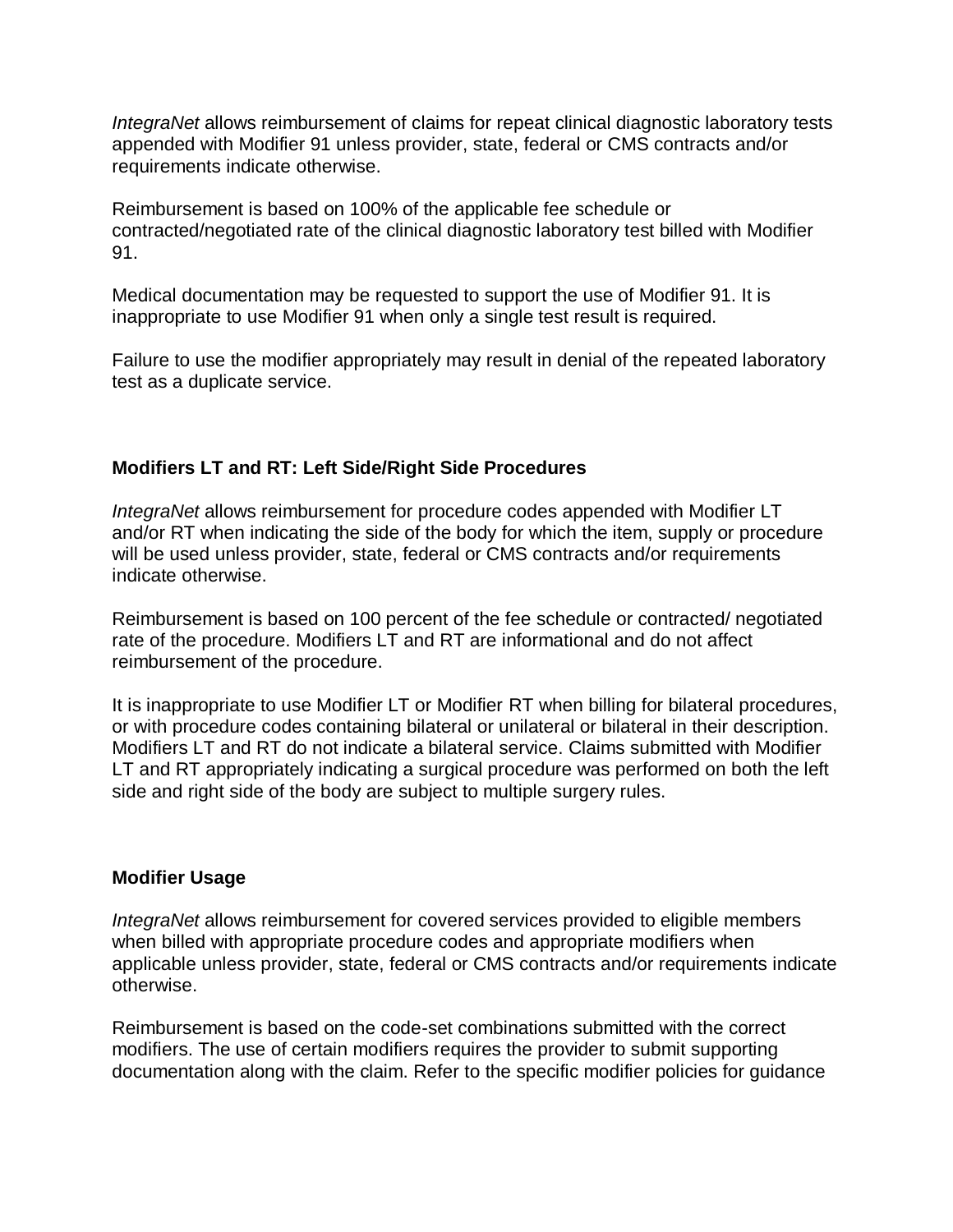on documentation submission. *IntegraNet* reserves the right to review adherence to correct coding for high-volume modifiers.

Applicable electronic or paper claims billed without the correct modifier in the correct format may be rejected or denied. The modifier must be in capital letters, if alpha or alphanumeric. Rejected or denied claims must be resubmitted with the correct modifier in conjunction with the code-set to be considered for reimbursement. Corrected and resubmitted claims are subject to timely filing guidelines. The use of correct modifiers does not guarantee reimbursement.

## **Reimbursement modifiers**

Reimbursement modifiers (Exhibit A) affect payment and denote circumstances when an increase or reduction is appropriate for the service provided. The modifiers must be billed in the primary or first modifier field locator.

## **Informational modifiers impacting reimbursement**

Informational modifiers determine if the service provided will be reimbursed or denied. Modifiers that impact reimbursement should be billed in modifier locator fields after reimbursement modifiers, if any.

# **Informational modifiers not impacting reimbursement**

Informational modifiers are used for documentation purposes. Modifiers that do not impact reimbursement should be billed in the subsequent modifier field locators. *IntegraNet* reserves the right to reorder modifiers to reimburse correctly for services provided.

# **Multiple Delivery Services**

*IntegraNet* allows reimbursement for multiple births by a same-delivery or combineddelivery method unless provider, state, federal or CMS contracts and/or requirements indicate otherwise. For vaginal or cesarean deliveries involved in multiple births and performed using a same-delivery or combined-delivery method, professional reimbursement is based on the following rules:

• Vaginal Deliveries — Vaginal deliveries involved in multiple births should be billed with Modifier 51. Multiple procedure guidelines will apply. (Please see Multiple and Bilateral Surgery reimbursement policy for more information.)

• Cesarean Deliveries — Cesarean deliveries involved in multiple births should be billed with Modifier 22. (Please see Modifier 22 reimbursement policy for more information.) Multiple procedure guidelines will not apply.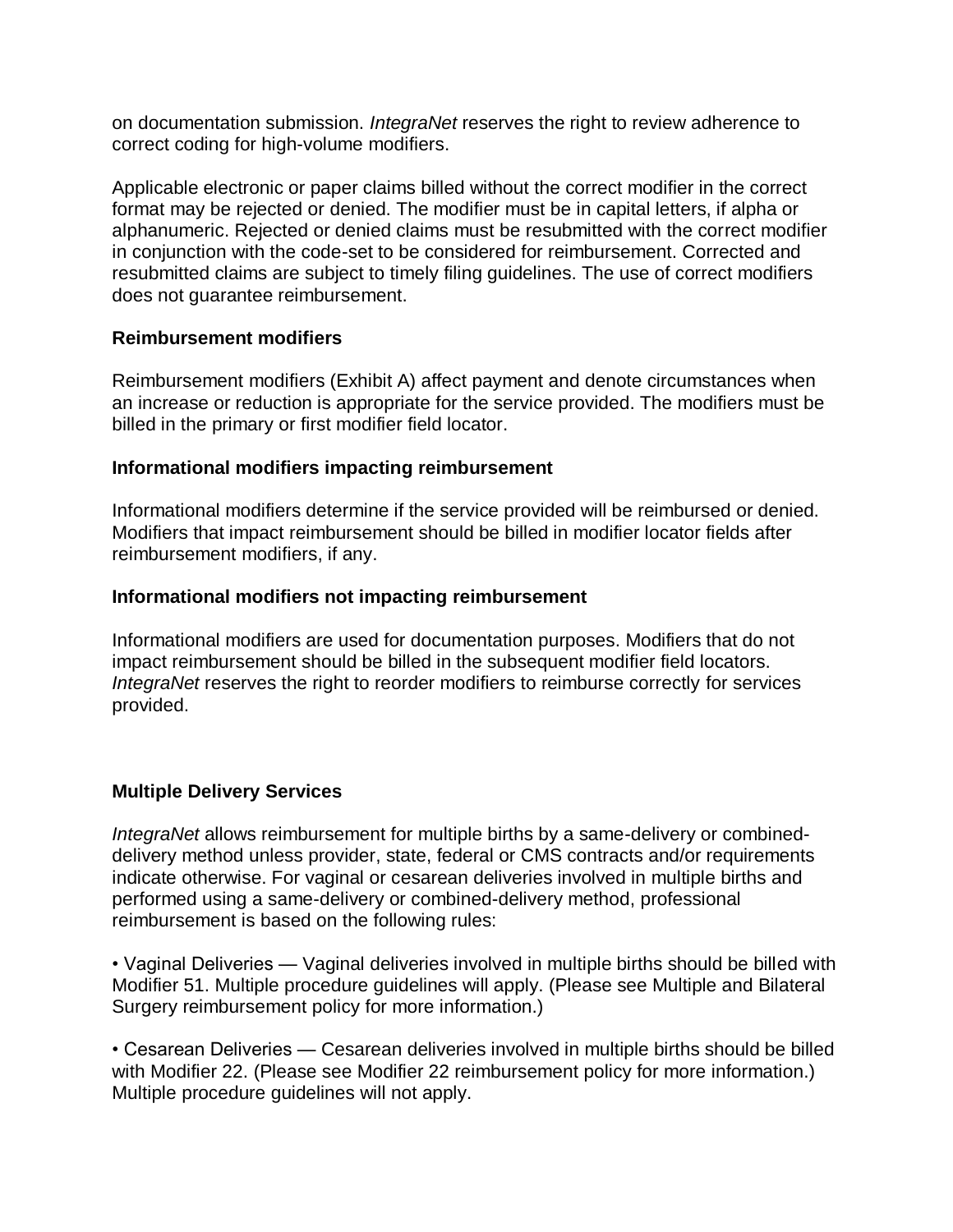## **Multiple Radiology Payment Reduction**

*IntegraNet* allows professional and facility reimbursement for multiple diagnostic imaging procedures unless provider, state, federal or CMS contracts and/or requirements indicate otherwise. Multiple diagnostic imaging procedures will be subject to a multiple procedure payment reduction when services are performed by the same provider or provider group on the same date of service during the same member encounter. CT scan services are not subject to a multiple procedure payment reduction.

The global, Professional Component and Technical Component of diagnostic imaging procedures will reimburse at 100% of the contracted/negotiated rate for each Professional Component and Technical Component service with the highest allowance. Reimbursement of subsequent procedures is based on:

□ 95% of the Professional Component.

□ 50% of the Technical Component.

A reduced allowance for the second and subsequent procedures will not apply when multiple imaging procedures are reported with modifier 59 or X{EPSU} to indicate the procedure was done on the same day but not during the same session.

A single imaging procedure is subject to the multiple imaging reductions when submitted with multiple units.

## **Nurse Practitioner and Physician Assistant Services**

*IntegraNet* allows reimbursement for services provided by Nurse Practitioner (NP) and Physician Assistant (PA) providers. Unless provider, state, federal or CMS contracts and/or requirements indicate otherwise, reimbursement is based upon all of the following:

- $\Box$  Service is considered a physician's service
- $\Box$  Service is within the scope of practice
- $\Box$  A payment reduction consistent with CMS reimbursement

Services furnished by the NP or PA should be submitted with their own NPI.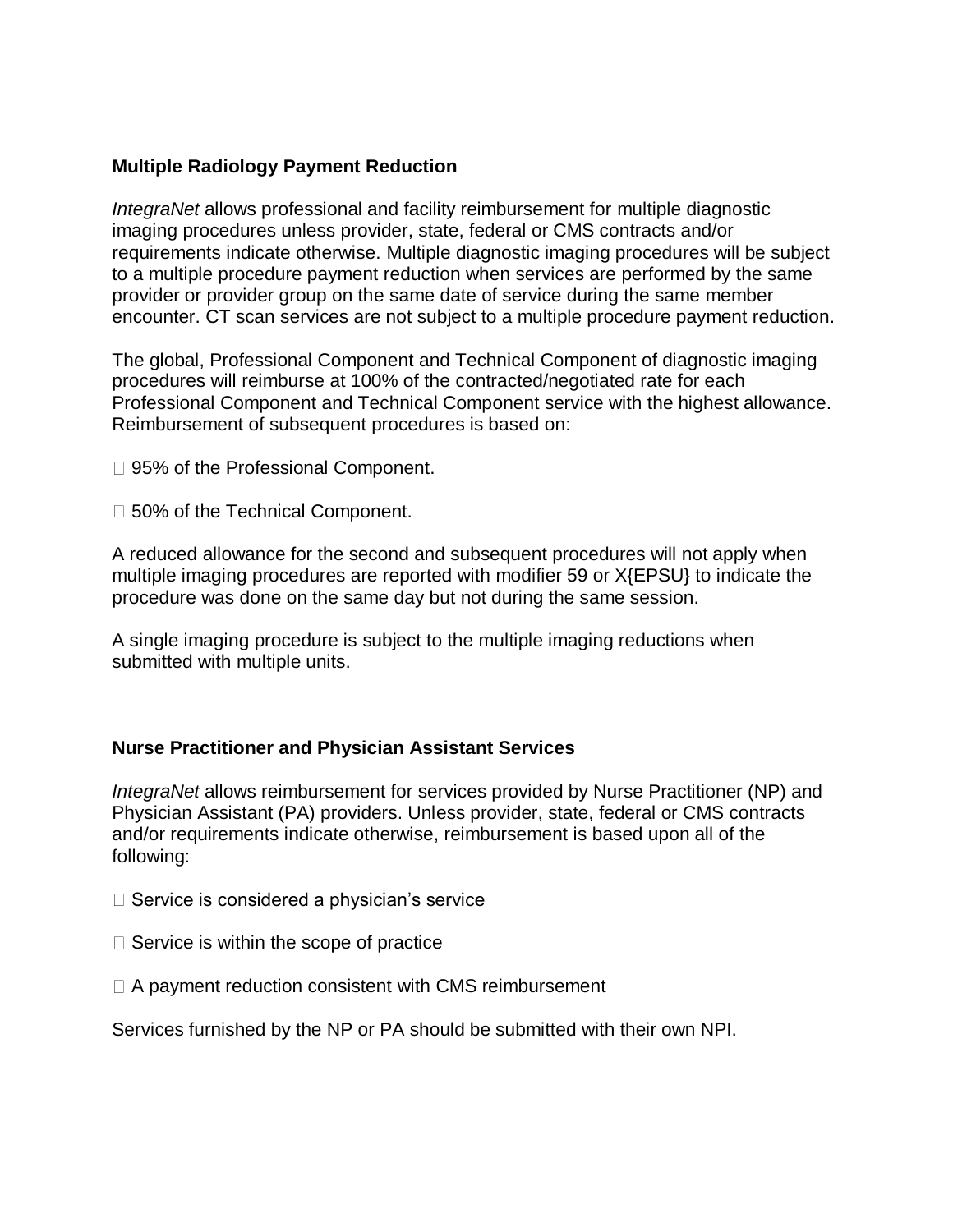# **Portable Mobile Handheld Radiology Services**

*IntegraNet* allows reimbursement for portable/mobile radiology services when furnished in a residence used as the patient's home and if ordered by a physician and performed by qualified portable radiology suppliers unless provider, state, federal, or CMS contracts and/or requirements indicate otherwise. Portable/mobile radiology studies should not be performed for reasons of convenience. Reimbursement is based on the applicable fee schedule or contracted/negotiated rate for the radiological service, and transportation and setup components with the use of applicable modifiers. *IntegraNet* allows preventive screenings performed by portable/mobile radiology studies for routine purposes.

**Note:** Portable radiology suppliers must be licensed or registered to perform services as required by applicable laws.

# **Transportation and Setup**

*IntegraNet* allows reimbursement for transportation and setup of portable radiology equipment when transported to the member's residence. Transportation costs are payable when the portable X-ray equipment used was actually transported to the location where the X-ray was taken. Reimbursement for the setup cost of portable radiology equipment is separately reimbursable.

Reimbursement for transportation is based on a single payment for each particular location regardless of the number of members receiving radiological services. For services provided to more than one member, the transportation cost is divided by the total number of members receiving services at that location. If more than one member receives portable radiology services, providers must bill according to the Related Coding section. No modifier is required when only one member is served.

## **Nonreimbursable**

*IntegraNet* does not allow reimbursement for transportation costs of equipment stored for use as needed at any location qualifying as a member's residence.

If the diagnostic X-rays are not covered, payment will not be made for the transportation and setup fee.

## **Handheld Radiology**

The use of handheld radiology instruments is allowed. Reimbursement will be part of the physician's professional service, and no additional charge will be paid. The technical components for handheld radiology are not separately reimbursable.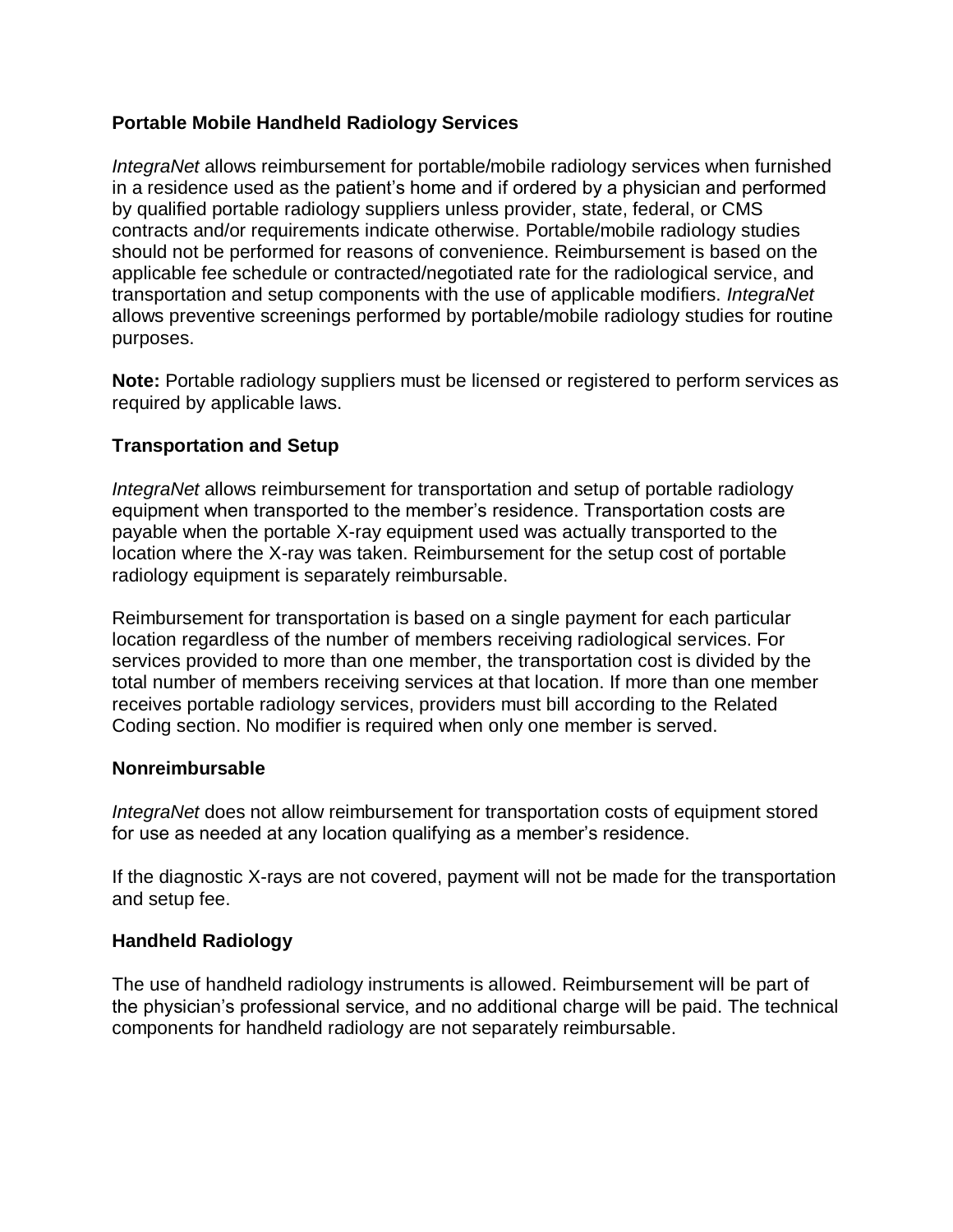# **Preadmission Services for Inpatient Stays**

*IntegraNet* allows reimbursement for applicable services for a covered member prior to admission to an inpatient hospital (referred to as the payment window) unless provider, state, federal or CMS contracts and/or requirements indicate otherwise, based on CMS guidance as follows:

 $\Box$  For admitting hospitals, preadmission services are included in the inpatient reimbursement for the three days prior to and including the day of the member's admission and, therefore, are not separately reimbursable expenses. This includes any entity wholly owned or wholly operated by the admitting hospital or by another entity under arrangements with the admitting hospital.

 $\Box$  For the following other hospitals and units, preadmission services are included in the inpatient reimbursement within one-day prior to and including the day of the member's admission and, therefore, are not separately reimbursable expenses:

- o Psychiatric hospitals and units
- o Inpatient rehabilitation facilities and units
- o Long-term care hospitals
- o Children's hospitals
- o Cancer hospitals

 $\Box$  For critical access hospitals, preadmission services are not subject to either the threeday or one-day payment window and, therefore, are separately reimbursable expenses from the inpatient stay reimbursement.

 $\Box$  The three-day or one-day payment window does not apply to preadmission services included in the rural health clinic or federally qualified health center all-inclusive rate.

## **Preadmission services**

Preadmission services are included in the inpatient reimbursement and consist of all diagnostic outpatient services and admission-related outpatient nondiagnostic services.

A hospital may attest to specific nondiagnostic services as being unrelated by adding a condition code 51 to the outpatient nondiagnostic service to be billed separately. Providers should append Modifier PD to diagnostic and nondiagnostic services that are subject to the preadmission payment window.

## **Outside payment window**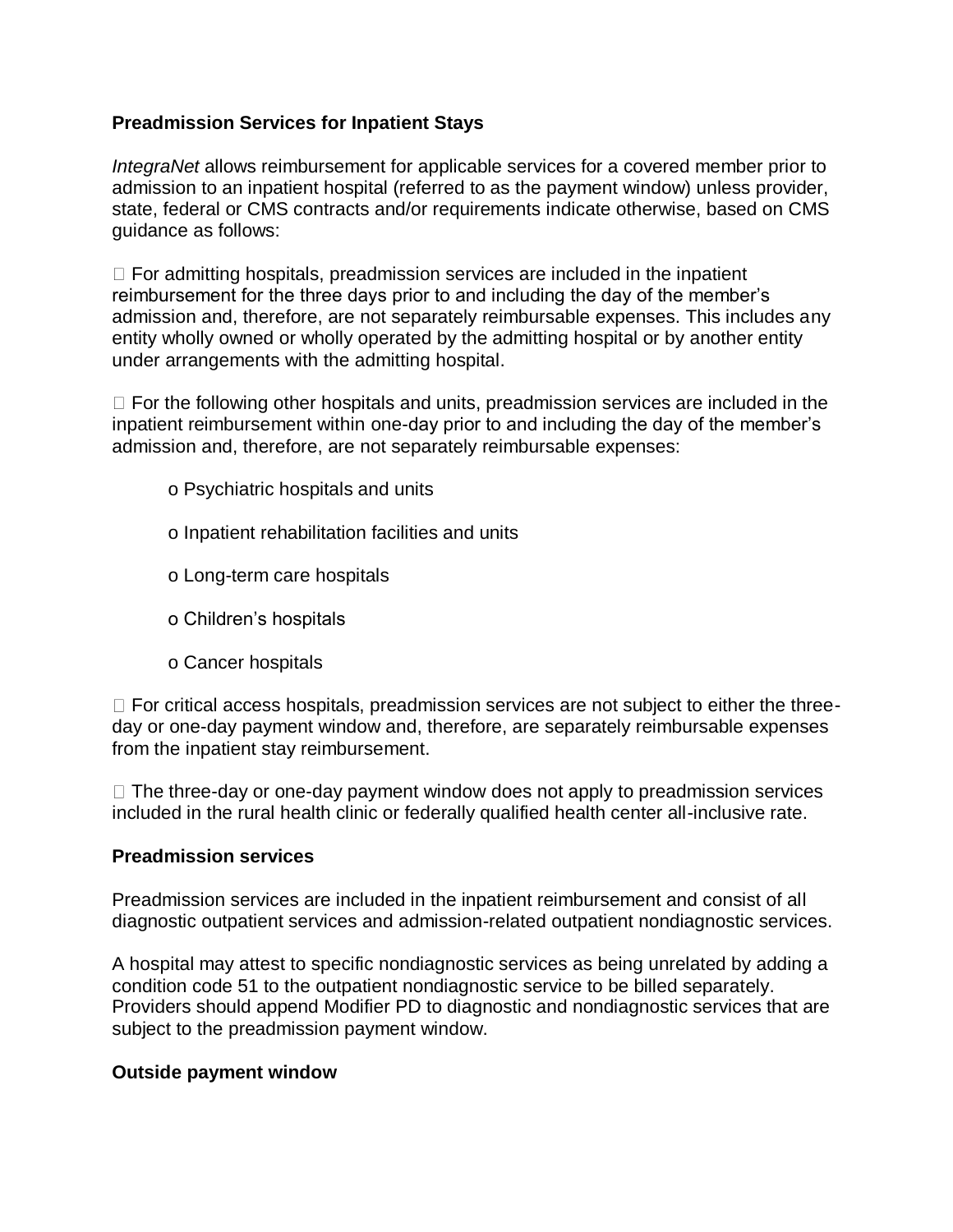*IntegraNet* does not consider the following services to be included in the payment window prior to an inpatient stay for preadmission services:

- Ambulance services
- $\Box$  Maintenance renal dialysis services
- $\Box$  Donor post-kidney transplant complication services
- $\square$  Services provided by:
	- o Skilled nursing facilities
	- o Home health agencies
	- o Hospices

 $\Box$  Unrelated diagnostic services and nondiagnostic services (e.g., not directly related to the inpatient stay)

**Note:** These services may be considered for separate outpatient reimbursement.

## **Preventive Medicine and Sick Visits on the Same Day**

*IntegraNet* allows reimbursement for preventive medicine and sick visits on the same day, unless provider, state, federal or CMS contracts and/or requirements indicate otherwise. Reimbursement is based on the fee schedule or contracted/negotiated rate for the preventive medicine and the allowed sick visit under the following conditions:

• Modifier 25 must be billed with the applicable evaluation and management code for the allowed sick visit — If Modifier 25 is not billed appropriately, the sick visit will be denied.

• Appropriate diagnosis codes must be billed for respective visits.

Federally qualified health centers and rural health centers reimbursed other than through *IntegraNet*'s fee schedule or state encounter rates are not subject to this policy.

#### **Professional Anesthesia Services**

*IntegraNet* allows reimbursement of anesthesia services rendered by professional providers for covered members unless provider, state, federal or CMS contracts and/or requirements indicate otherwise. Reimbursement is based upon: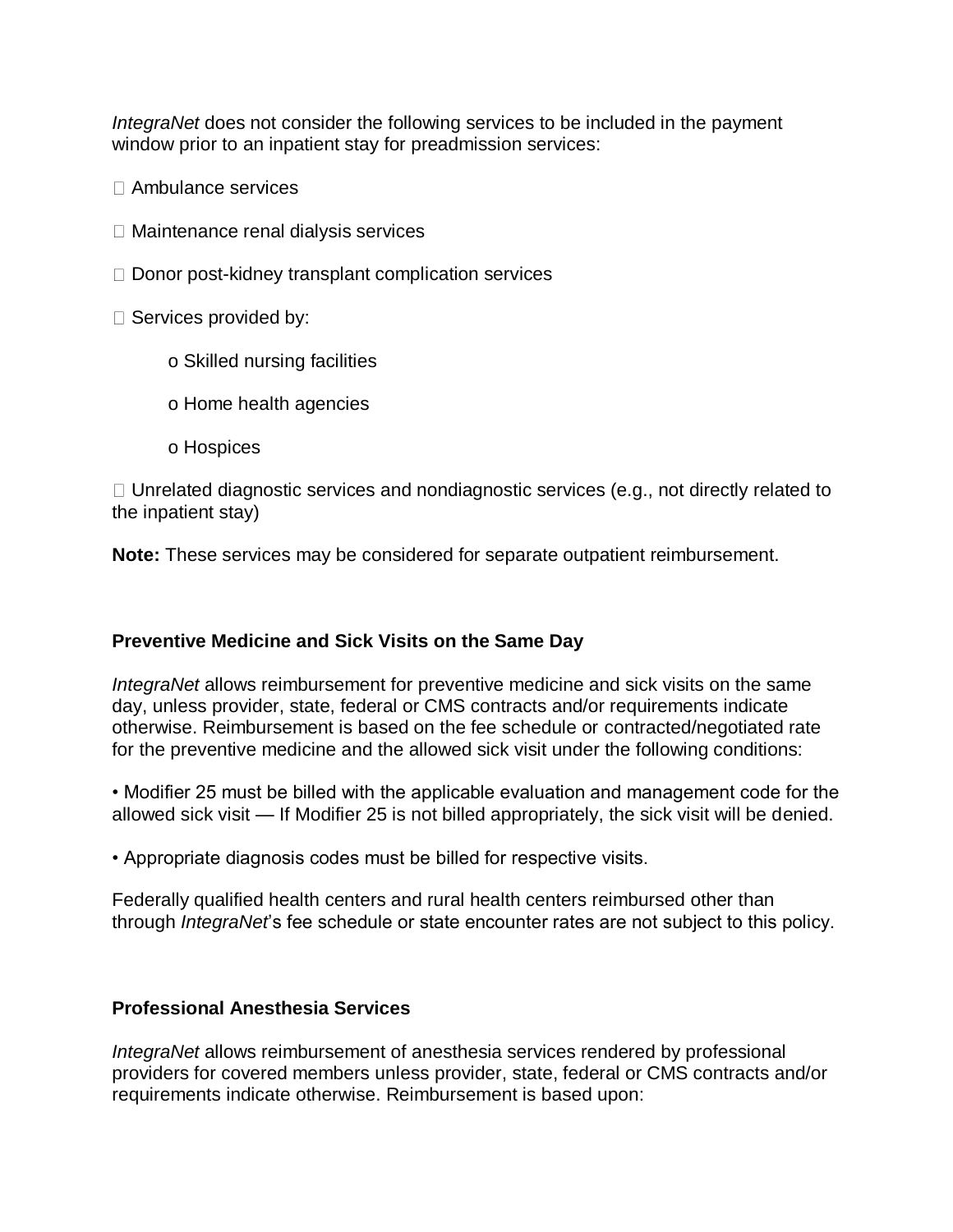$\Box$  The reimbursement formula for the allowance and time increments in accordance with CMS.

 $\Box$  Proper use of applicable modifiers.

Providers must report anesthesia services in minutes. Anesthesia claims submitted with an indicator other than minutes may be rejected or denied. Start and stop times must be documented in the member's medical record. Anesthesia time starts with the preparation of the member for administration of anesthesia and stops when the anesthesia provider is no longer in personal and continuous attendance. The reimbursement formula for anesthesia allowance is based on CMS guidelines.

# **Anesthesia Modifiers**

Anesthesia modifiers are appended to the applicable procedure code to indicate the specific anesthesia service or who performed the service. Modifiers identifying who performed the anesthesia service must be billed in the primary modifier field to receive appropriate reimbursement. For additional or reduced payment for modifiers, *IntegraNet* will default to the following CMS guidelines. Claims submitted for anesthesiology services without the appropriate modifier will be denied. Please review below for reimbursement information for specific anesthesia modifiers.

# **Multiple Anesthesia Procedures**

*IntegraNet* allows reimbursement for professional anesthesia services during multiple procedures. Reimbursement is based on the anesthesia procedure with the highest base unit value and the overall time of all anesthesia procedures.

## **Obstetrical Anesthesia**

*IntegraNet* allows reimbursement for professional neuraxial epidural anesthesia services provided in conjunction with labor and delivery for up to 300 minutes by either the delivering physician or a qualified provider other than the delivering physician based on the time the provider is physically present with the member. Providers must submit additional documentation upon dispute for consideration of reimbursement of time more than 300 minutes. Reimbursement is based on one of the following:

 $\Box$  For the delivering physician  $\Diamond$  based on a flat rate or fee schedule using the surgical CPT pain management codes for epidural analgesia

 $\Box$  For a qualified provider other than the delivering physician — based on:

- o The allowance calculation
- o The inclusion of catheter insertion and anesthesia administration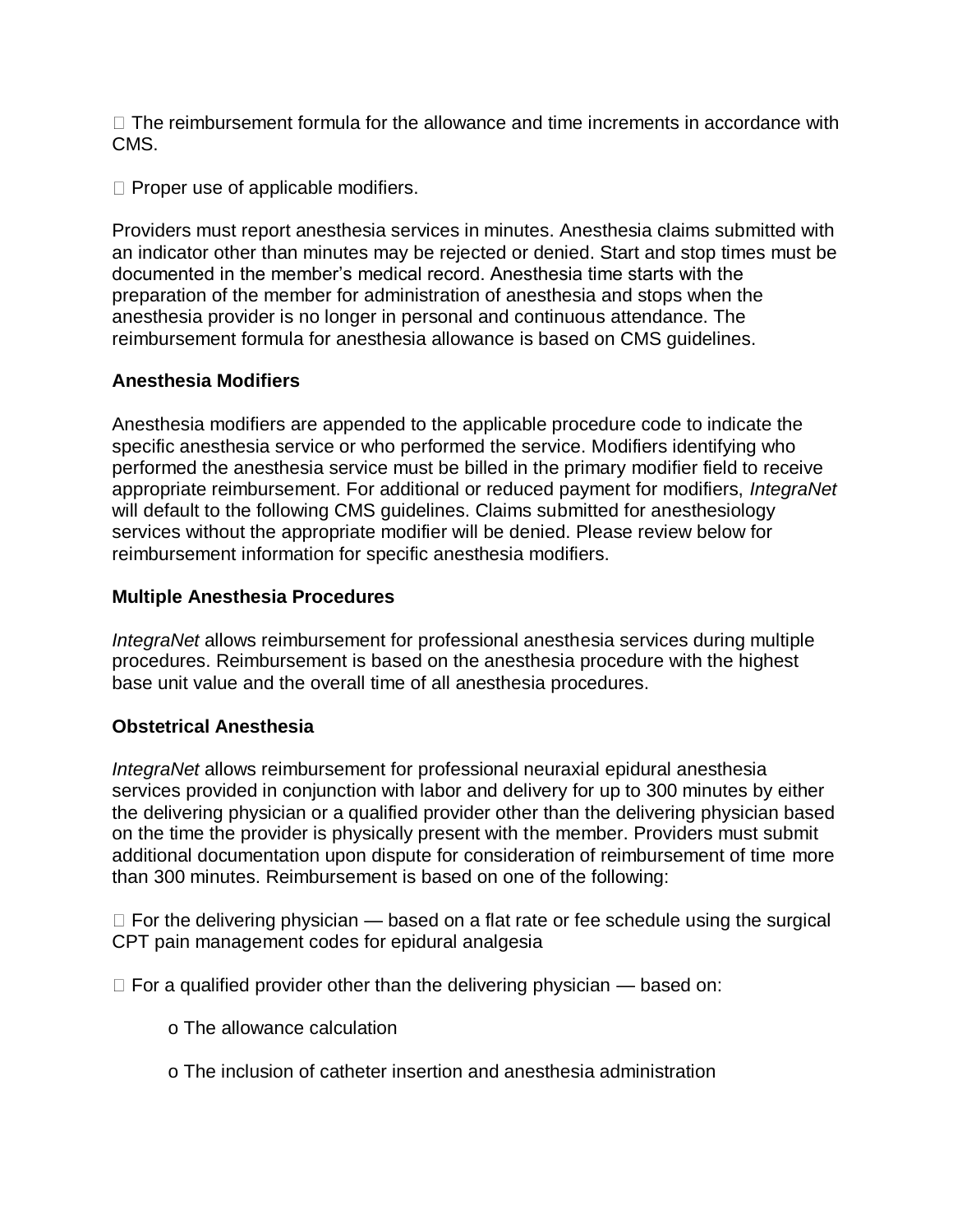## **Services Provided in Conjunction with Anesthesia**

*IntegraNet* allows separate reimbursement for the following services provided in conjunction with the anesthesia procedure or as a separate service. Reimbursement is based on the applicable fee schedule or contracted/negotiated rate with no reporting of time.

- □ Swan-Ganz catheter insertion
- $\Box$  Central venous pressure line insertion
- $\Box$  Intra-arterial lines

 $\Box$  Emergency intubation (must be provided in conjunction with the anesthesia procedure to be considered for reimbursement)

- $\Box$  Critical care visits
- $\Box$  Transesophageal echocardiography

# **Nonreimbursable**

*IntegraNet* does not reimburse for:

 $\Box$  Use of patient status modifiers or qualifying circumstances codes denoting additional complexity levels.

 $\Box$  Anesthesia consultations on the same date as surgery or the day prior to surgery, if part of the preoperative assessment.

Anesthesia services performed for noncovered procedures, including services considered not medically necessary, experimental and/or investigational.

 $\Box$  Anesthesia services by the provider performing the basic procedure, except for a delivering physician providing continuous epidural analgesia.

 $\Box$  Local anesthesia considered incidental to the surgical procedure.

□ Standby anesthesia services.

# **Reimbursement for Reduced and Discontinued Services**

*IntegraNet* allows reimbursement to professional providers and facilities for reduced or discontinued services when appended with the appropriate modifier unless provider,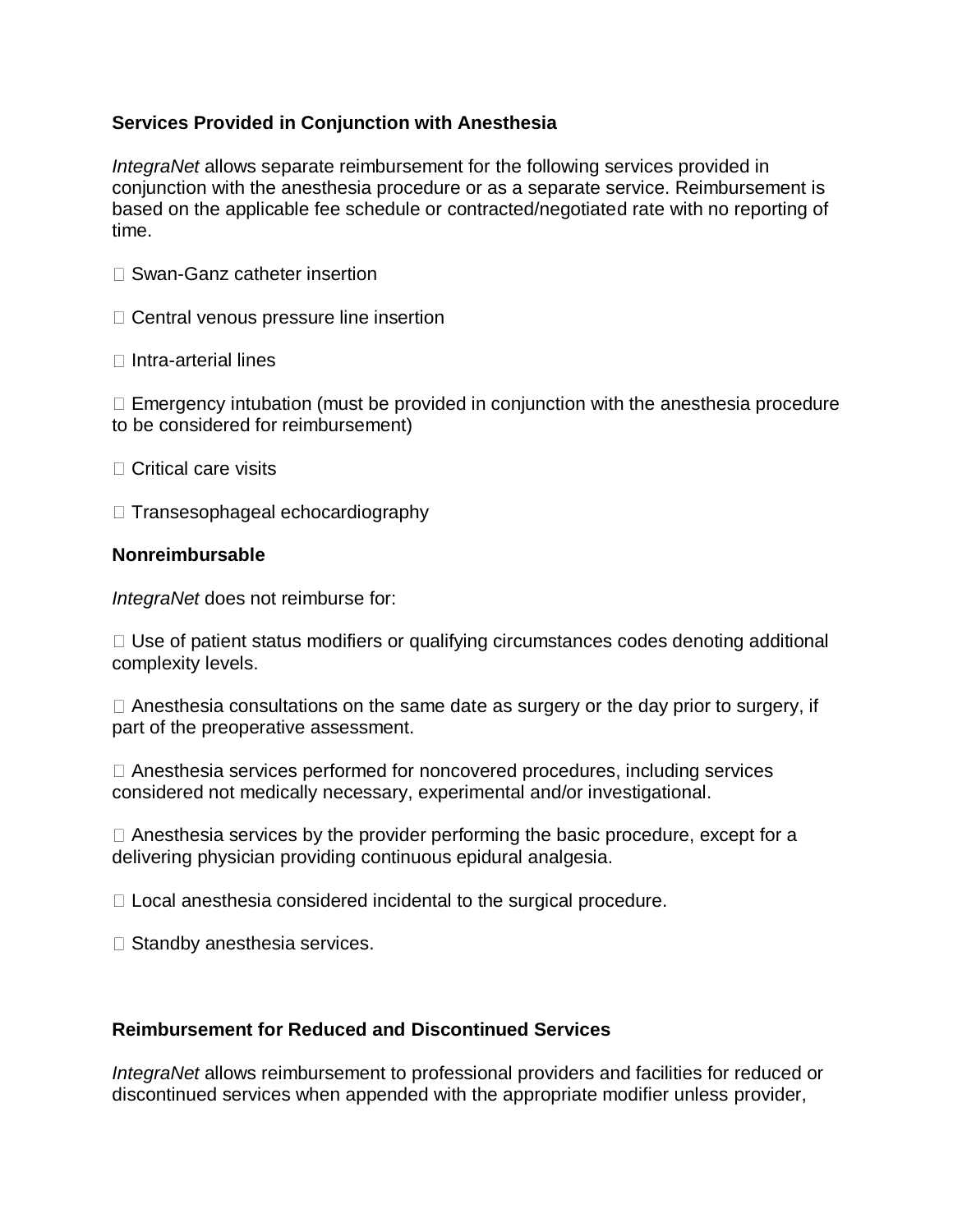state, federal or CMS contracts and/or requirements indicate otherwise. The following modifiers can be appended for reduced and discontinued services, if applicable:

 $\Box$  Modifier 52: indicates surgical procedures for which services performed are partially reduced or eliminated; reimbursement is reduced to 50 percent of the applicable fee schedule or contracted/negotiated rate; do not report Modifier 52 on evaluation and management (E&M) and consultation codes

 $\Box$  Modifier 53: indicates the physician elected to terminate a surgical or diagnostic procedure due to extenuating circumstances or that threatened the well-being of the patient; reimbursement is reduced to 50 percent of the applicable fee schedule or contracted/negotiated rate; Modifier 53 is not applicable for facility billing and is not valid when billed with E&M or time-based codes

 $\Box$  Modifier 73: indicates the physician cancelled the surgical or diagnostic procedure prior to administration of anesthesia and/or surgical preparation of the patient; reimbursement is reduced to 50 percent of the applicable fee schedule or contracted/negotiated rate; Modifier 73 is not applicable for professional provider billing

 $\Box$  Modifier 74: indicates a procedure was stopped after the administration of anesthesia or after the procedure was started; reimbursement is 100 percent of the applicable fee schedule or contracted/negotiated rate; Modifier 74 is not applicable for professional provider billing

If the reduced or discontinued procedure is performed with an assistant surgeon or in conjunction with multiple surgeries, assistant surgeon and/or multiple procedure rules and fee reductions apply. We reserve the right to perform post-payment review of claims submitted with Modifiers 52, 53, 73 and 74.

# **Eligible Billed Charges**

Eligible charges mean charges billed by the provider subject to conditions and requirements which make the service eligible for reimbursement. *IntegraNet* allows reimbursement of eligible charges unless provider, federal or CMS contracts and/or requirements indicate otherwise. Eligibility for reimbursement of the billed service is dependent upon application of the following conditions and requirements:

- Member program eligibility
- Provider program eligibility
- Benefit coverage
- Authorization requirements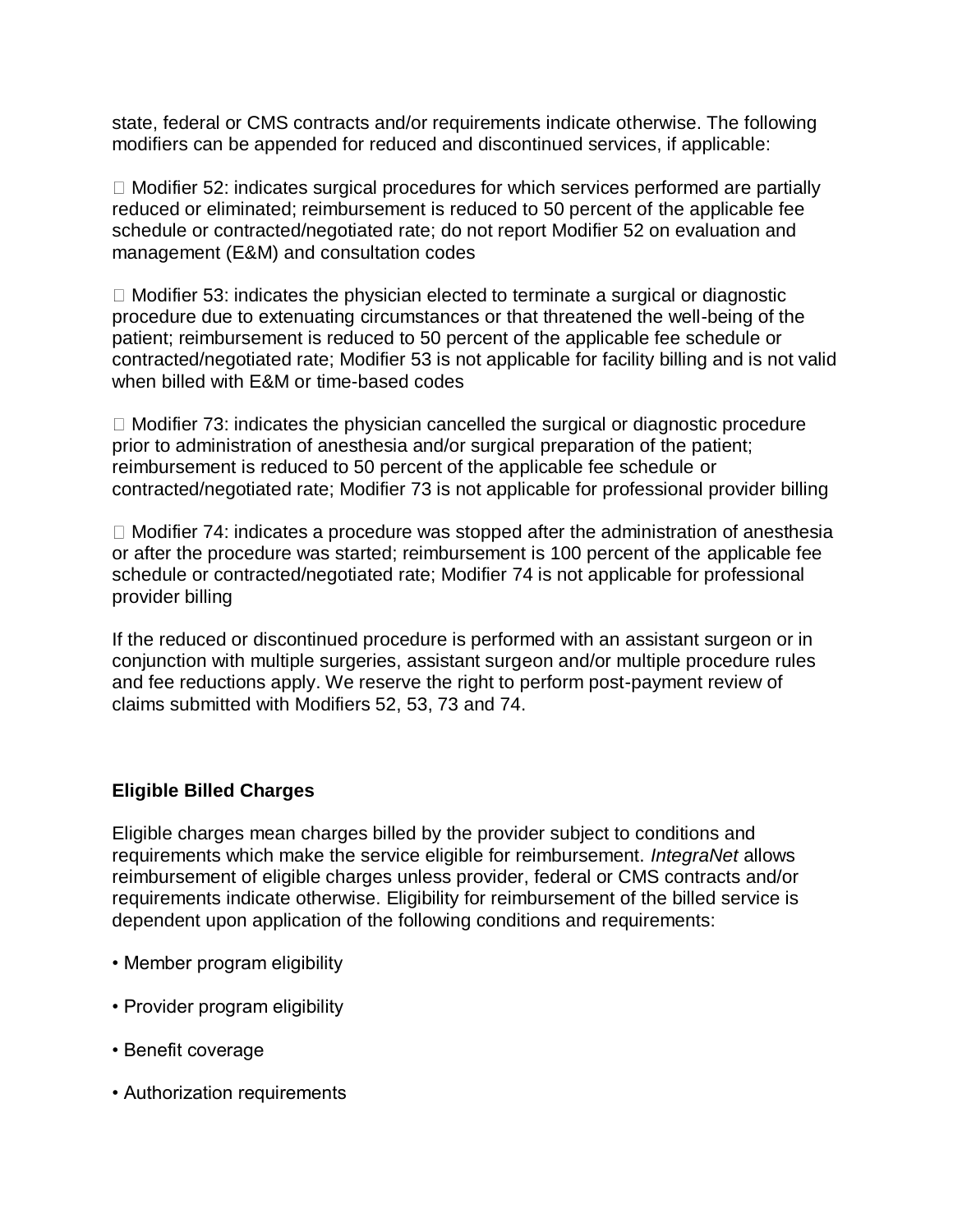- Provider manual guidelines
- *IntegraNet* administrative policies
- *IntegraNet* clinical policies
- *IntegraNet* reimbursement policies
- Code editing logic

The allowed amount reimbursed for the eligible charge is based on the applicable fee schedule or contracted/negotiated rate after application of coinsurance, copayments, deductibles, and coordination of benefits.

*IntegraNet* will not reimburse providers for:

- Items the provider receives free of charge.
- Items the provider provides to the member free of charge.

In absence of clear language or specific reference to eligible charges in provider contracts, the use of the following terms will default to eligible charges as stated within this policy:

- Billed charges
- Covered charges
- Billed charges for covered services
- Allowed charges
- Percent of charge

## **Claims with Charge Discrepancies**

*IntegraNet* does not allow reimbursement for claims submitted with an itemized statement where there is a discrepancy unless provider, state, federal or CMS contracts and/or requirements indicate otherwise. Itemized claims with discrepancies or claims submitted that are not itemized and contain a discrepancy between the line item and the total amount billed will be denied and returned to the provider as an unclean claim. The provider will be required to resubmit a corrected claim for reimbursement.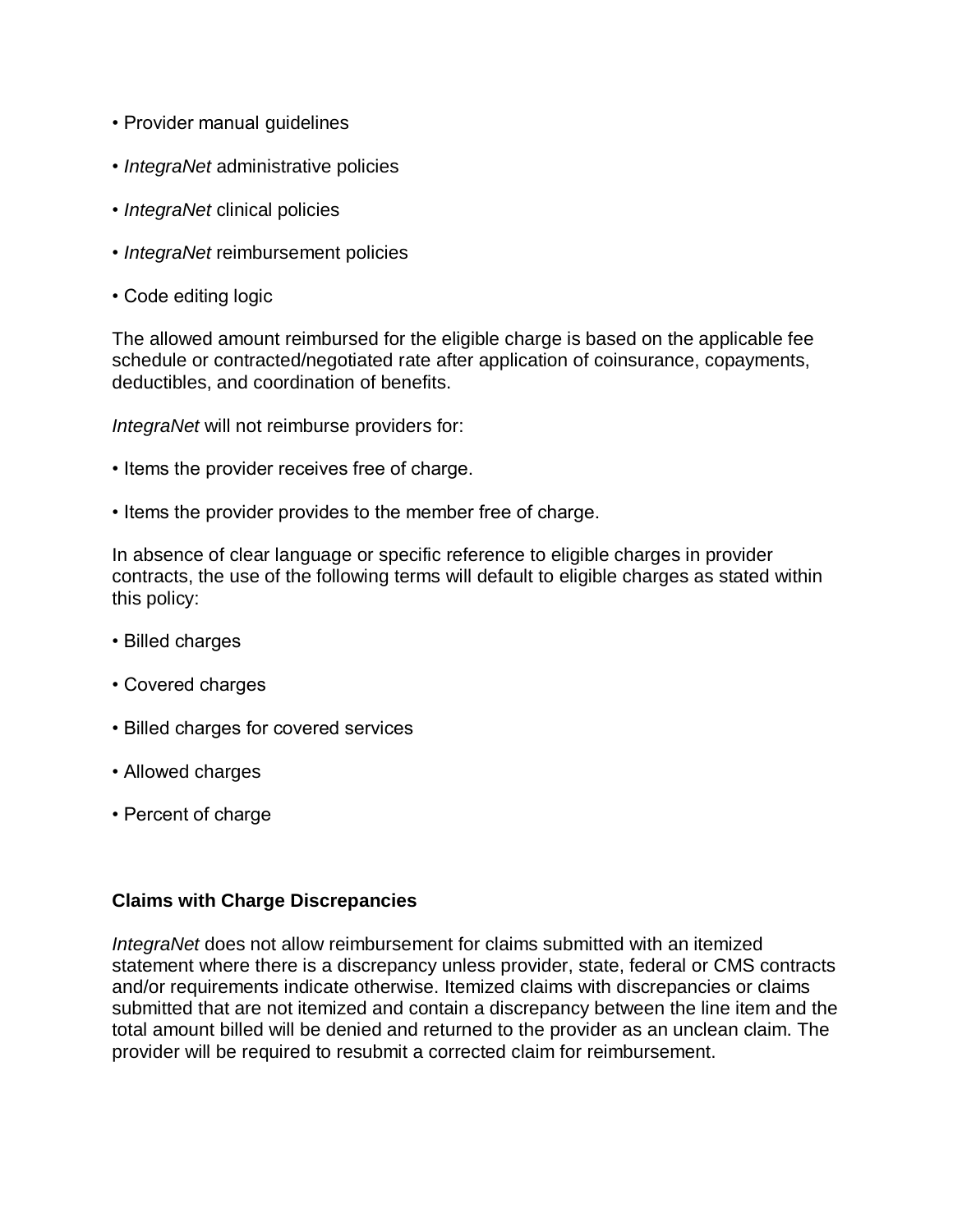# **Reimbursement for Items Under Warranty**

*IntegraNet* does not allow reimbursement for repair or replacement of rented or purchased items during the warranty period designated by the applicable manufacturer unless provider, state, federal or CMS contracts and/or requirements indicate otherwise.

### **Items include:**

- $\Box$  Durable medical equipment.
- □ Supplies.
- □ Prosthetics.
- □ Orthotics.

## **The manufacturer and/or distributor is responsible for:**

- $\Box$  Repairing the item or providing an acceptable replacement item.
- All fees associated with shipment of the defective item.
- $\Box$  All fees associated with delivery of the repaired item.

In circumstances in which *IntegraNet* has reimbursed the provider for repair or replacement of an item during the warranty period, *IntegraNet* is entitled to recoup fees from the manufacturer and/or distributor holding the warranty. Providers are required to supply members with information concerning the manufacturer's warranty for all items dispensed to members.

*IntegraNet* will consider reimbursement for replacement of the item through another manufacturer, after review, only in circumstances in which both the member and member's provider deem the manufacturer's replacement of the applicable item unacceptable. The design, materials, measurements, fabrications, testing, fitting, and training in the use of another manufacturer's replacement item are included in the reimbursement of the item and are not separately reimbursable expenses.

 $\Box$  If the manufacturer offers an acceptable reduced-price replacement, but either the member prefers another replacement at full price or a provider did not utilize the reduced-price offer, *IntegraNet* allows reimbursement only up to the cost of the reduced-price item under the prudent buyer rule.

 $\Box$  If the manufacturer offers an acceptable replacement, but imposes a charge or pro rata payment, *IntegraNet* allows reimbursement for the partial payment imposed by the manufacturer, subject to approval.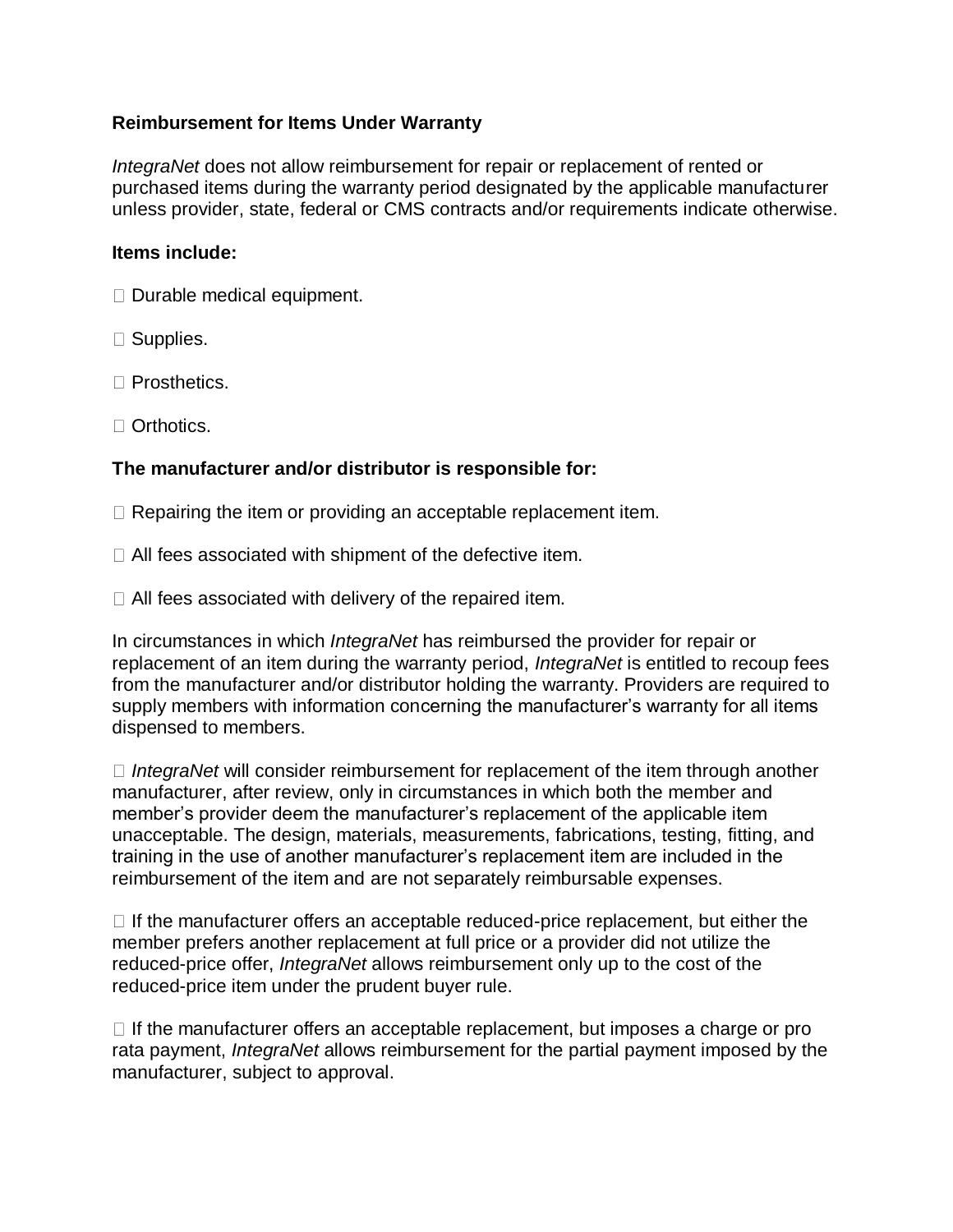## **Reimbursement of Sanctioned and Opt-Out Providers**

*IntegraNet* does not allow reimbursement to providers who are excluded or debarred from participation in state and federal healthcare programs. *IntegraNet* also does not allow reimbursement to providers who have rendered services to members enrolled in any Medicare program if such provider has opted out from participation in Medicare. Services that are rendered by such a provider who is sanctioned or has opted out of participation in Medicare may only be reimbursed in urgent or emergent situations. Claims received for services other than emergency services submitted by sanctioned or opt-out providers as provided herein will be denied.

*IntegraNet* will allow reimbursement to a sanctioned or opt-out provider for emergency items or services only if the claim is accompanied by a sworn statement of the person furnishing the items or services specifying:

• The nature of the emergency.

• Why the items or services could not have been furnished by a provider eligible to furnish or order such items or services.

Modifier GJ is required on claims for emergency or urgent care services when rendered by an opt-out provider.

**Note:** Payment may not be made for services furnished by an opt-out physician or practitioner who has signed a private contract with a Medicare beneficiary for emergency or urgent care items.

*IntegraNet* screens providers through all applicable state and federal exclusion lists.

## **Robotic Assisted Surgery**

*IntegraNet* does not allow separate or additional reimbursement for the use of robotic surgical systems unless provider, state, federal or CMS contracts and/or requirements indicate otherwise. Robotic surgical systems refer to robotic technology integral or optional in a surgical procedure. This policy applies to both professional and facility providers.

Robotic technique is considered included in the primary surgical procedure, and reimbursement will be based on the payment for the primary surgical procedure(s), regardless of any instruments, supplies, techniques, or approaches used in a procedure, or increase in operating room use.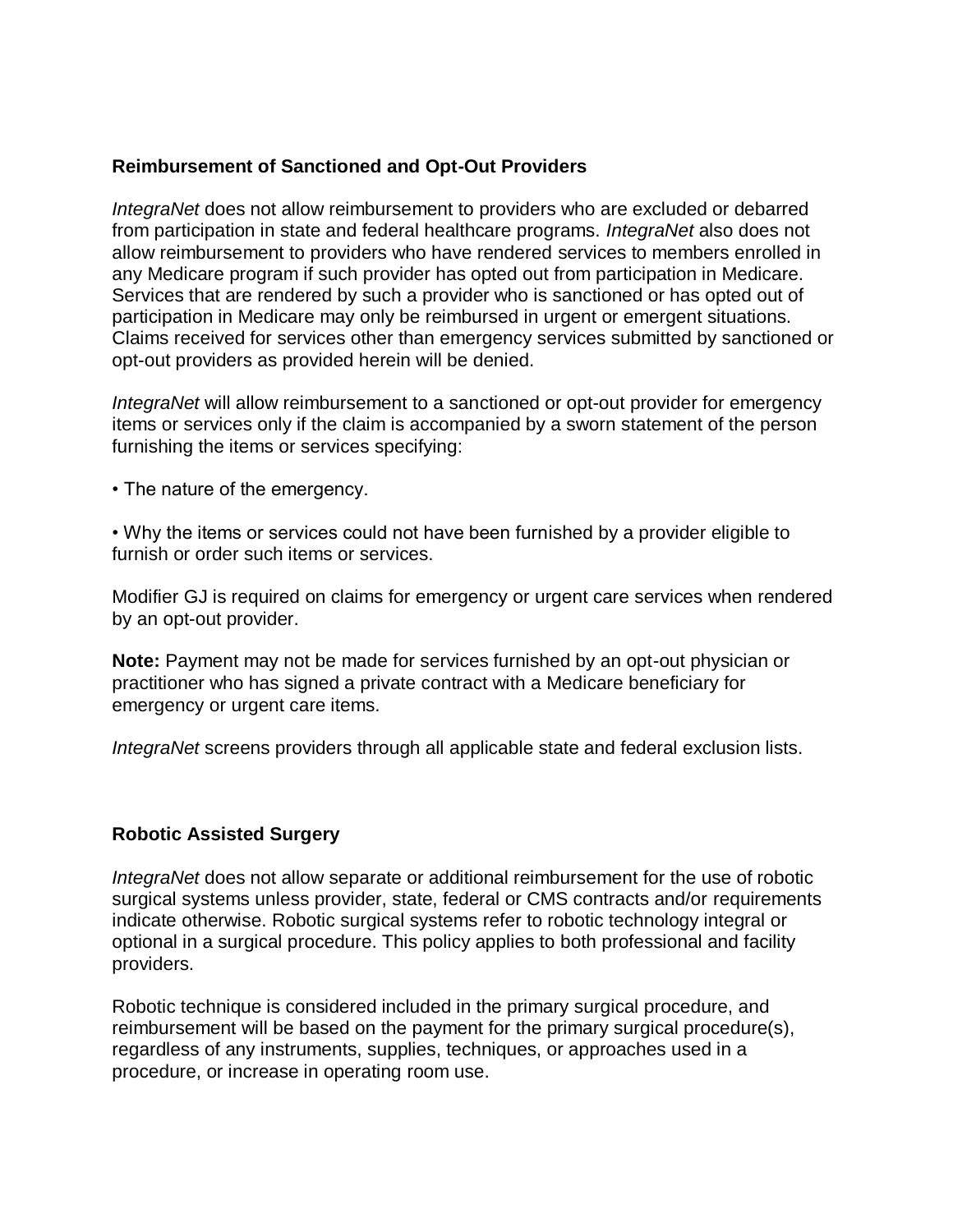**Note:** S2900- Surgical technique requiring use of robotic surgical system (list separately in addition to code for primary procedure). This code is not separately reimbursable.

# **Scope of Practice**

*IntegraNet* allows reimbursement for the performance of covered services that are within the provider's scope of practice under state law in accordance with CMS guidelines unless provider, state, federal or CMS contracts and/or requirements indicate otherwise.

The provider shall:

 $\Box$  Satisfy state and federal requirements for the performance of such service or procedure.

 $\Box$  Be licensed to perform the particular service or procedure by the state where the patient encounter occurs.

 $\Box$  Perform the service and procedure legally authorized to provide under his/her professional scope of license.

Services provided outside of a practitioner's scope of practice are not covered or reimbursable.

Nonparticipating Medicare providers will be reimbursed according to CMS guidelines.

## **Reimbursement of Services with Obsolete Codes**

*IntegraNet* does not allow reimbursement for services billed with obsolete codes, in compliance with industry standard coding practices according to the Health Insurance Portability and Accountability Act of 1996 (HIPAA). Billing with obsolete codes is not HIPAA-compliant.

Claims submitted for services using obsolete codes will be denied. Providers must resubmit claims with applicable new or replacement codes to have services considered for reimbursement. Resubmitted claims are subject to claims timely filing guidelines.

## **Split-Care Surgical Modifiers**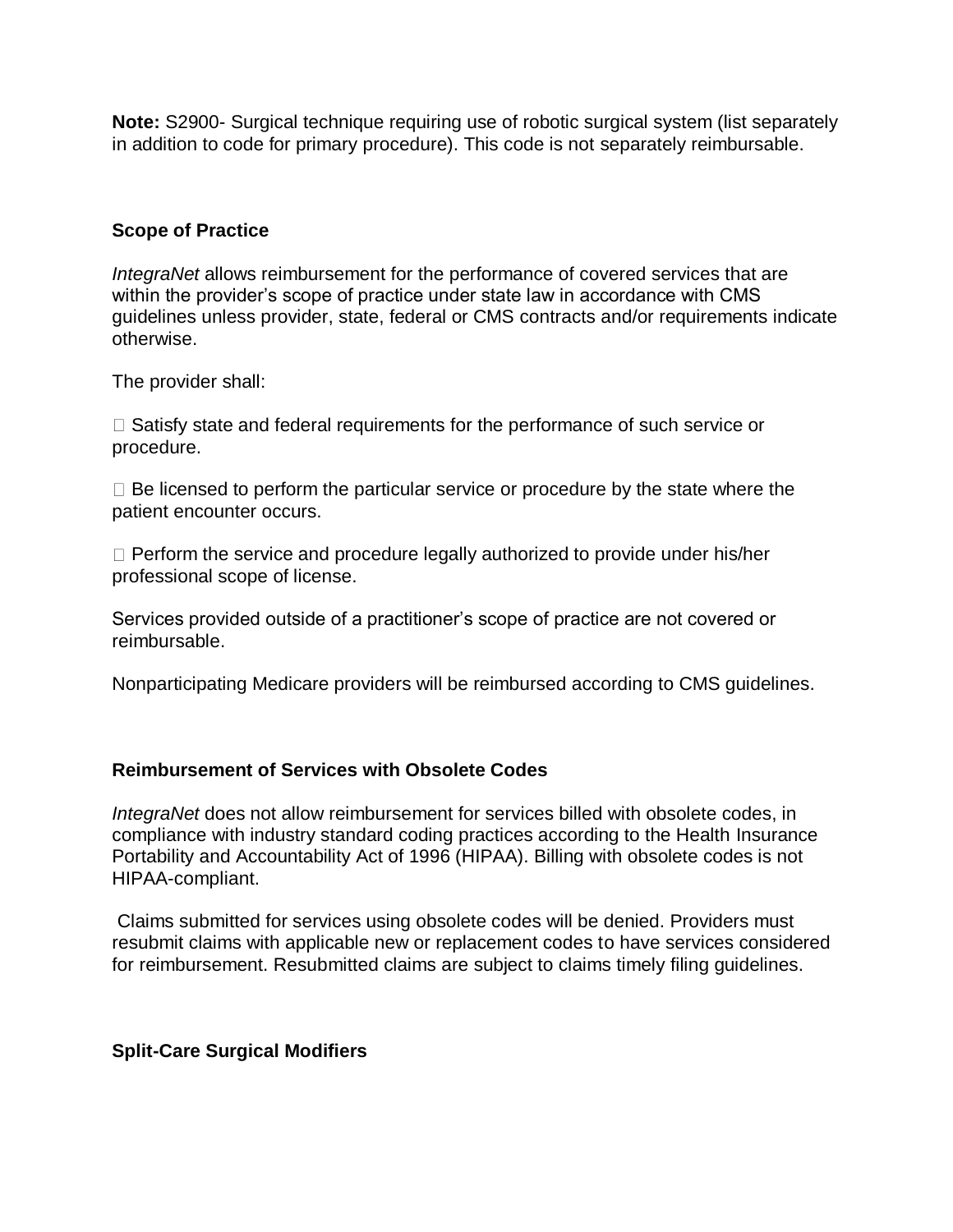*IntegraNet* allows reimbursement of surgical codes appended with split-care modifiers unless provider, federal or CMS contracts and/or requirements indicate otherwise. Reimbursement is based on a percentage of the fee schedule or contracted/negotiated rate for the surgical procedure. The percentage is determined by which modifier is appended to the procedure code:

- Modifier 54 (surgical care only): 80%
- Modifier 55 (postoperative management only): 20%
- Separate reimbursement for Modifier 56 not allowed

The global surgical package consists of preoperative services, surgical procedures and postoperative services. Total reimbursement for a global surgical package is the same regardless of how the billing is split between the different physicians involved in the member's care. When more than one physician performs services that are included in the global surgical package, the total amount reimbursed for all physicians may not be higher than what would have been paid if a single physician provided all services.

Correct coding guidelines require that the same surgical procedure code (with the appropriate modifier) be used by each physician to identify the services provided when the components of a global surgical package are performed by different physicians.

Claims received with split-care modifiers after a global surgical claim have been paid will be denied.

When an assistant surgeon is used and/or multiple procedures are performed, assistant surgeon and/or multiple procedure rules and fee reductions apply.

## **Sterilization**

*IntegraNet* allows reimbursement of sterilization procedures performed for the purpose of rendering a member permanently incapable of reproducing unless provider, federal or CMS contracts and/or requirements indicate otherwise. Reimbursement is based on the applicable fee schedule or contracted/negotiated rate.

*IntegraNet* considers reimbursement of sterilization procedures based on the following guideline — The sterilization is a necessary part of the treatment of an illness or injury.

An informed consent form does not have to be submitted with claims.

A valid consent form must be properly executed and include all required signatures:

• Member or member's authorized representative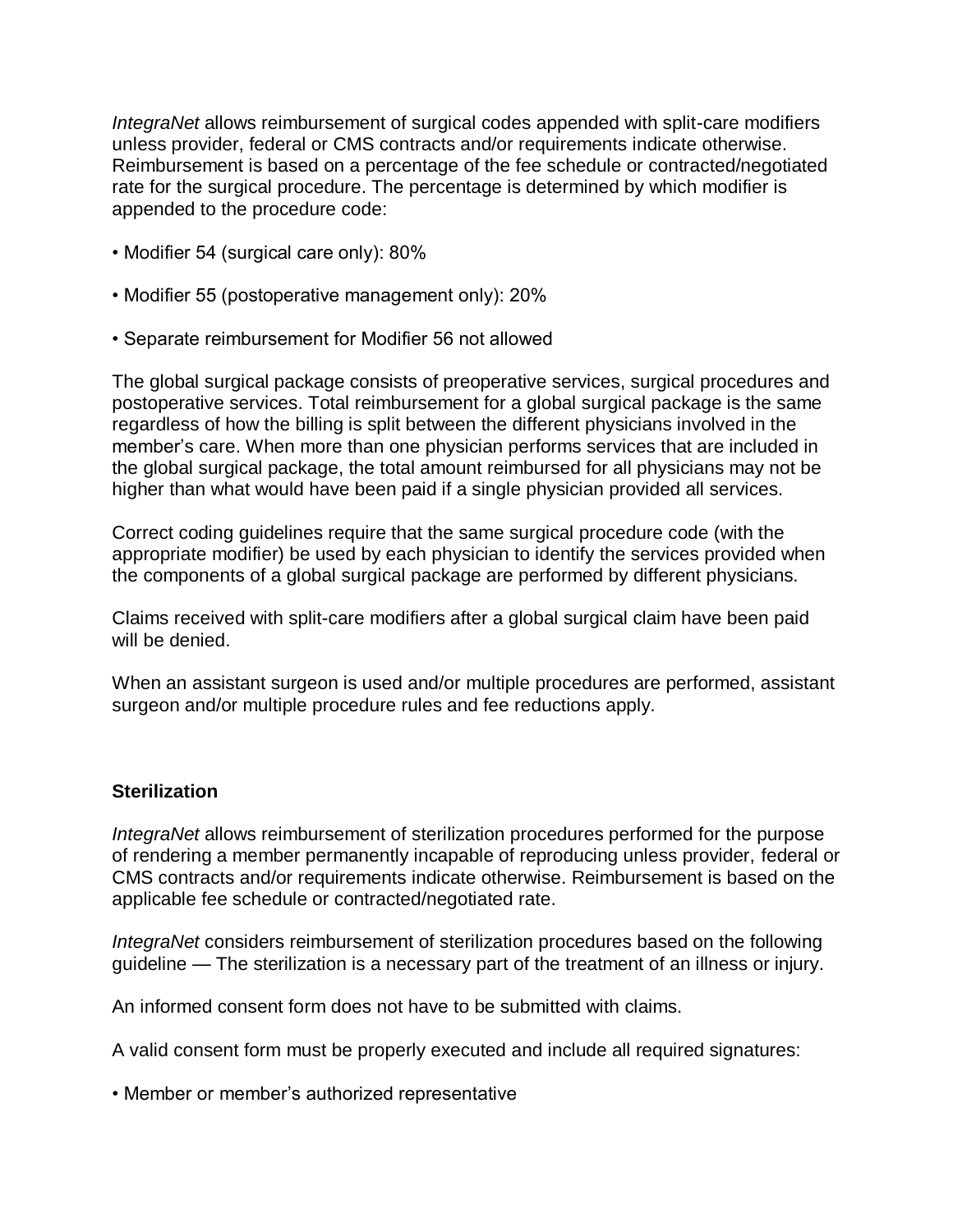- Interpreter, if applicable
- Person obtaining the member's consent
- Physician performing the sterilization procedure

If a sterilization procedure is performed in conjunction with a delivery, then multiple surgery guidelines apply (refer to the *IntegraNet* Multiple and Bilateral Surgery policy).

## **Sexually Transmitted Infections Testing — Professional**

*IntegraNet* allows reimbursement of sexually transmitted infection (STI) tests unless provider, state, federal, or CMS contracts and/or requirements indicate otherwise. *IntegraNet* considers certain STI testing CPT codes to be part of a laboratory panel grouping. When *IntegraNet* receives a claim with two or more single tests laboratory procedure codes reported, we will bundle those two or more single test into the comprehensive laboratory procedure code listed below.

Applicable single STI CPT codes:

- □ 87491 Chlamydia trachomatis
- □ 87591 Neisseria gonorrhoeae
- □ 87661 Trichomonas vaginalis

Applicable comprehensive code:

□ 87801 Comprehensive multiple organism code

*IntegraNet* will reimburse the more comprehensive, multiple organism code for infectious agent detection by nucleic acid; amplified probe technique, CPT code 87801 when two or more single test CPT codes are billed separately by the same provider on the same date of service. Reimbursement will be made based on a single unit of CPT code 87801 regardless of the units billed for a single code. No modifiers will override the bundle edit.

Note: The provider is required to bill for the applicable single STI CPT codes, as rendered. The comprehensive CPT code will be reimbursed as indicated above.

## **Transportation Services: Ambulance and Non-Emergent Transport**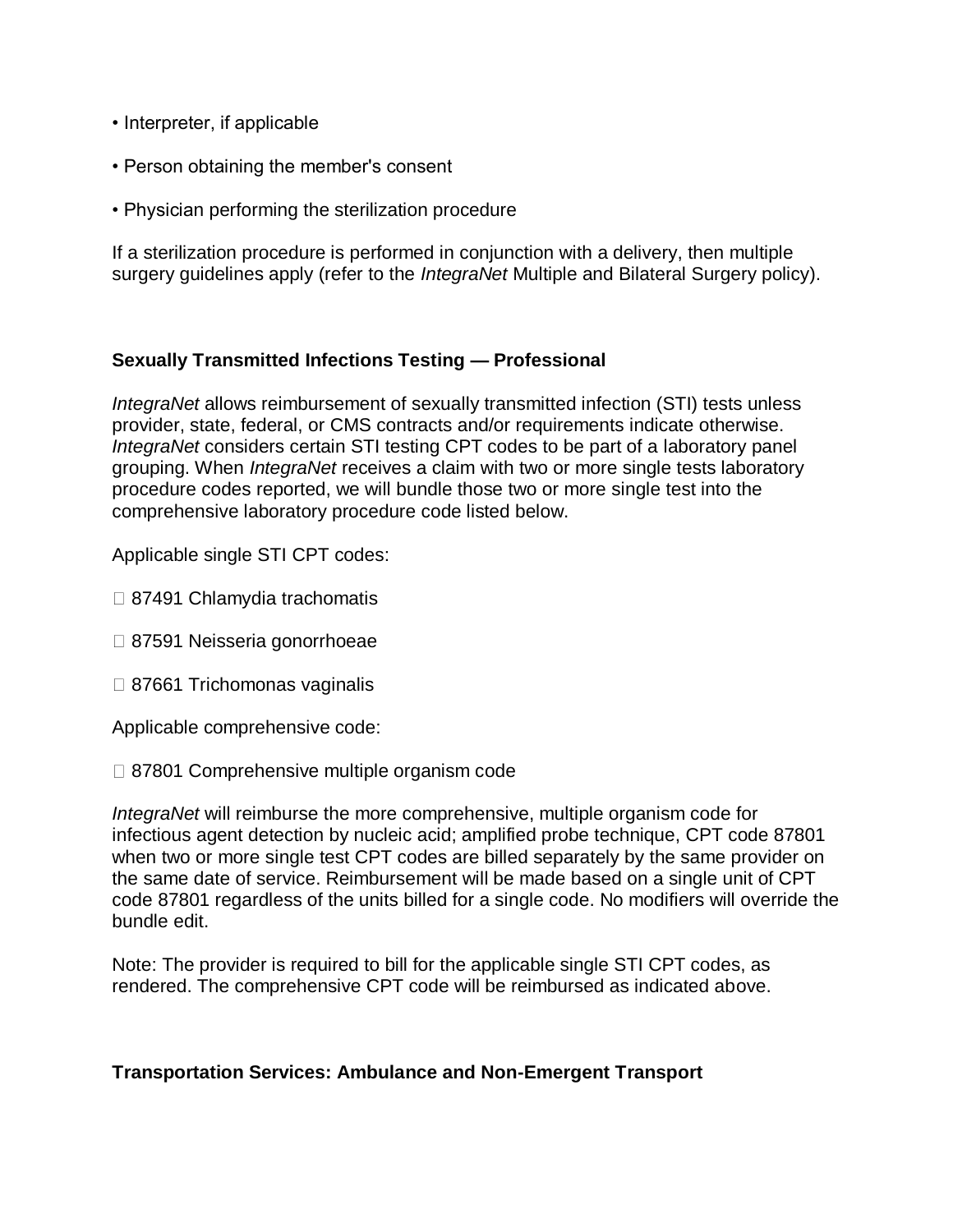*IntegraNet* allows reimbursement for transport to and from covered services or other services mandated by contract, unless provider, state, federal, or CMS contracts and/or requirements indicated otherwise. Reimbursement is based on the guidelines in this policy.

*IntegraNet* allows reimbursement for ambulance transport, and the services and supplies associated with the transportation, to the nearest facility equipped to treat the member.

# **Reimbursable**

Ambulance services reimbursement is based on the ambulance base rate per trip, in accordance with the appropriate level of care provided to the member. Claims for transportation services must be billed with origin and destination modifiers, or the claim may be denied.

Providers should refer to their provider manual, and state and federal guidelines for details on transportation submission requirements.

Services included in the ambulance base rate:

 $\Box$  Ambulance equipment and supplies:

o Disposable/first aid supplies

o Reusable devices/equipment

o Oxygen

o Intravenous (IV) drugs

Ambulance personnel services

Services separately reimbursed from the ambulance base:

Mileage

Non-Emergency Medical Transport (NEMT) to and from covered services reimbursement is based on the appropriate mode of transportation. Claims for NEMT services must be billed with origin and destination modifiers, or the claim may be denied.

Services reimbursed for NEMT:

 $\Box$  Medical transport base rate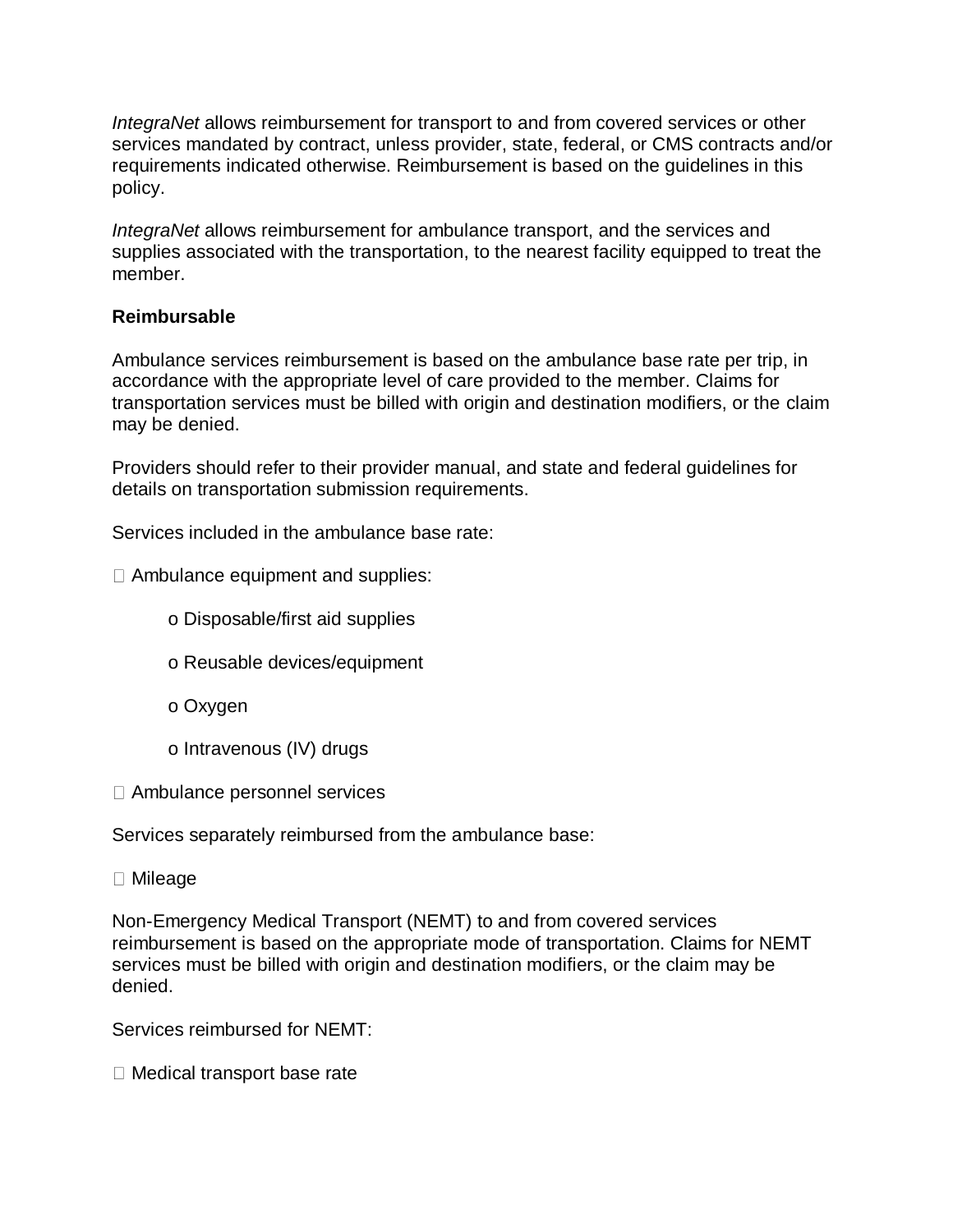$\Box$  Additional appropriately licensed medical personnel as needed for member's health status

- □ Mileage
- $\Box$  Unusual waiting time
- $\Box$  Parking and/or toll fees

## **Nonreimbursable**

*IntegraNet* does not allow reimbursement of the following for ambulance or medical transport services:

- $\Box$  Mileage when the transport service has been denied or is not covered
- $\Box$  A member who is not available (no-show)
- □ Additional rates for night, weekend, and/or holiday calls
- $\Box$  Mileage in transit to pick up or drop off the member (unloaded mileage)
- $\Box$  Mileage for additional passengers
- $\Box$  Mileage for extra attendant for additional passengers
- $\Box$  Transport for a member's or caregiver's convenience
- $\Box$  Transport available free of charge
- $\Box$  Transportation vendor/supplier lodging or meals
- □ Vehicle maintenance or gas

*IntegraNet* does not allow reimbursement of the following for ambulance only services:

□ Ambulance transports other than medical care

 $\Box$  Ambulance Base Rate when no transportation is provided (treatment without transport)

 $\Box$  Where another means of transportation could be used without endangering the member's health

 $\Box$  For separate reimbursement for services/items included in the base ambulance rate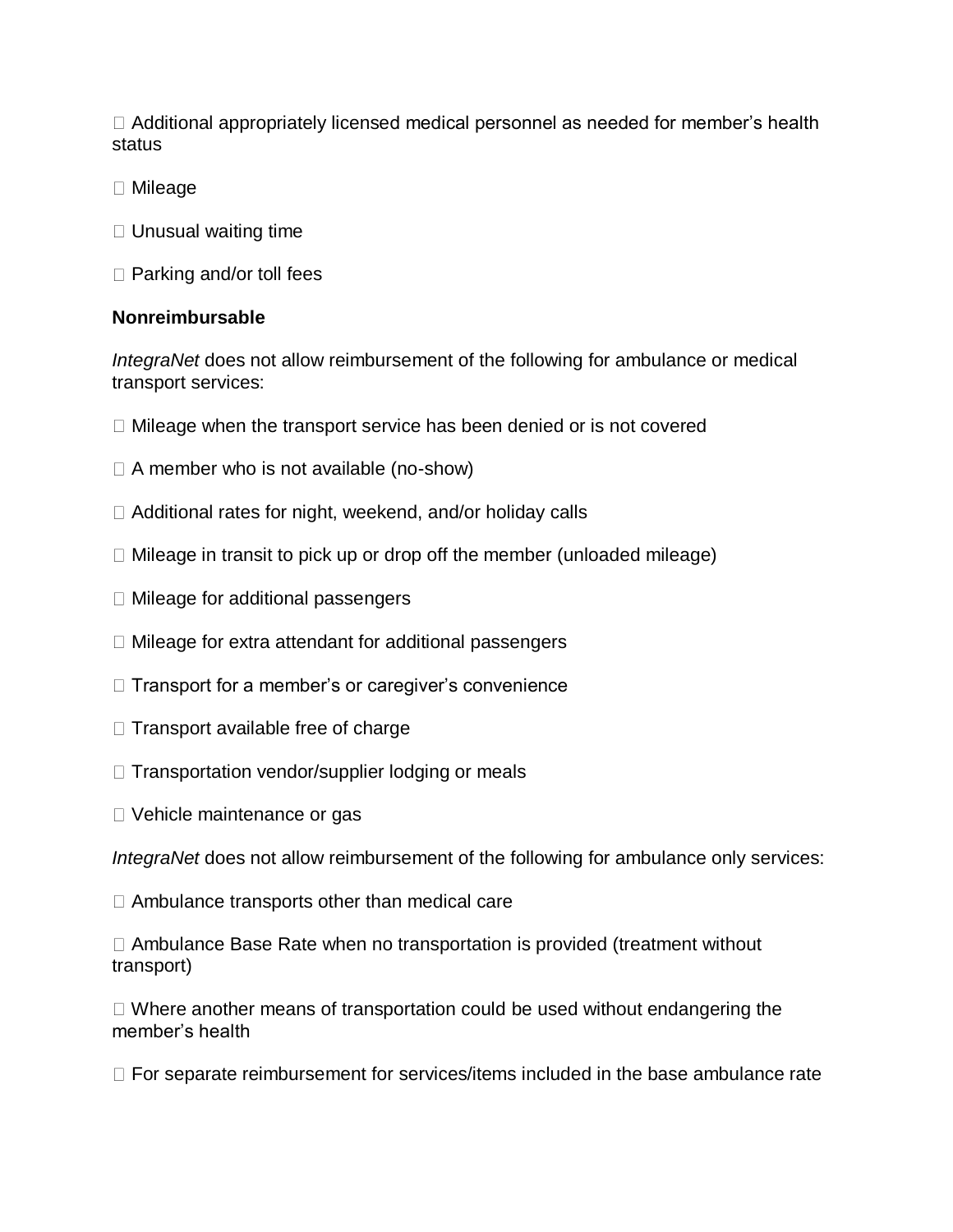$\Box$  For a higher level of care when a lower level is more appropriate

 $\Box$  For both basic and advanced life support when ALS services are provided

 $\Box$  For services provided by the Emergency Medical Technician (EMT) in addition to ALS or BLS base rates

 $\Box$  For services provided on the ambulance by hospital staff

□ Additional ground and/or air ambulance providers who respond but do not transport the member

 $\Box$  Transport from the member's home to a facility other than a hospital, skilled nursing facility, dialysis facility, or nursing home

 $\Box$  Transport from a facility other than a hospital, skilled nursing facility, dialysis facility, or nursing home to the member's home

 $\Box$  Transport of persons other than the member and a medically required attendant who do not require medical attention

 $\Box$  Transport for a member pronounced dead prior to the ground and/or air ambulance being contacted

 $\Box$  Mileage beyond the nearest appropriate facility (excessive mileage)

| <b>Related Coding Modifier</b><br>D | <b>Description</b><br>Diagnostic or therapeutic<br>site/free standing facility<br>other than P or H | Comments<br>Origin and destination<br>modifier |
|-------------------------------------|-----------------------------------------------------------------------------------------------------|------------------------------------------------|
| Е                                   | Residential, domiciliary,<br>custodial facility                                                     | Origin and destination<br>modifier             |
| G                                   | Hospital-based dialysis<br>facility (hospital or hospital<br>associated)                            | Origin and destination<br>modifier             |
| H                                   | Hospital (inpatient or<br>outpatient)                                                               | Origin and destination<br>modifier             |
| $\overline{\phantom{a}}$            | Site of transfer between<br>two types of ambulance                                                  | Origin and destination<br>modifier             |
|                                     | Nonhospital based dialysis                                                                          | Origin and destination<br>modifier             |
| N                                   | <b>Skilled Nursing Facility</b><br>(SNF), including swing bed                                       | Origin and destination<br>modifier             |
| P                                   | Physician's office, including<br>HMO nonhospital facility,<br>clinic, etc.                          | Origin and destination<br>modifier             |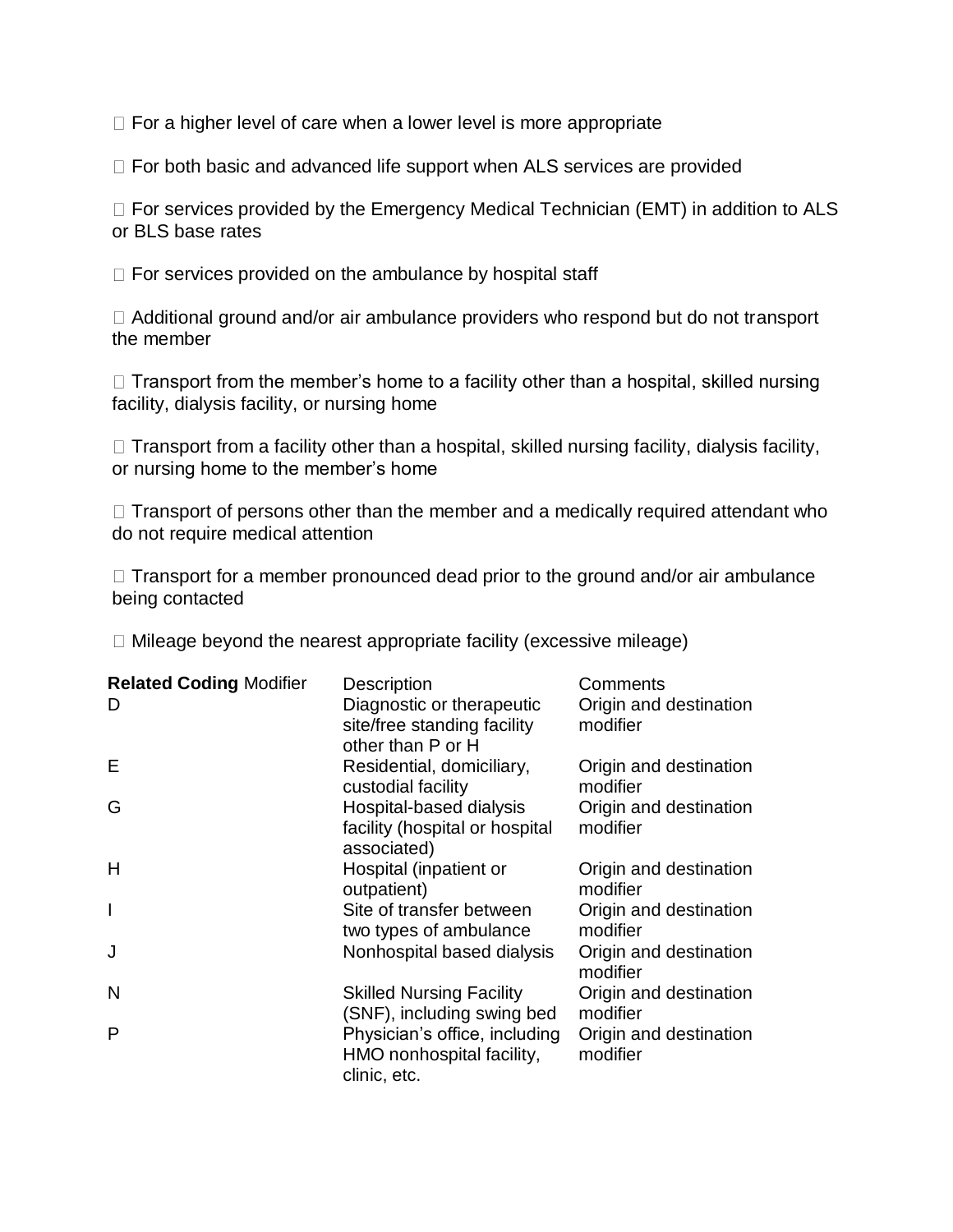| R         | Private residence                                                                                                              | Origin and destination<br>modifier                                     |
|-----------|--------------------------------------------------------------------------------------------------------------------------------|------------------------------------------------------------------------|
| S         | Scene of accident or acute<br>event                                                                                            | Origin and destination<br>modifier                                     |
| X         | Intermediate stop at the<br>physician's office en route<br>to hospital (included HMO<br>nonhospital facility, clinic,<br>etc.) | Destination modifier                                                   |
| <b>GM</b> | Multiple members on one<br>trip                                                                                                | Additional to origin and<br>destination modifiers                      |
| QL        | The member died after the<br>ambulance was called                                                                              | Origin and destination<br>modifiers not required with<br>this modifier |
| <b>QM</b> | The provider arranged for<br>transportation services                                                                           | Additional to origin and<br>destination modifiers                      |
| QN        | The provider furnished the<br>transportation services                                                                          | Additional to origin and<br>destination modifiers                      |
| TK        | Multiple carry trips                                                                                                           | Additional to origin and<br>destination modifiers                      |
| TQ        | Life support transport by a<br>volunteer ambulance<br>provider                                                                 | Additional to origin and<br>destination modifiers                      |

# **Unlisted, Unspecified or Miscellaneous Codes**

*IntegraNet* allows reimbursement for unlisted, unspecified or miscellaneous codes in accordance with specified guidelines unless provider, state, federal or CMS contracts and/or requirements indicate otherwise. Unlisted, unspecified or miscellaneous codes should only be used when an established code does not exist to describe the diagnosis, service, procedure or item rendered.

Reimbursement is based on review of the unlisted, unspecified, or miscellaneous codes on an individual claim basis. Claims submitted with unlisted, unspecified, or miscellaneous codes must contain the following information and/or documentation for consideration during review:

□ A written description, office notes or operative report describing the procedure or service performed

 $\Box$  An invoice and written description of items and supplies

 $\Box$  The corresponding National Drug Code number for an unlisted drug code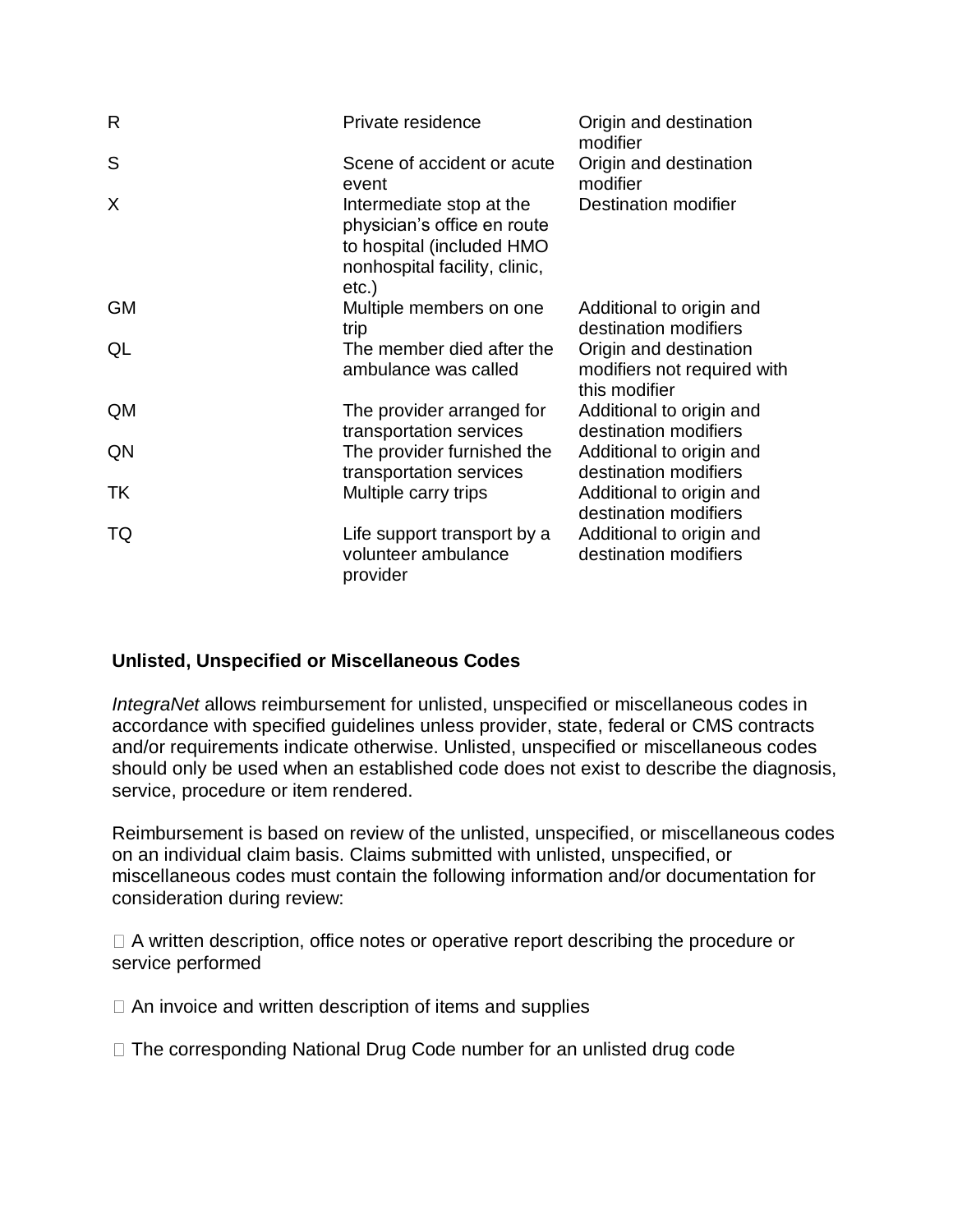# **Multiple and Bilateral Surgery: Professional and Facility Reimbursement**

*IntegraNet* allows reimbursement to professional providers and facilities for multiple and bilateral surgery unless provider, state, federal or CMS contracts and/or requirements indicate otherwise. Reimbursement is based on multiple and bilateral procedure rules in accordance with contracts and/or state guidelines for applicable surgical procedures performed on the same day by the same provider to the same patient.

## **Multiple Surgery**

Professional provider claims for applicable surgical procedures must be billed with Modifier 51 to denote a multiple procedure. Facility claims should not be billed with Modifier 51. However, the following reductions apply to both physician and facility claims. Reimbursement is the total of:

• 100 percent of the fee schedule or contracted/negotiated rate for the highest valued procedure.

• 50 percent for the secondary through fifth procedures.

• 50 percent for the sixth and additional procedures, only if determined to be medically necessary through clinical review.

*IntegraNet* does not apply multiple procedure reduction reimbursement to Modifier-51 exempt (also known as MS-exempt) or add-on procedure codes since the fee allowance and/or relative value is already reduced for the procedure itself.

A single surgery procedure is subject to a multiple procedure reduction when submitted with multiple units.

# **Bilateral Surgery**

Professional provider and facility claims with applicable surgical procedures must be billed with Modifier 50 to denote a bilateral procedure. It is inappropriate to use Modifier LT or RT to identify bilateral procedures. Reimbursement is 150 percent of the fee schedule or contracted/negotiated rate of the procedure.

For procedure codes containing bilateral or unilateral or bilateral in their description, no modifier is used, and reimbursement is based on 100 percent of the fee schedule or contracted/negotiated rate for the procedure.

Claims with applicable surgical procedures billed without the correct modifier to denote a multiple or bilateral procedure may be denied. In the instance when more than one bilateral procedure or multiple and bilateral procedures are performed during the same operative session, multiple procedure reductions apply.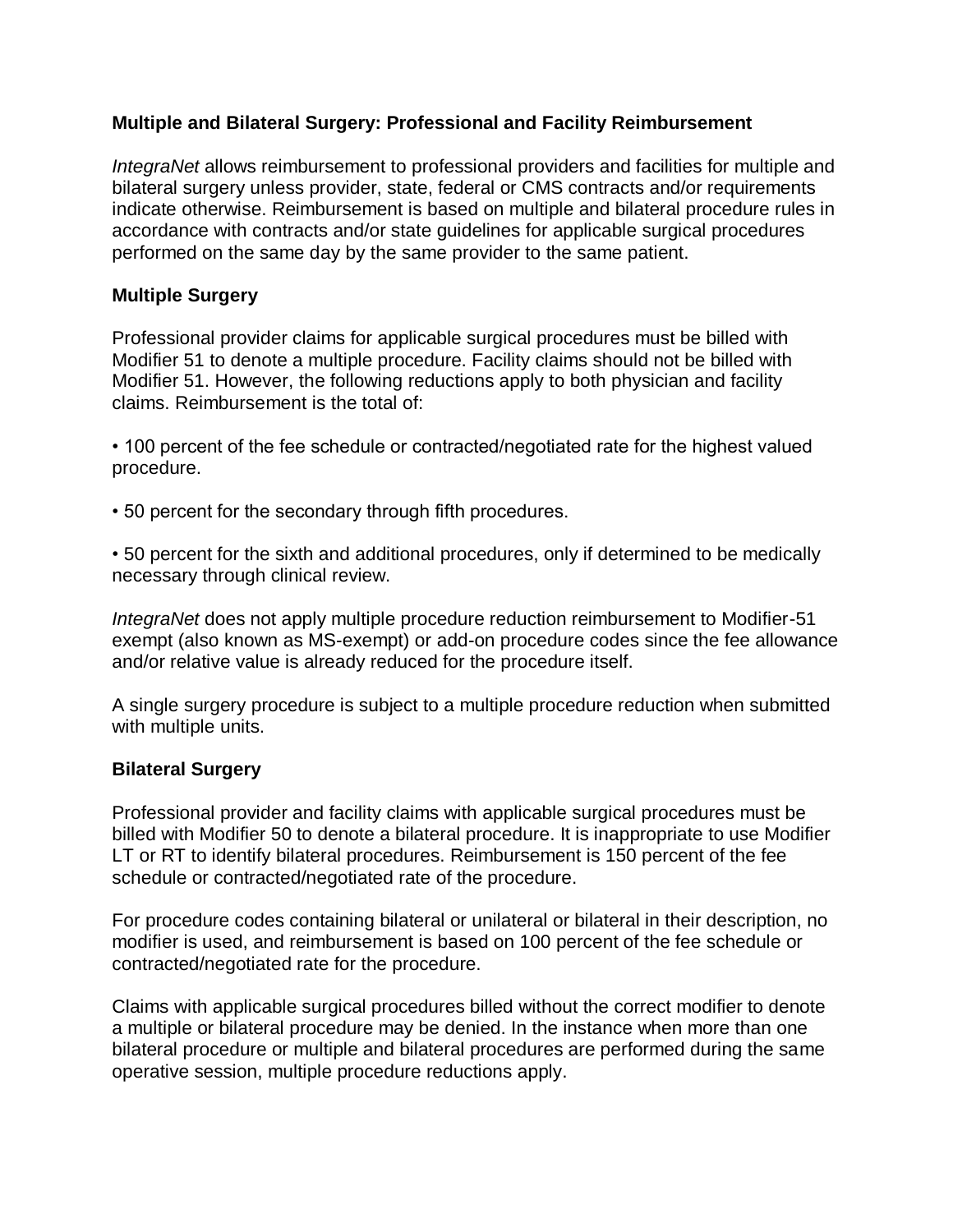# **Preventable Adverse Events**

*IntegraNet* does not reimburse for Preventable Adverse Events (PAEs) unless provider, state, federal or CMS contracts and/or requirements indicate otherwise. PAEs are defined as the following:

 $\Box$  Hospital-acquired conditions and health care-acquired conditions (both referred to in this document as Health Care Acquired Conditions)

□ Other Provider Preventable Conditions

Health Care Acquired Conditions (HCAC)

*IntegraNet* requires the identification of HCACs (see Exhibit C) through the submission of a Present on Admission (POA) indicator (see Exhibit A) for all diagnoses on inpatient facility claims as identified by CMS. If the POA indicator identifies an HCAC, the reimbursement for the episode of care may be reduced or denied.

POA indicators are required for all inpatient primary and secondary diagnoses. Failure to include the POA indicator with the primary and secondary diagnosis codes may result in the claim being denied or rejected. The POA indicator is not required on the admitting diagnosis. Unless noted in Exhibit B, this requirement applies to all facilities.

Reimbursement will not be reduced or denied if a condition defined as HCAC for a member existed prior to the initiation of treatment for that member by that provider. If an HCAC is caused by one facility (primary), payment will not be denied to the secondary facility that treated the HCAC.

*IntegraNet* reserves the right to request additional records to support documentation submitted for reimbursement.

**Note:** Claims may be subject to clinical review for appropriate reimbursement consideration.

## **Other Provider Preventable Conditions (OPPC)**

For professional providers and facilities, procedures identified as an OPPC and all related services will be rejected or denied. OPPCs are defined by CMS contracts and/or requirements and categorized as:

**Description Modifiers ICD-10** 

**Diagnosis**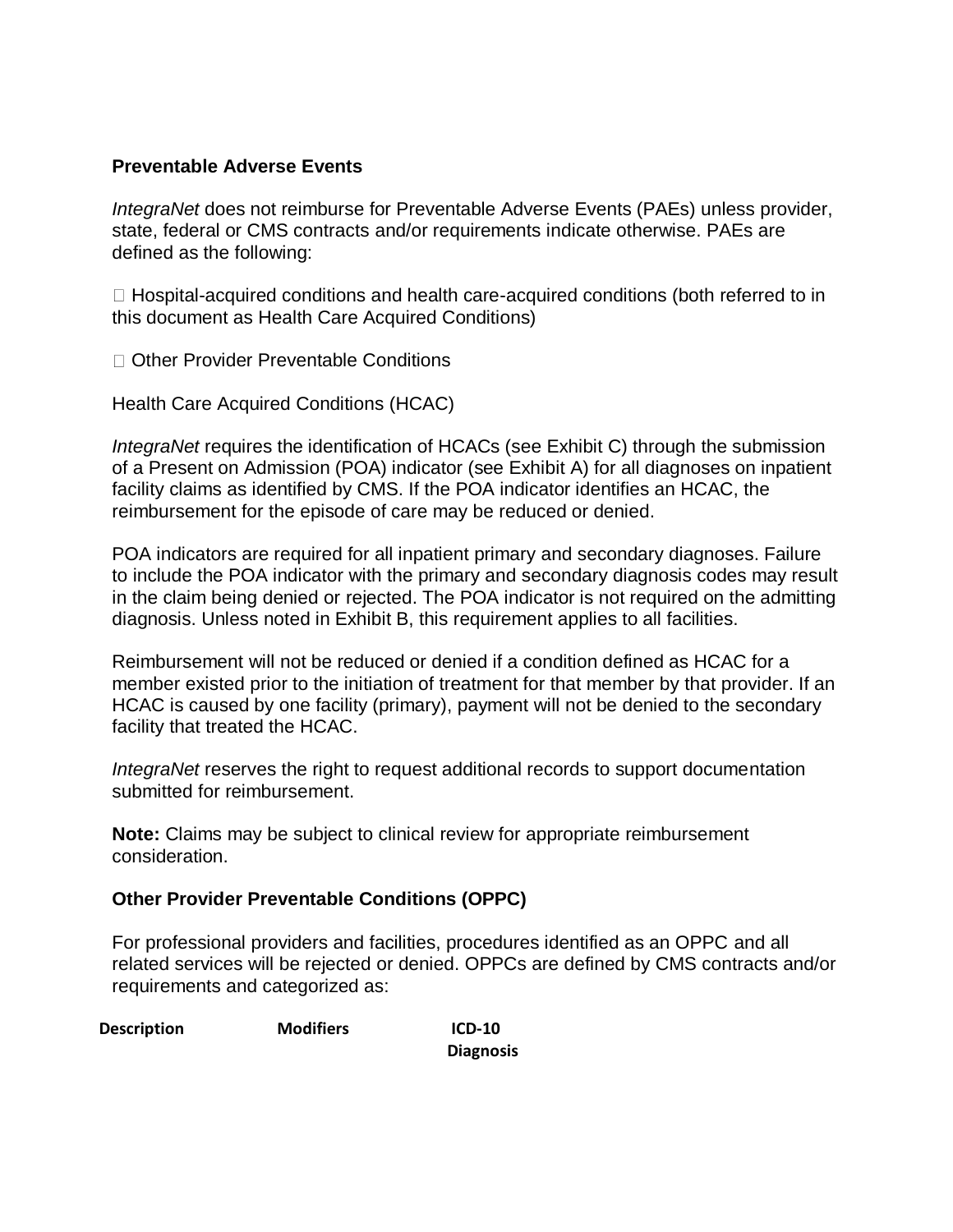| Surgical or invasive  | PА | Y65.53 |
|-----------------------|----|--------|
| procedure on the      |    |        |
| wrong body part       |    |        |
| Surgical or invasive  | PB | Y65.52 |
| procedure on the      |    |        |
| wrong patient         |    |        |
| Wrong surgery or      | РC | Y65.51 |
| invasive procedure on |    |        |
| patient               |    |        |

 Providers should use the appropriate codes to report OPPCs. Erroneous surgical events occurring during an inpatient stay should be reflected on Type of Bill 0110 (nopay claim) along with all services or procedures related to the surgery. All other inpatient procedures and services should be submitted on a separate claim.

A condition defined as an OPPC for a particular member existing prior to the initiation of treatment for that member by that provider will not impact that provider's reimbursement.

**NOTE:** The PC modifier is defined as "Wrong Surgery on a Patient." It should not be used to represent the Professional Component of a service. Claims that incorrectly use this modifier may be denied. Claims must be resubmitted as a corrected claim and indicate the appropriate coding for the service(s) rendered.

## **Claims Submission — Required Information for Professional Providers**

Professional providers of healthcare services are required, unless otherwise stipulated in their contract, to submit an original CMS-1500 Health Insurance Claim Form to *IntegraNet* for payment of healthcare services.

Providers must submit a properly completed CMS-1500 for services performed or items/devices provided. If the required information is not submitted, the claim is not considered a clean claim, and *IntegraNet* will deny payment without being liable for interest or penalties. The CMS-1500 claim form must include the following information, if applicable:

 $\Box$  Patient information (name, address including ZIP code, date of birth, gender, relationship to insured, and medical condition as related to employment or an accident)

 $\Box$  Insured's information (member ID number, name, address including ZIP code, policy, group or Federal Employees' Compensation Act number, name of insurance plan or program, and name of other health benefit plan)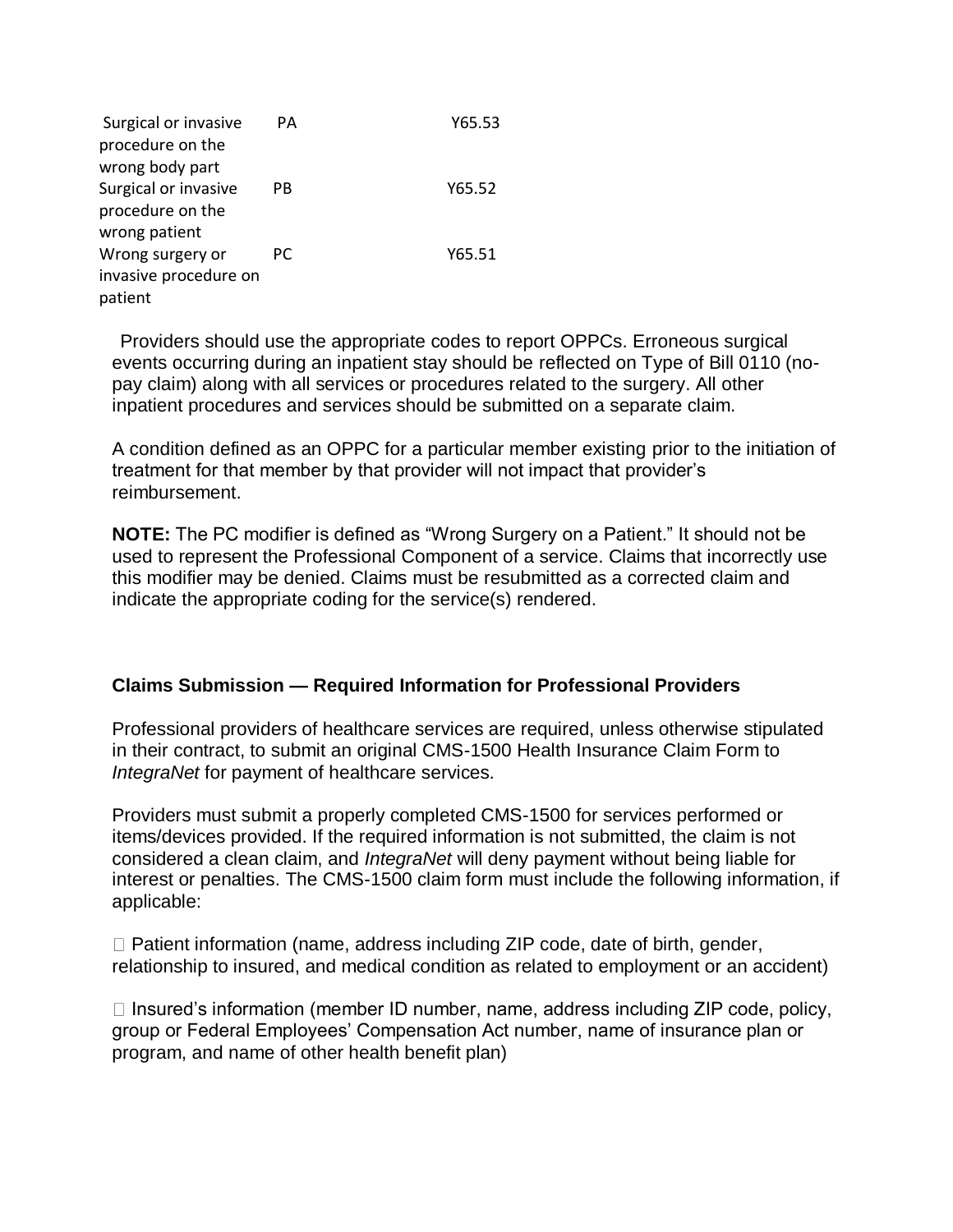$\Box$  Coordination of benefits/other insured's information (name, policy or group number, and name of insurance plan or program)

 $\Box$  Name of referring physician or source

 $\Box$  Indication of outside laboratory

 $\Box$  ICD-9 diagnosis code(s), including fourth and fifth digit when required or ICD-10 diagnosis code(s) depending upon the dates of service

Note: Do not report ICD-10-CM codes for claims with dates of service prior to implementation of ICD-10-CM, on either the old or revised version of the CMS-1500 claim form.

- □ Clinical Laboratory Improvement Act certification number
- $\Box$  Date(s) of service(s) rendered
- □ Place of service

 $\Box$  Procedures, services, or supplies (description of services rendered using CPT-4 codes/HCPCS codes and appropriate modifiers)

- $\Box$  Charge(s) for service(s) rendered
- $\Box$  Day(s) or unit(s) related to service(s) rendered
- $\Box$  Total charges and amount paid by patient
- □ Federal TIN

 $\Box$  Name and address of facility where services were rendered and the NPI of the service facility, if applicable

NPI:

o Individual servicing provider's NPI must be reported as the rendering provider ID, if applicable

o When billing is from a group, the group's NPI must be reported as the billing provider, if applicable

- $\Box$  Other non-NPI ID number of the referring, ordering or supervising provider
- $\Box$  Billing provider information (name, address including ZIP code, telephone number)